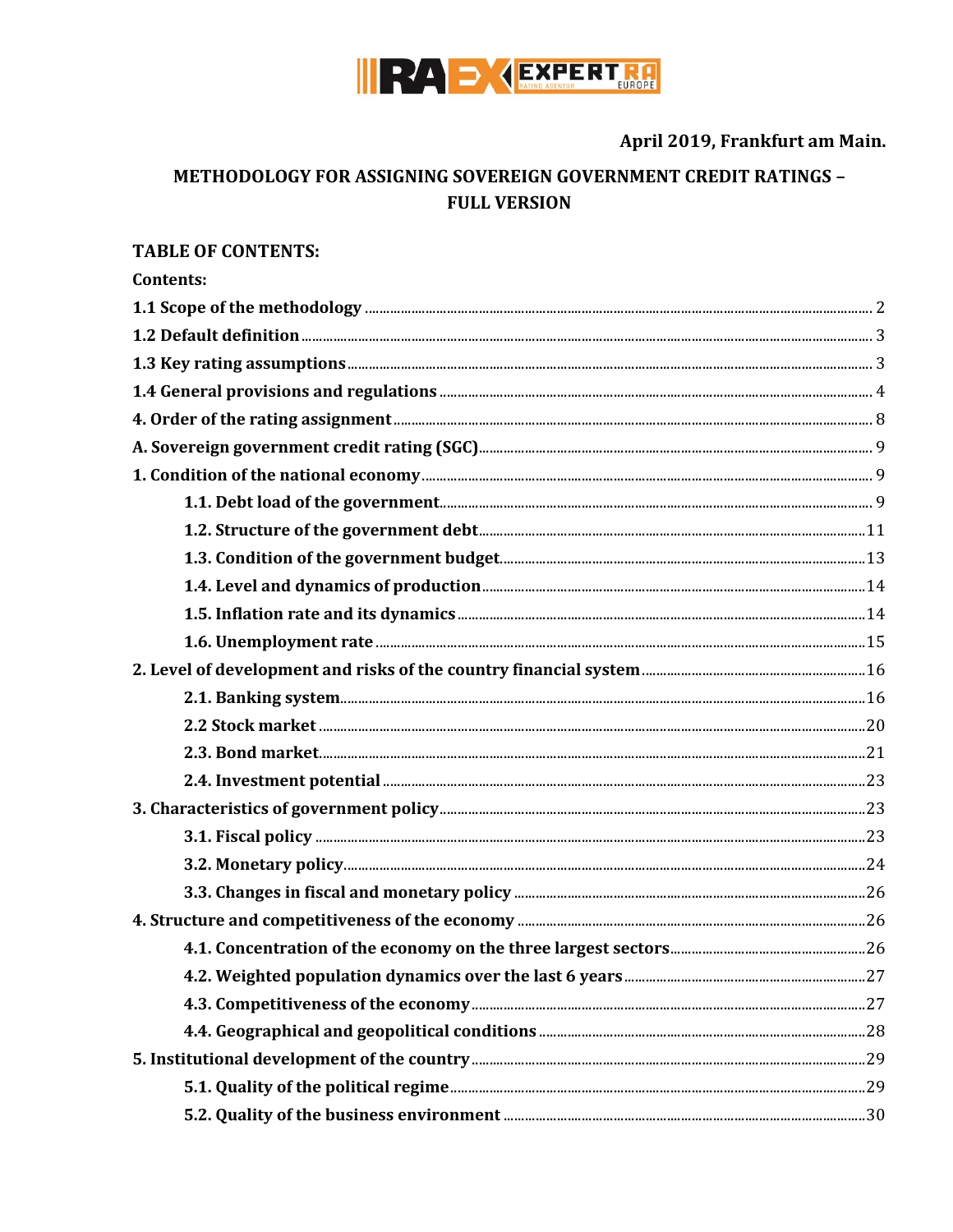# NEW D CEXPERTE

| 5.5 Level of information transparency of the government and the government       |  |
|----------------------------------------------------------------------------------|--|
|                                                                                  |  |
|                                                                                  |  |
|                                                                                  |  |
|                                                                                  |  |
|                                                                                  |  |
| 6.5. Whether the country is a member of economic and trade organizations/zones35 |  |
|                                                                                  |  |
|                                                                                  |  |
|                                                                                  |  |
|                                                                                  |  |
|                                                                                  |  |
|                                                                                  |  |
|                                                                                  |  |
|                                                                                  |  |
|                                                                                  |  |
|                                                                                  |  |
|                                                                                  |  |
|                                                                                  |  |
|                                                                                  |  |
|                                                                                  |  |
|                                                                                  |  |
|                                                                                  |  |
|                                                                                  |  |
|                                                                                  |  |
|                                                                                  |  |

# 1. General definitions

# <span id="page-1-0"></span>1.1 Scope of the methodology

Sovereign government credit rating (SGC): the level of the rating reflects the Agency's opinion on the ability of the government to meet both its current and future financial liabilities.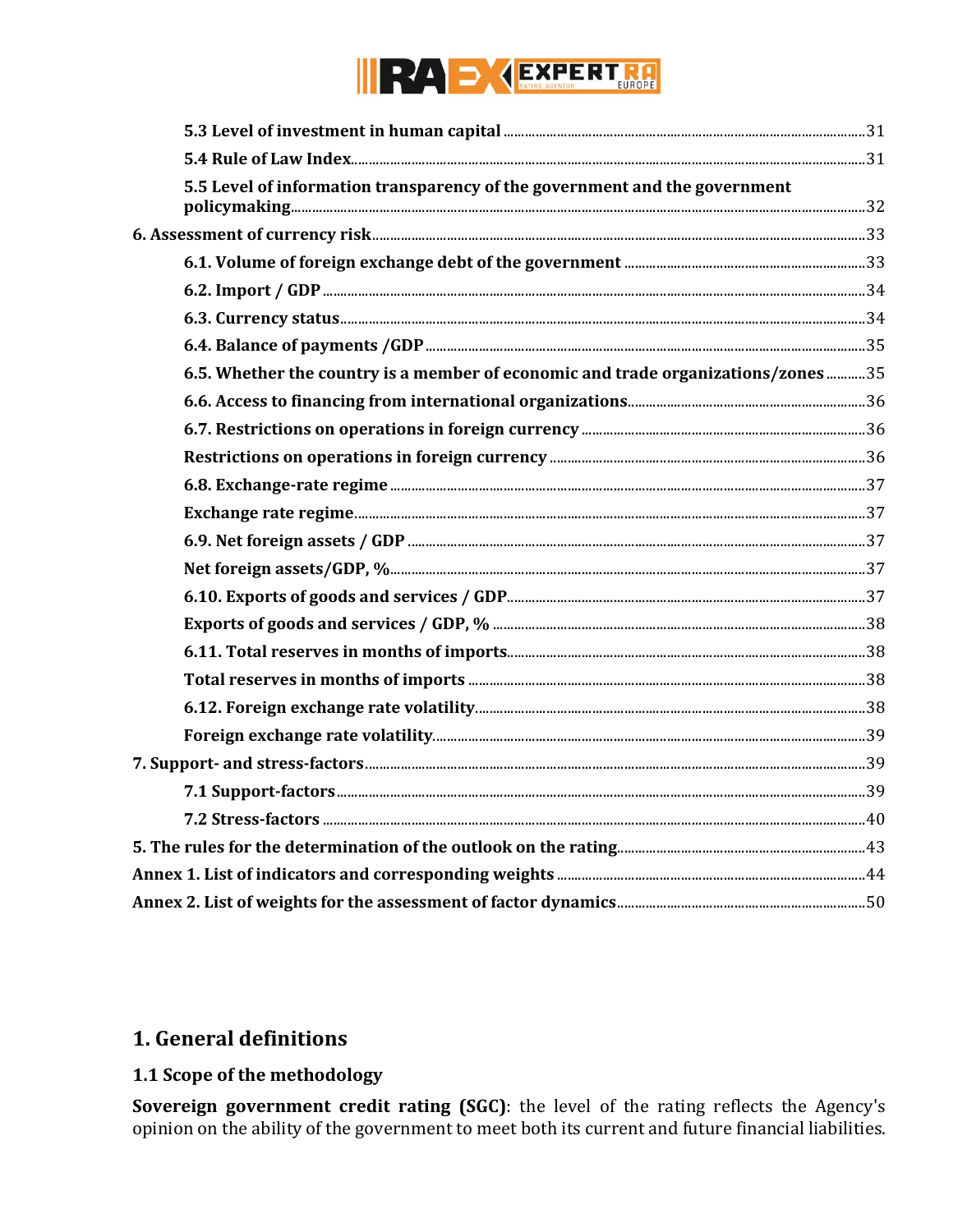

SGC ratings are used to determine the level of credit risk on debt obligations of the sovereign governments.

- SGC ratings can be used by the investors who invest funds into public obligations;
- In addition, this type of ratings are used by the Agency to assess the government's ability to support private borrowers related to the government1 when determining the level of credit rating for individual borrowers. The higher the SGC rating, the higher the credit rating of the government and its ability to support private companies and banks.

Ratings are assigned in national and foreign currency.

**Ratings in national currency** define the capability to meet liabilities denominated in national currency.

**Ratings in foreign currency** define the capability to meet liabilities NOT denominated in the national currency. Ratings in foreign currency, in contrast to the ratings in national currency, include an assessment of the currency risks related to changes of foreign economic operations resulting from fluctuations in the exchange rate and restrictions on foreign exchange transactions, as well as the depreciation of foreign currency assets of the government and economic agents of the country.

#### <span id="page-2-0"></span>**1.2 Default definition**

Any of the following cases shall be considered as default by the Agency:

- Non-fulfilment of financial liabilities on bonds after the end of the period of technical default (more than 10 business days or shorter period if such period is defined by the covenants of bonds issuance), including: failure to pay interest (coupon) on bonds; nonredemption of a nominal value of bond; non-fulfilment of liability to purchase bond (if such liability included to the issuing covenants (offer to purchase));
- Non-fulfilment of other financial liabilities bearing interest and which shall be repaid (for more than 10 business days);
- If the rated entity's debt liabilities were restructured within the last two months, and after this creditors have worse conditions comparing with the initially mentioned in the agreements.

According to the Agency's definition, the date of default is the date of the end of corresponding period after the first case of non-fulfilment of liabilities listed by the Agency.

# <span id="page-2-1"></span>**1.3 Key rating assumptions**

 $\overline{a}$ 

There are following rating assumptions:

1. There is a stable cause-effect relationship between the level of creditworthiness

<sup>&</sup>lt;sup>1</sup> Related to the government in this case means that the company is owned by the government or by government owned structures. It can also mean that a private borrower has a «friendly relationship» with the government or government structures (e.g. the company participates in government programs, the company is included in the various lists of «key enterprises», etc.).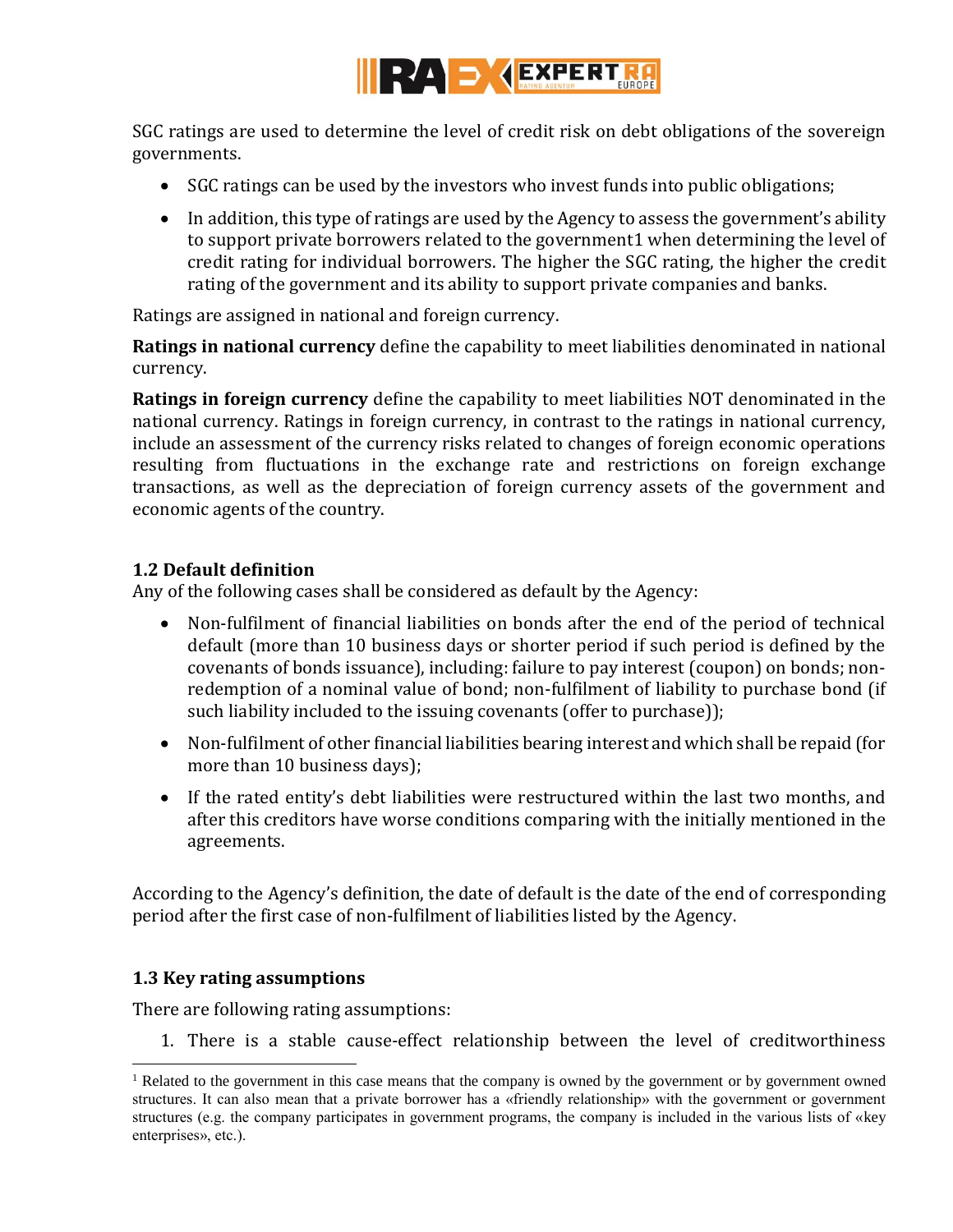

(hereinafter referred to rating level) of the rated entity and the qualitative and quantitative factors, listed in this methodology;

- 2. Qualitative and quantitative factors can have a linear and non-linear effect on the creditworthiness of the rated entity, the effect can be direct and reverse. Non-linear effect of factors is shown by using stress- and support-factors, that have a strong effect on the rating (detailed description of the qualitative and quantitative factors, influencing the ability of the rated entity to fulfill its liabilities, as well as description of their influence on the rating and the rating outlook are provided in the section "Order of the rating assignment");
- 3. The weight of each factor is determined according to the degree of its influence on the creditworthiness;
- 4. Indicators can have "limited intervals" for their influence on the rating score; if the value of an indicator goes beyond the "limited interval", it does not affect the rating score. If the value of the indicator is higher than the benchmark of the maximum score (for the indicators having positive correlation with the creditworthiness), it does not have an additional positive effect on the rating score. If the value of the indicator is below the benchmark of minimum score (for the indicators having negative correlation with the creditworthiness), it does not have an additional positive effect on the rating score. If the value of the indicator is below the benchmark of minimum score (for the indicators having positive correlation with the creditworthiness), it does not have an additional negative effect on the rating score (with the exception for the indicators having stressfactors). If the value of indicator is higher than the benchmark of minimum score (for the indicators having negative correlation with the creditworthiness), it does not have an additional negative effect on the rating score (with exception for the indicators having stress-factors).

# <span id="page-3-0"></span>**1.4 General provisions and regulations**

In accordance with the Regulation (EC) No 1060/2009 of the European Parliament and of the Council of 16 September 2009 on credit rating agencies and further amending or supplementing regulation (hereinafter – the CRA regulation) Rating-Agentur Expert RA GmbH strictly follows the requirements regarding the maintenance of its methodologies:

- The Agency uses the methodologies that are rigorous, systematic and continuous;
- The Agency discloses on its website information on the methodologies, models and key rating assumptions accompanied with the explanation of assumptions, parameters, limits and uncertainties surrounding the models and rating methodologies.
- Methodologies, models and key rating assumptions such as mathematical or correlation assumptions used for determining credit ratings are properly maintained, up-to-date and subject to a comprehensive review on a periodic basis.
- There are internal procedures established for regular review of methodologies in order to be able to properly reflect the changing conditions in the underlying asset markets.
- The Agency monitors and reviews its methodologies on an ongoing basis and at least annually, in particular where material changes occur that could have an impact on a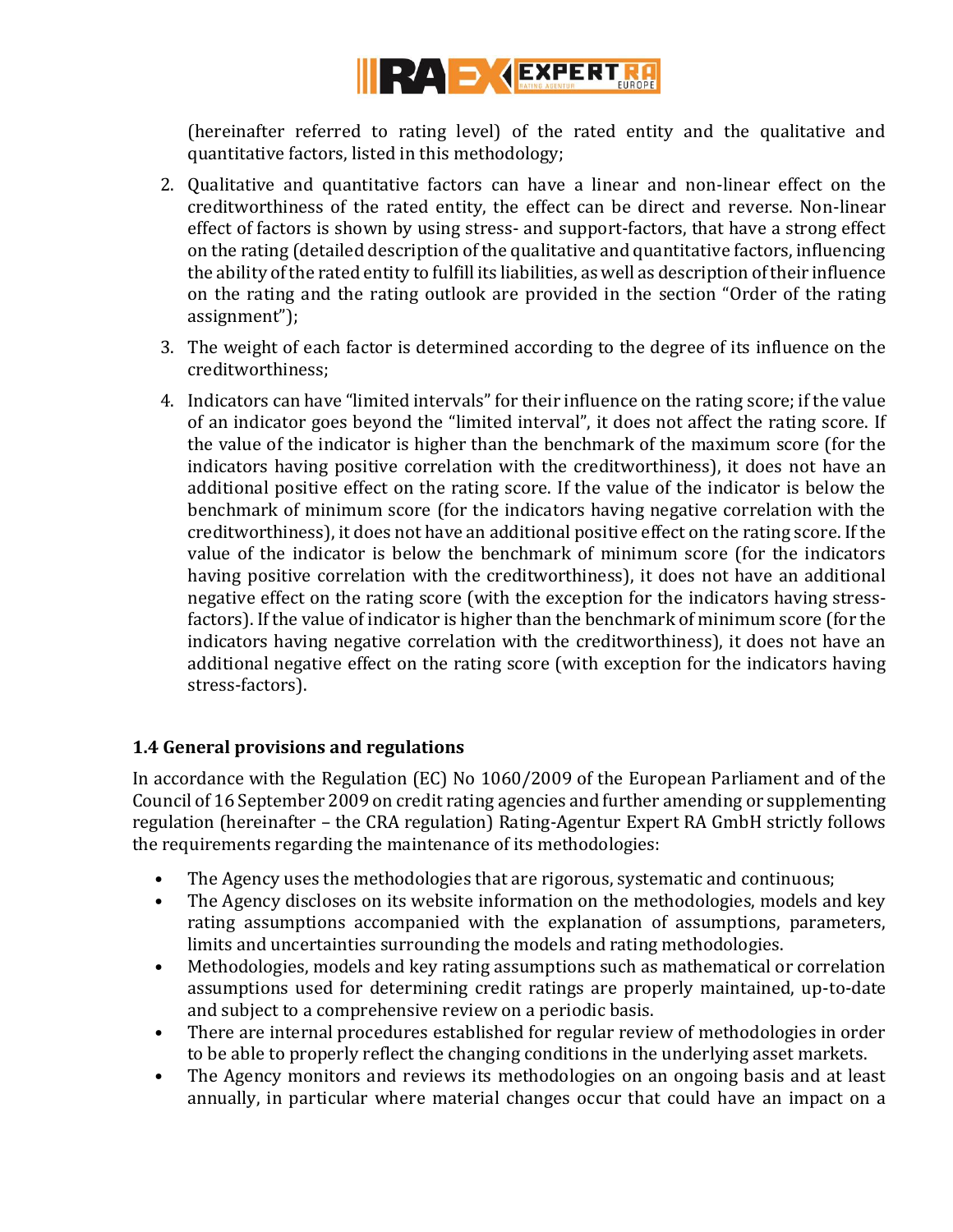

rating. The Agency monitors the impact of changes in macroeconomic or financial market conditions on ratings.

- There is a review function responsible for periodically reviewing the Agency's methodologies and any significant changes or modifications thereto as well as the appropriateness of those methodologies, where they are used or intended to be used for the assessment of new financial instruments.
- The Agency publishes the proposed material changes or proposed new rating methodologies on its website, together with a detailed explanation of the reasons for and the implications of the proposed material changes or proposed new rating methodologies, inviting stakeholders to submit comments within a period of one month.
- The Agency notifies ESMA of the intended material changes to the rating methodologies or the proposed new rating methodologies when the proposed changes or proposed new rating methodologies are published on its website. After the expiry of the consultation period, the Agency notifies ESMA of any changes due to the consultation.
- When the rating methodologies are changed, the Agency immediately discloses the likely scope of ratings to be affected, informs ESMA and publishes on its website the results of the consultation and the new rating methodologies together with a detailed explanation thereof and their date of application. The affected ratings are reviewed as soon as possible and no later than six months after the change, in the meantime placing those ratings under observation. The Agency re-rates all ratings that have been based on those methodologies if, following the review, the overall combined effect of the changes affects those ratings.
- Changes in ratings are issued in accordance with the Agency's published methodologies. The Agency ensures that the ratings and the outlooks it issues are based on a thorough analysis of all the information that is available to it and that is relevant to its analysis according to the applicable rating methodologies. The information the Agency uses in assigning ratings and outlooks is of sufficient quality and from reliable sources. The Agency issues ratings and rating outlooks stipulating that the rating is the Agency's opinion and should not be regarded as a recommendation to buy, hold or sell any securities or assets, or to make investment decisions.
- Changes in the quality of information available for monitoring an existing rating are disclosed with the rating review and, if appropriate, a revision of the rating is made.
- If the Agency becomes aware of errors in its methodologies it shall immediately notify ESMA about those errors and all affected rated entities, explaining the impact the on ratings and indicating the need to review issued ratings. If errors have an impact on ratings, the Agency shall publish them on its website and correct the errors in the methodologies.

# **2. Sources of information**

2.1 The following sources of information shall be used for assessment of the rating score:

- International Monetary Fund (World Economic Outlook Database);
- International Monetary Fund (Country Report (Article Consultation));
- International Monetary Fund (Annual Report);
- World Bank Statistics Database (Economy & Growth, External Debt, Financial Sector, Private Sector);
- World Bank (Global Financial Development Database);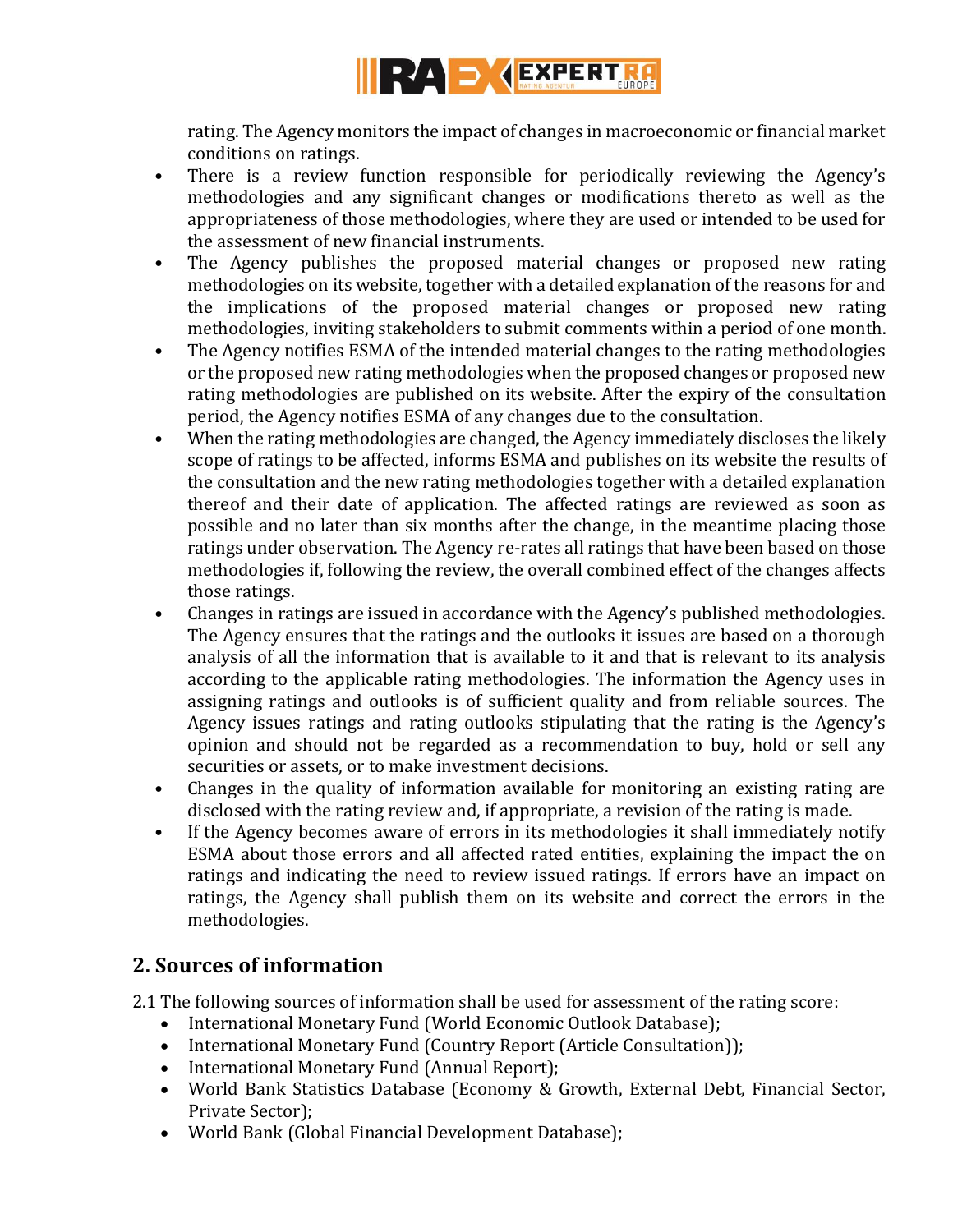

- World Bank (Public Sector Debt Database);
- World Bank International Finance Corporation (Annual Doing Business Report);
- World Federation of Exchanges (Statistics Database);
- World Economic Forum (Annual Global Competitiveness Report);
- Transparency International (Annual Corruption Perceptions Index Brochure);
- Edelman Trust Barometer (Annual Global Study);
- United Nations Development Program (Annual Human Development Report);
- United Nations Office of Drugs and Crime (Annual Homicide Statistics);
- Statistics database of country's Ministry of finance;
- Statistics database of country's Central Bank;
- Statistics database of country's Official statistical service;
- Statistics databases of country's stock exchanges;
- Other public sources of information.

# **3. Rating classes**

When assigning sovereign government creditworthiness ratings (SGC) the following rating scales shall be used. Scales rank the sovereign borrowers in accordance with the opinion of the Agency about the level of their creditworthiness and quality of credit environment in their countries.

# **3.1 Rating scale of the of sovereign government creditworthiness (SGC):**

# *AAA - Highest level of creditworthiness*

Capability to meet obligations in the long run is at the highest level. The lowest level of credit risk on obligations.

# *AA - Very high level of creditworthiness*

Capability to meet obligations in the long run is very high. Very low level of credit risk on obligations.

# *A - High level of creditworthiness*

Capability to meet obligations in the long run is high. Low level of credit risk on obligations.

# *BBB - Moderately high level of creditworthiness*

Capability to meet obligations in the long run is moderately high. Moderately low level of credit risk on obligations.

# *BB - Sufficient level of creditworthiness*

Capability to meet obligations in the long run is sufficient. Moderate level of credit risk on obligations.

# *B - Moderately low level of creditworthiness*

Capability to meet obligations in the long run is moderately low. Moderately high level of credit risk on obligations.

# *CCC - Low level of creditworthiness*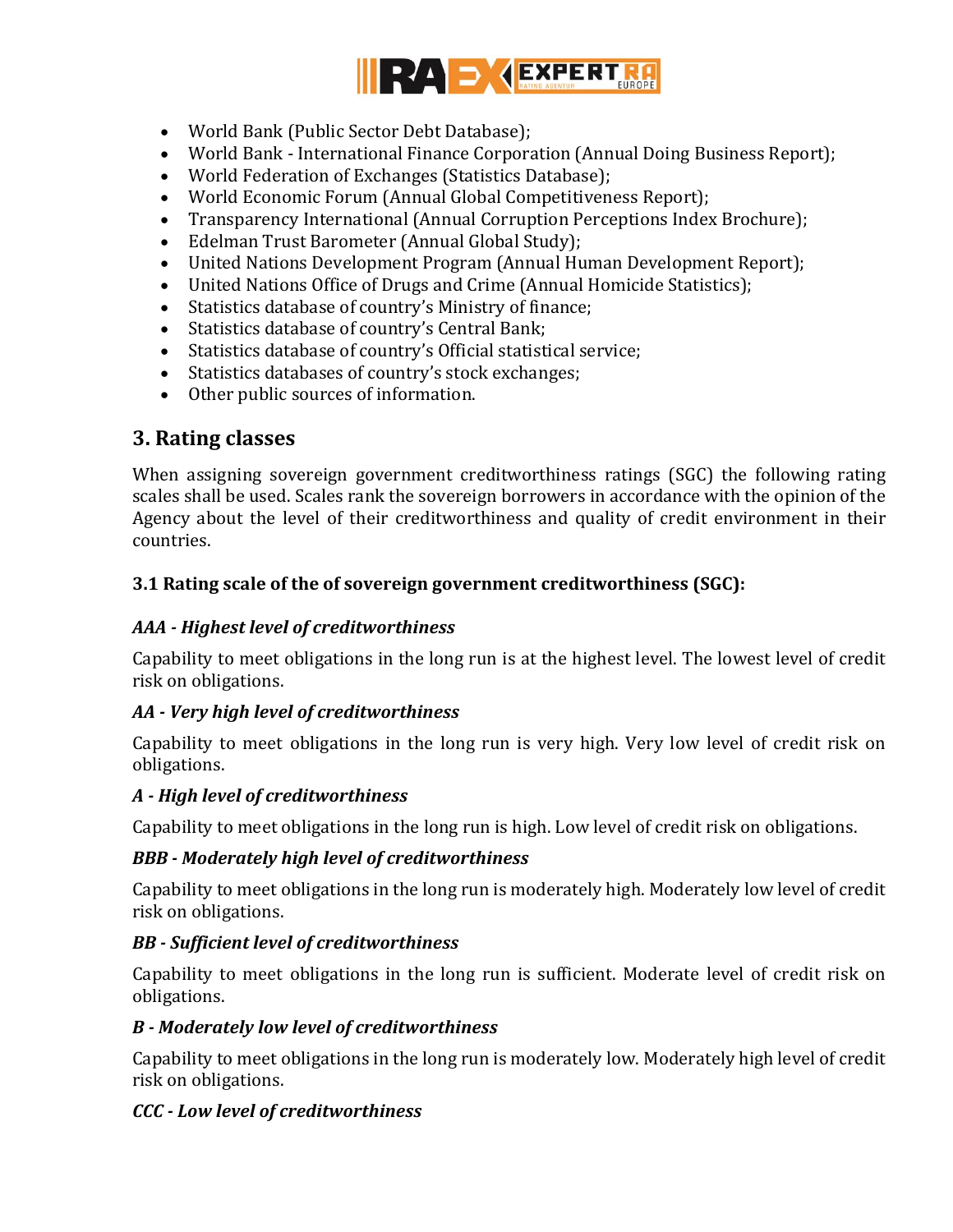

Capability to meet obligations in the long run is low. High level of credit risk on obligations.

#### *CC - Very low level of creditworthiness, possible delay in execution of some commitments*

Capability to meet obligations in the long term is very low, possible delay in execution of some commitments. Very high level of credit risk on obligations.

#### *C - Pre-default level. The lowest level of creditworthiness, some of the commitments are not executed*

Capability to meet obligations in the long run is in the lowest level. The highest level of credit risk on obligations.

The government doesn't execute some of financial obligations, and it is expected that in the long run the government will not be able to fulfil its obligations completely.

#### *D - Default*

The country does not fulfil any financial obligations / government declared default on its financial obligations.

One of the above rating levels that can be assigned to the country, excluding AAA and ratings below CCC, may be supplemented with (+) or (-) sign depending on the value of the rating score.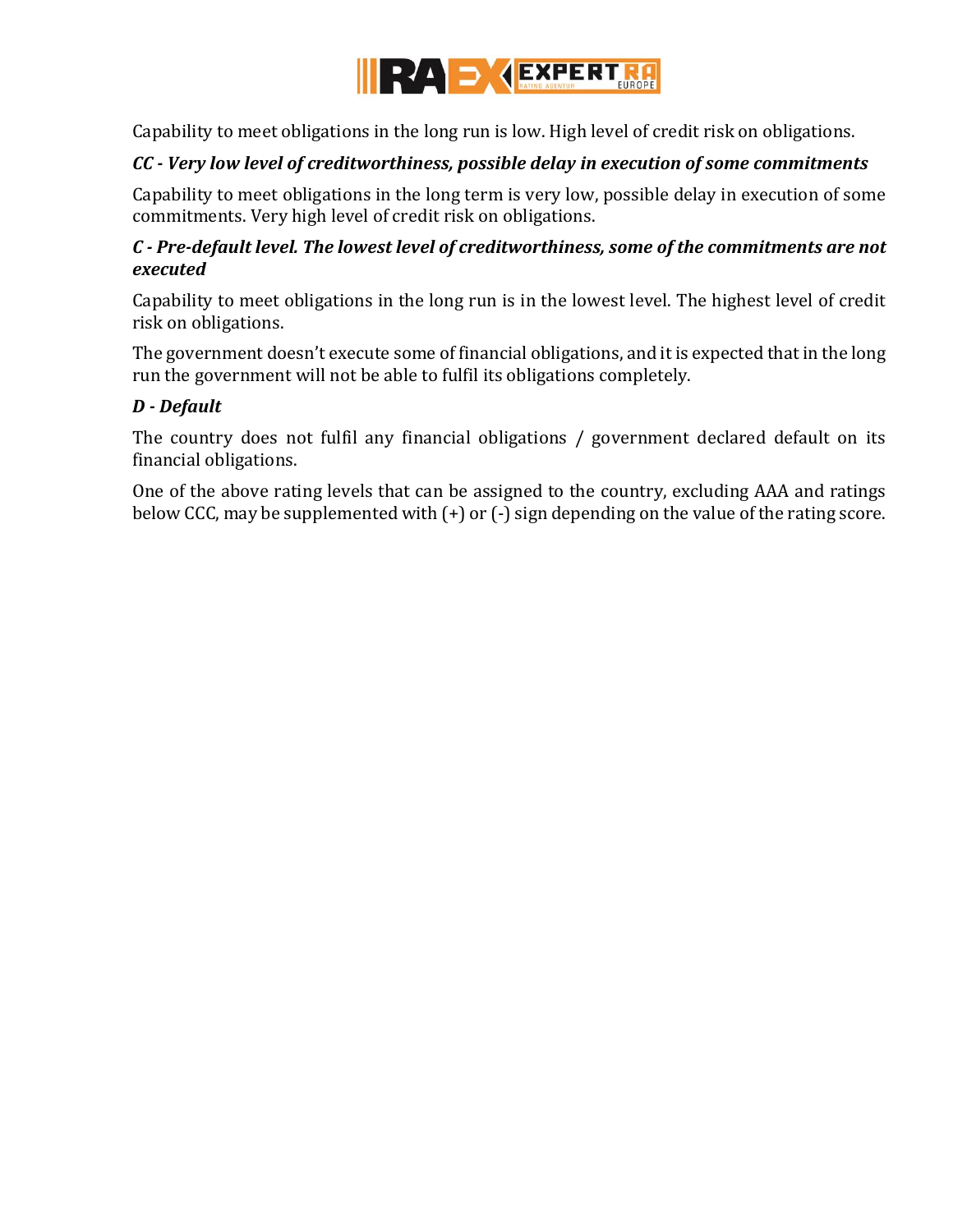

# <span id="page-7-0"></span>**4. Order of the rating assignment**

The sovereign rating of a country is assessed in two different steps. First the rating in national scale is assessed. The rating in international scale is then calculated by including the currency risk section into the assessment. The Stress and Support factors affect both types of ratings.

| Institutional development of the country<br>Quality of the political regime<br>Quality of the business environment<br>Level of investment in human capital | <b>Conditions of the National Economy</b><br>Debt load of the government<br>Structure of the government debt<br>Conditions of the government budget<br>Level and dynamics of production<br>Inflation rate and ist dynamics<br>Unemployment rate<br>Level of development and risks of the<br>financial system in the Country<br><b>Banking system</b><br>Stick market<br><b>Bond market</b><br>Investment potential<br>Structure and competitiveness of the<br>economy<br>Concentration of the economy<br>Population dynamics<br>Competitiveness of the economy<br>Geographical and geopolitical conditions | <b>Support-factors</b><br><b>Stress-factors</b> | п<br><b>Assessment of Currency</b><br>$\mathbf{I}$<br>$\mathbf{I}$<br><b>Risks</b><br>$\blacksquare$<br>ı | <b>FINAL RATING</b><br><b>INTERNATIONAL</b><br><b>SCAE</b> |
|------------------------------------------------------------------------------------------------------------------------------------------------------------|------------------------------------------------------------------------------------------------------------------------------------------------------------------------------------------------------------------------------------------------------------------------------------------------------------------------------------------------------------------------------------------------------------------------------------------------------------------------------------------------------------------------------------------------------------------------------------------------------------|-------------------------------------------------|-----------------------------------------------------------------------------------------------------------|------------------------------------------------------------|
| Rule of law index<br>Level of information transparency of the<br>government                                                                                |                                                                                                                                                                                                                                                                                                                                                                                                                                                                                                                                                                                                            |                                                 |                                                                                                           |                                                            |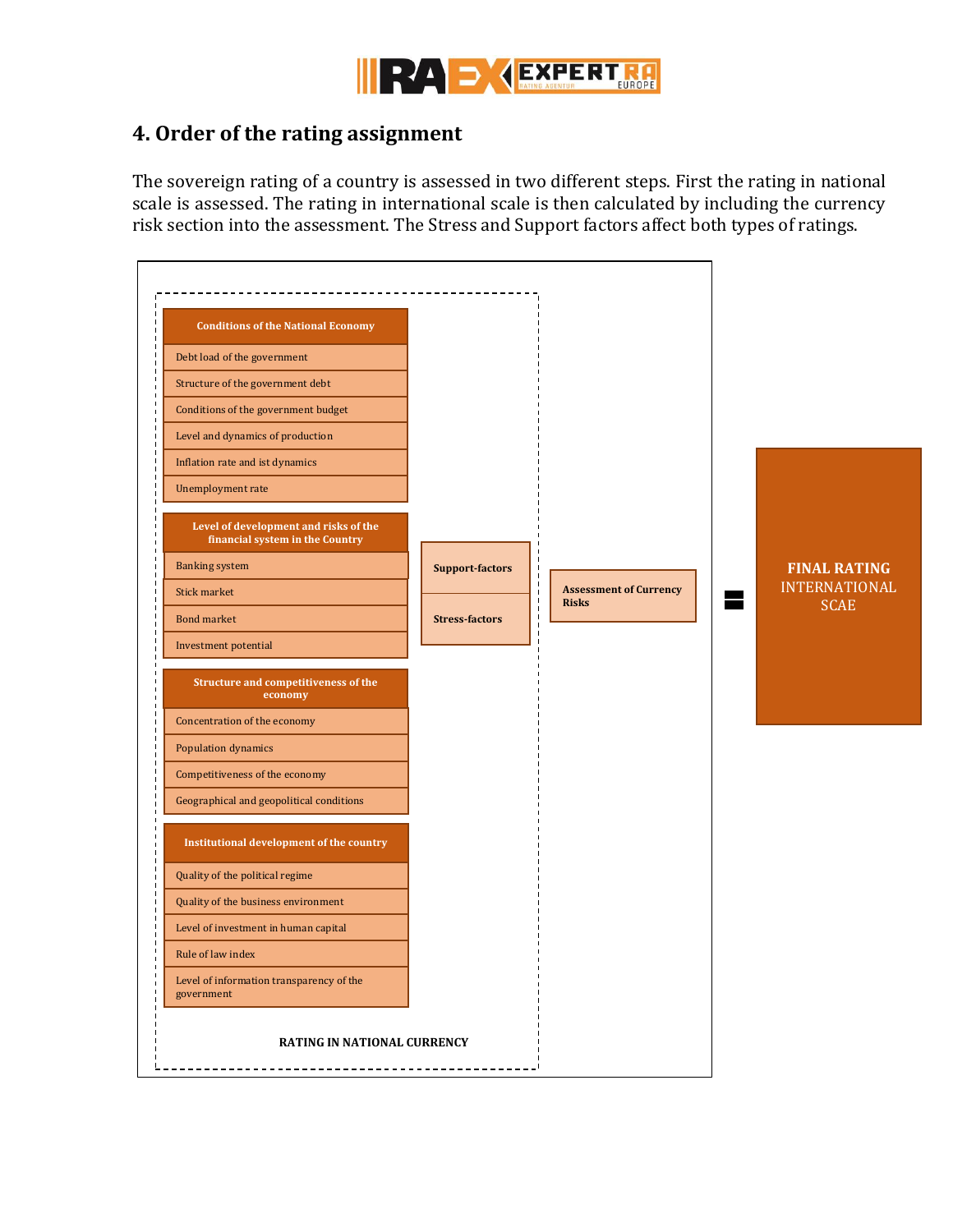

# <span id="page-8-0"></span>**A. Sovereign government credit rating (SGC)**

#### <span id="page-8-1"></span>**1. Condition of the national economy**

Analysis of the condition of the national economy and the government (in broad sense, taking into account all of the regional and local governments) is carried out in this section.

# <span id="page-8-2"></span>**1.1. Debt load of the government**

The purpose of this section is to assess the risks associated with the level of government debt, issued guarantees, and other potential liabilities (pensions, infrastructure expenses, etc.) relative to gross domestic product produced by the economy, income of the government's budget and the level of foreign exchange reserves (including gold).

The level of gross government debt is a key indicator for the assessment of the government's indebtedness. High and growing government debt shows the deterioration of the government's debt position, and therefore affects negatively the credit rating assessment.

#### **1.1.1. Gross government debt /GDP and its dynamics**

*Sources of information: IMF* 

#### *Gross government debt/ GDP*

| <b>Score</b> | <b>Gross government debt GDP, %</b> |
|--------------|-------------------------------------|
| -1           | $>100\%$                            |
| $-0,5$       | 75-100%                             |
|              | 50-75%                              |
| 0,5          | 25-50%                              |
|              | $\epsilon$ = 2.5%                   |

#### *Weighted change in gross government debt /GDP over the last 6 years*

| <b>Score</b> | Weighted change in Gross government debt /GDP, percentage<br>points |
|--------------|---------------------------------------------------------------------|
| $-1$         | For a weighted growth of more than 3 p.p.                           |
| $[-1;1]$     | For a weighted growth higher than 0 p.p. and lower than 3 p.p.      |
|              | For a weighted growth of less than 0 p.p.                           |

#### **1.1.2. Gross government debt/budget revenues and its dynamics**

*Sources of information: IMF*

#### *Gross government debt / budget revenues*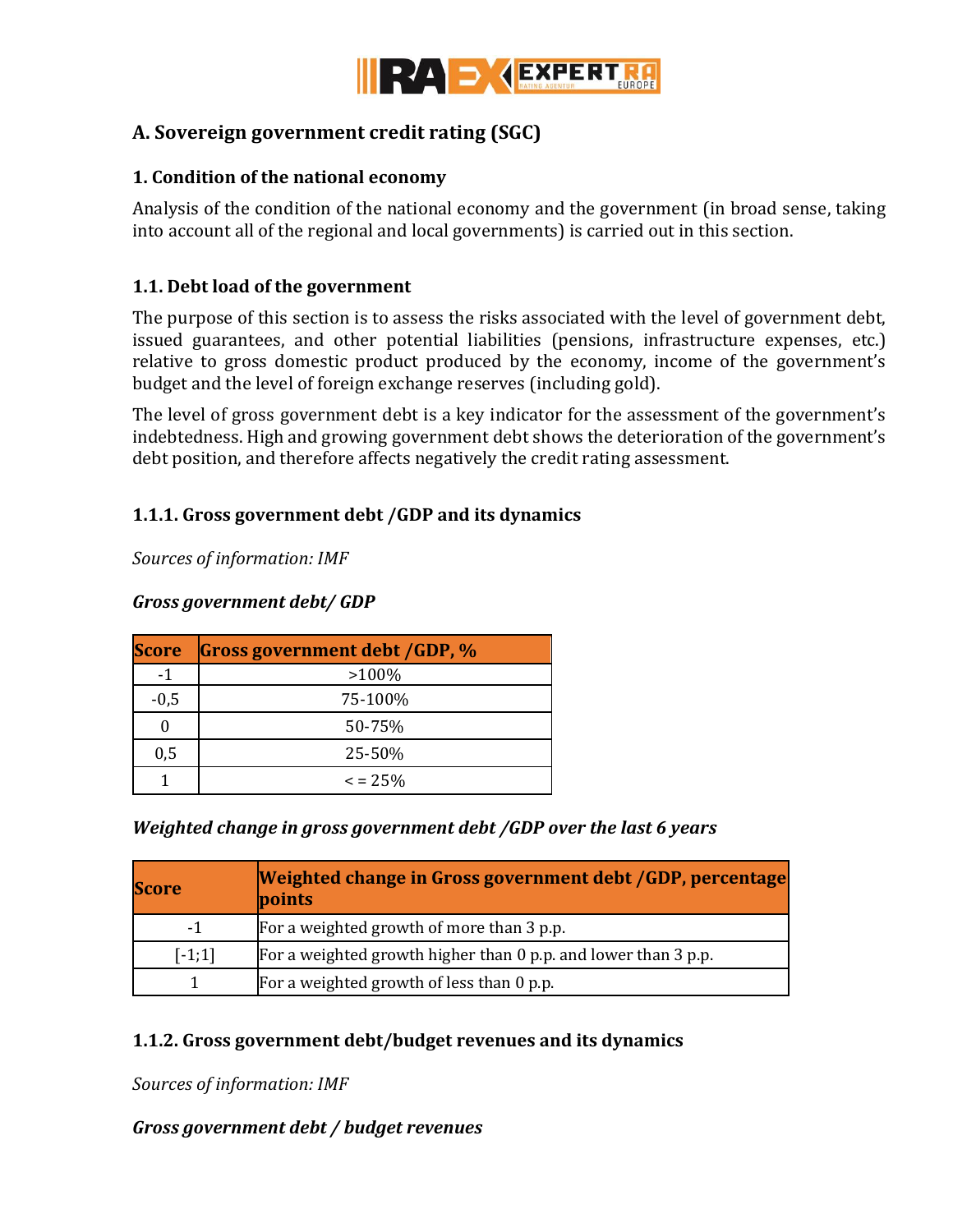

| <b>Score</b> | Gross government debt /budget revenues, % |  |  |
|--------------|-------------------------------------------|--|--|
| - 1          | $>300\%$                                  |  |  |
| $-0,5$       | 200-300%                                  |  |  |
|              | 150-200%                                  |  |  |
| 0,5          | 100-150%                                  |  |  |
|              | $\leq 100\%$                              |  |  |

*Change in gross government debt / budget revenues over the last 3 years and over the last 6 years*

| <b>Score</b> | Weighted change in Gross government debt / budget<br>revenue budget, p.p. |
|--------------|---------------------------------------------------------------------------|
| -1           | For a weighted growth of more than 10 p.p.                                |
| $[-1;1]$     | For a weighted growth higher than 0 p.p. and lower than 10<br>p.p.        |
|              | For a weighted growth of less than 0 p.p.                                 |

#### **1.1.3. Foreign exchange reserves / gross government debt**

*Sources of information: World Bank, IMF.*

| <b>Score</b> | <b>Foreign exchange reserves / Gross government debt, %</b> |
|--------------|-------------------------------------------------------------|
| - 1          | $15\%$                                                      |
| $-0,5$       | 15-30%                                                      |
|              | $30 - 50\%$                                                 |
| 0,5          | 50-70%                                                      |
|              | $>= 70%$                                                    |

#### **1.1.4. Amount of contingent liabilities**

*Sources of information: Media, statistical sources, World Bank.*

Explicit contingent liabilities (created by law or contract that a government must settle):

- State guarantees for non-sovereign borrowing and obligations issued to subnational governments and public and private sector entities (development banks);
- Umbrella state guarantees for various types of loans (mortgage loans, student loans, agriculture loans, small business loans);
- Trade and exchange rate guarantees on private investments;
- State guarantees on private investments;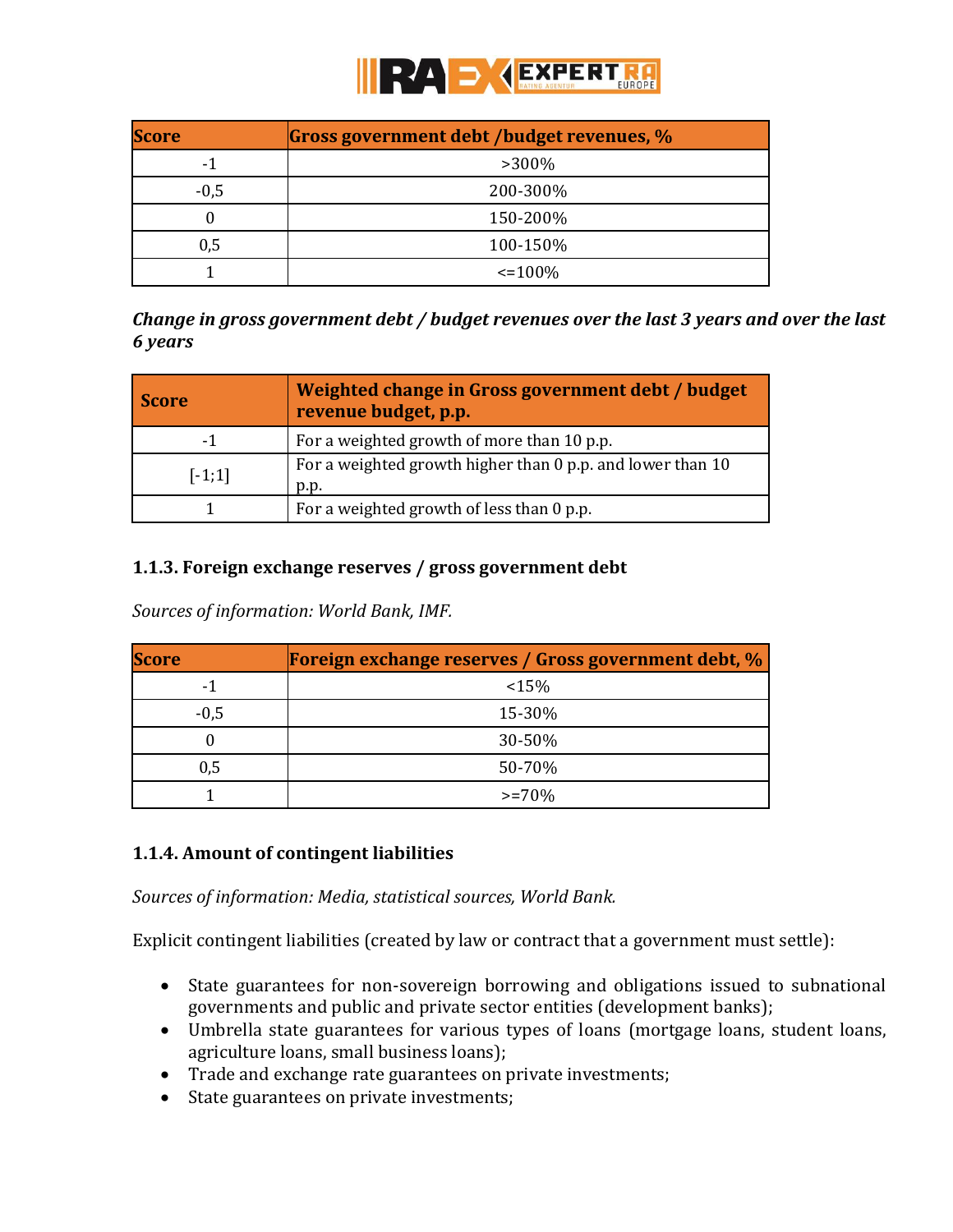

 State insurance schemes (deposit insurance, income from private pension funds, crop insurance, flood insurance, war-risk insurance).

Implicit contingent liabilities (created by a moral obligation that although not legally binding):

- Defaults of subnational government or public or private entities on nonguaranteed debt and other obligations;
- Cleanup of liabilities of entities being privatized;
- Banking failure (support beyond state insurance);
- Failure of a nonguaranteed pension fund, employment fund, or social security fund (protection of small investors);
- Default of central bank on its obligations (foreign exchange contracts, currency defense, balance of payments stability);
- Bailouts following a reversal in private capital flows;
- Environmental recovery, disaster relief, military financing.

# <span id="page-10-0"></span>**1.2. Structure of the government debt**

The purpose of this section is to assess the risks associated with the debt maturity, the interest rates on the debt and other factors that make the order of payments for liabilities more stringent.

The maturity structure of the government debt is an important factor when assessing the debt sustainability of a country. The largest the share of short-term debt on total debt, the stronger is the need for the government to be liquid in the short term.

# **1.2.1. Short-term debt / GDP**

*Sources of information: World Bank, IMF, Ministry of Finance.*

| <b>Score</b> | Short term debt / GDP, % |
|--------------|--------------------------|
| $-1$         | $>50\%$                  |
| $-0,5$       | 35-50%                   |
|              | 20-35%                   |
| 0,5          | 10-20%                   |
|              | $\leq$ = 10%             |

# **1.2.2. Short-term debt / budget revenues**

*Sources of information: IMF, Ministry of Finance.*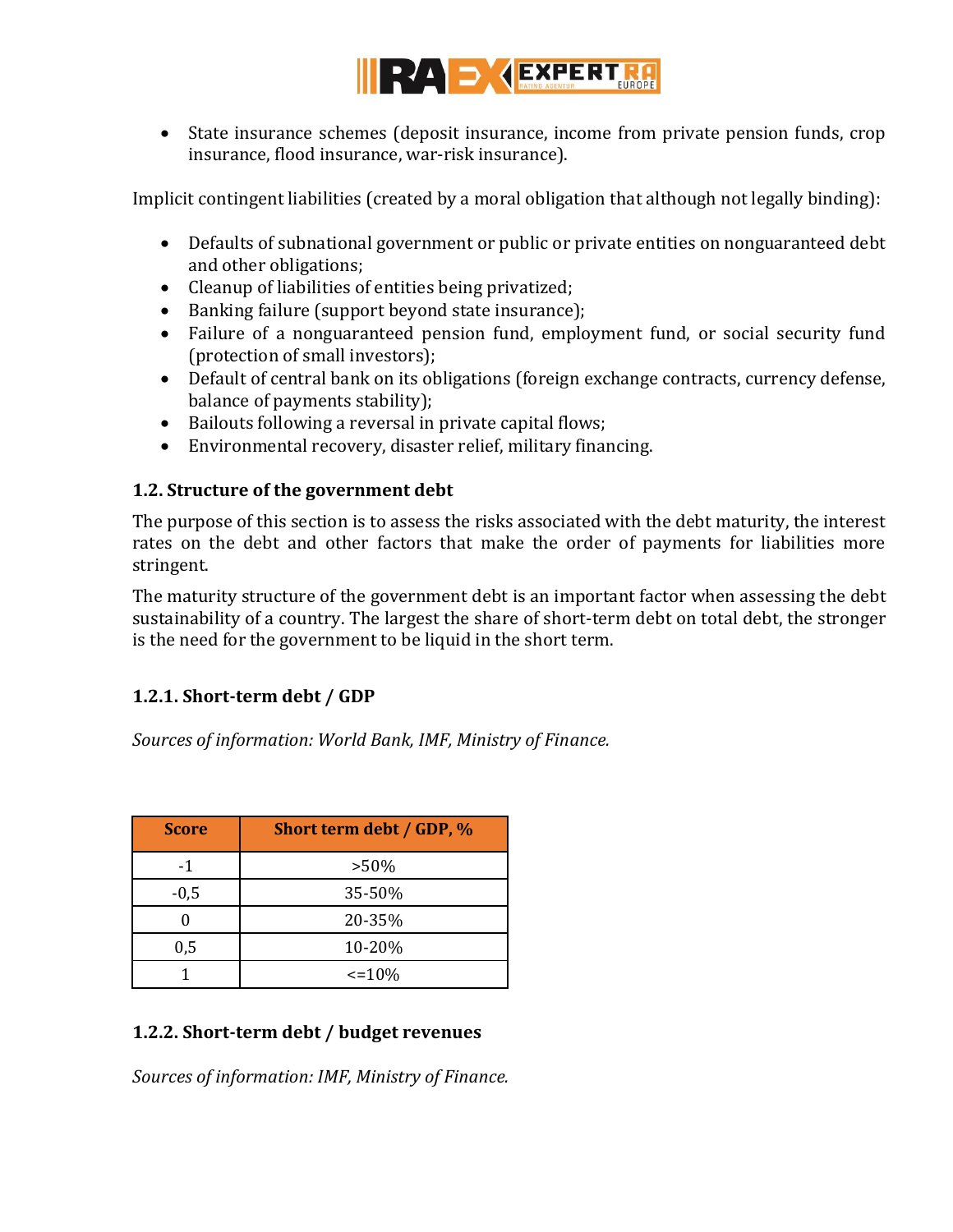

| <b>Score</b> | <b>Short term debt/ budget</b><br>revenues, % |
|--------------|-----------------------------------------------|
| -1           | $>100\%$                                      |
| $-0,5$       | 70-100%                                       |
|              | 50-70%                                        |
| 0,5          | 30-50%                                        |
|              | $\leq$ = 30%                                  |

# **1.2.3. Foreign exchange reserves /short-term debt**

This factor can be omitted from the analysis if the expert considers that the level of reserves is not a determinant for the creditworthiness of the country. The majority of developed countries (USA, European countries and Japan) do not hold a significant amount of FX reserves compared to their debt load. However, given the economic stance of these countries and the strength of their currencies, we normally consider that the level of FX reserves does not play a crucial role in their rating assessment.

| <b>Score</b> | <b>Foreign exchange reserves</b><br>/short-term debt, % |
|--------------|---------------------------------------------------------|
| -1           | $< 20\%$                                                |
| $-0,5$       | 20-50%                                                  |
|              | 50-100%                                                 |
| 0,5          | 100-150%                                                |
|              | $>=150%$                                                |

*Sources of information: IMF, Ministry of Finance, Central Bank.*

# **1.2.4. Spread between the country's and the US 10Y bond yield**

*Sources of information: Trading Economics, Bloomberg.* 

| Score  | Spread between the country's and US 10Y bond yield,<br>$\frac{0}{0}$ |
|--------|----------------------------------------------------------------------|
| -1     | $>6,5\%$                                                             |
| $-0,5$ | $4,5-6,5%$                                                           |
| ∩      | 2,5-4,5%                                                             |
| 0,5    | $1 - 2,5%$                                                           |
|        | $\leq$ = 1%                                                          |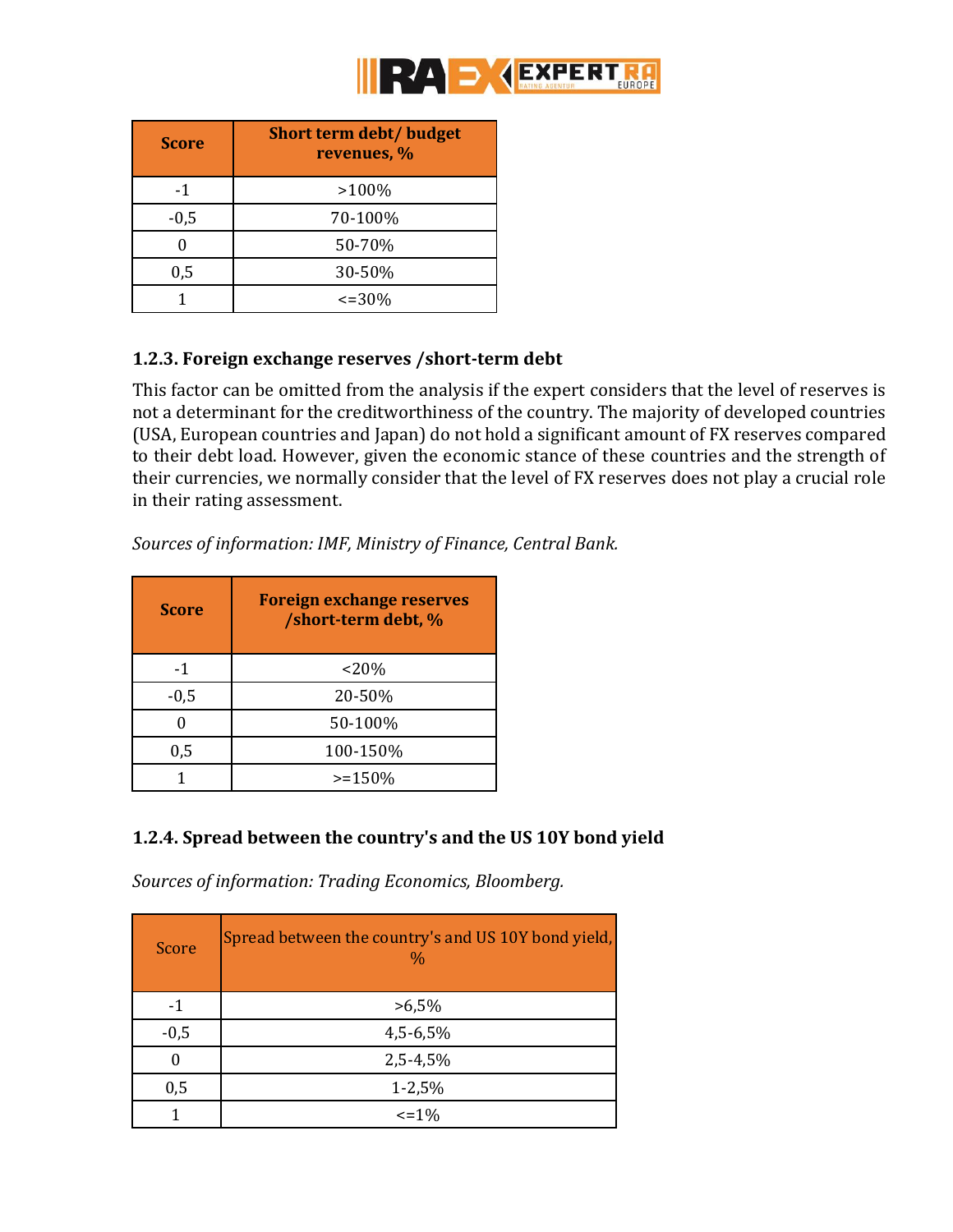

#### **1.2.5. Obligations of the government to adjust the rate of internal or external debt**

*Sources of information: Media, Ministry of Finance, Central Bank.* 

| <b>Score</b>   | Obligations of the government to adjust the<br>rate of internal or external debt                   |
|----------------|----------------------------------------------------------------------------------------------------|
| $-1$ OR $-0.5$ | If a large share of public debt (30% or more) is index-<br>linked (inflation, exchange rate, etc.) |
|                | If there is no information for this section                                                        |

#### <span id="page-12-0"></span>**1.3. Condition of the government budget**

The purpose of this section is to assess the risks associated with excessive deficit or surplus of the government budget. High and growing fiscal deficits show the deterioration of the government's fiscal position, and therefore affects negatively the credit rating assessment.

*Sources of information: IMF*

#### **Fiscal balance/ GDP**

| <b>Score</b> | <b>Fiscal balance / GDP, %</b> |
|--------------|--------------------------------|
| $-1$         | $\leq -10\%$                   |
| $-0.5$       | from -10% to -7%               |
|              | from $-7\%$ to $-5\%$          |
| 0,5          | from $-5\%$ to $-3\%$          |
|              | $\Rightarrow -3\%$             |

#### **Weighted change in fiscal balance / GDP over the last 6 years**

| <b>Score</b> | Weighted change in fiscal balance /<br>GDP, p.p.                            |
|--------------|-----------------------------------------------------------------------------|
| $-1$         | For a weighted deficit increase OR<br>surplus reduction larger than 1 p.p.  |
| $[-1;1]$     | For a weighted deficit increase OR<br>surplus reduction smaller than 1 p.p. |
|              | For a weighted deficit reduction OR<br>surplus increase larger than 0 p.p.  |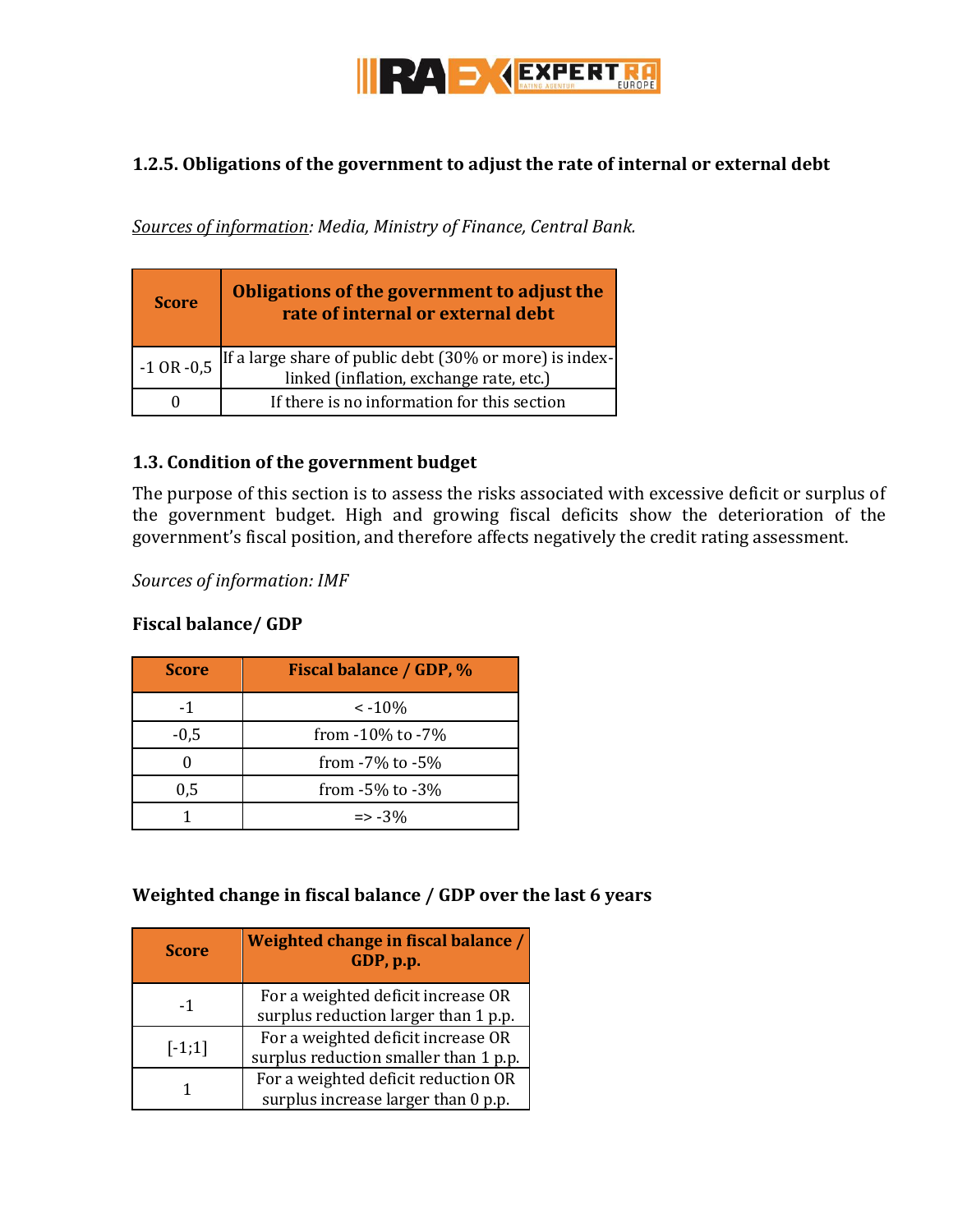

#### <span id="page-13-0"></span>**1.4. Level and dynamics of production**

The purpose of this section is to assess the ability of the government to raise funds from taxation and other fees based on the current level and dynamic of production. High and growing GDP figures show the improvement of the country's economy, and therefore affects positively the credit rating assessment.

#### **1.4.1 GDP per capita and its dynamics**

*Sources of information: IMF, Ministry of Economy, National Statistical Office.* 

#### *GDP per capita in PPP terms (PPP- thousands of International dollars)*

| <b>Score</b> | GDP per capita in PPP, '000<br>international dollars |
|--------------|------------------------------------------------------|
| -1           | < 2, 5                                               |
| $-0,5$       | $2, 5 - 7, 5$                                        |
|              | $7,5-15$                                             |
| 0,5          | 15-30                                                |
|              | $>=30$                                               |

#### **1.4.2. Real GDP dynamics**

*Sources of information: IMF, Ministry of Economy, National Statistical Office.*

#### *Weighted change in real GDP over the last 6 years*

| <b>Score</b> | Weighted change in real GDP over the past 6<br>years                       |
|--------------|----------------------------------------------------------------------------|
| -1           | For a weighted reduction of more than 2%                                   |
| $[-1;1]$     | If a weighted growth is lower than 2% or a<br>reduction is smaller than 0% |
|              | For a weighted growth higher than 2%                                       |

#### <span id="page-13-1"></span>**1.5. Inflation rate and its dynamics**

The purpose of the assessment:

The purpose of this section is to assess the risks associated with inflation and its dynamics. High and increasing inflation figures show distort general prices in the economy, and therefore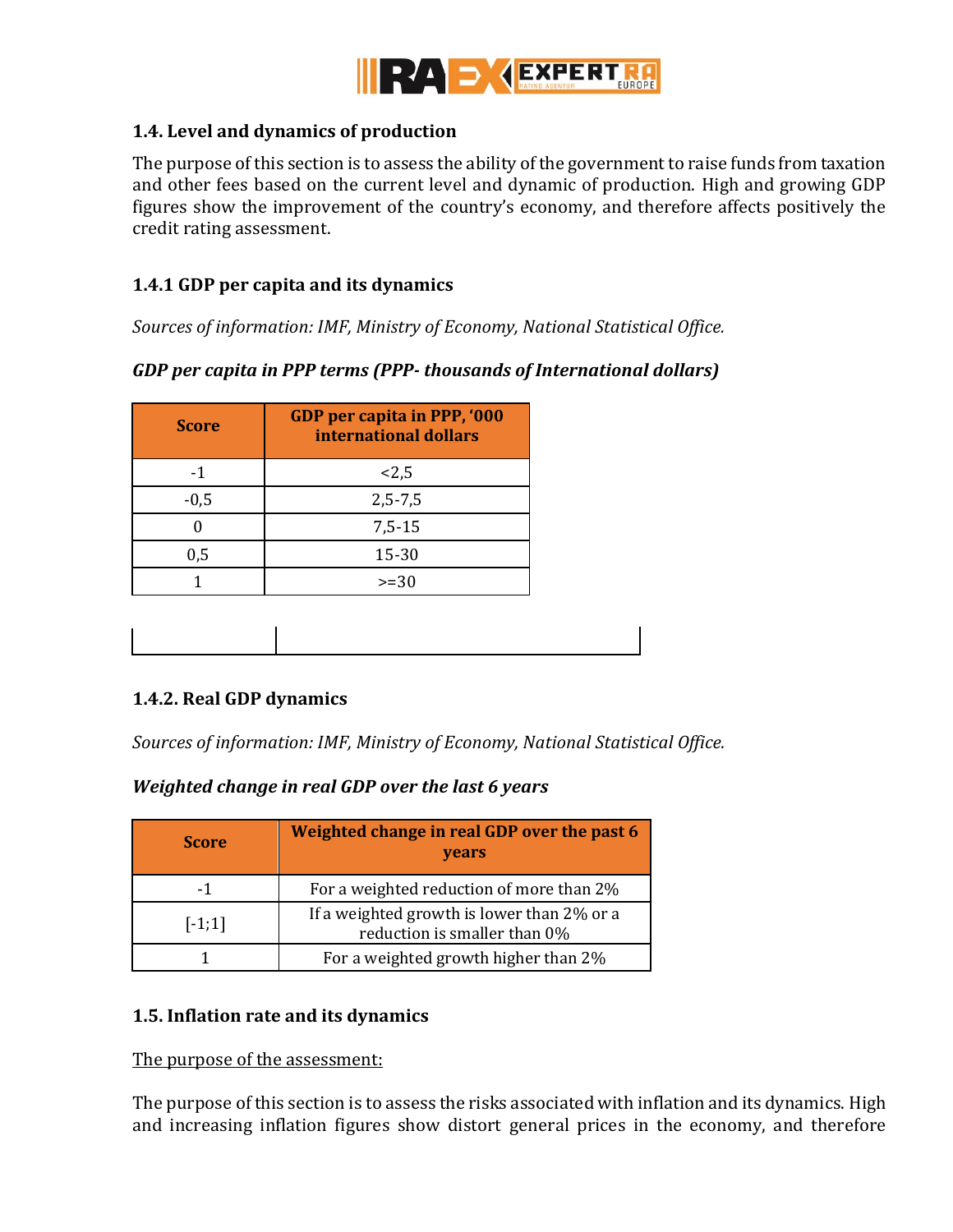

affects negatively the macroeconomic stance of the country, ultimately having a negative effect on the credit rating assessment.

*Sources of information: IMF.*

#### *Inflation rate*

| -<br><b>Score</b> | <b>Inflation Rate, %</b> |
|-------------------|--------------------------|
| $-1$              | $>9\%$                   |
| $-0,5$            | $6 - 9%$                 |
|                   | $4 - 6\%$                |
| 0,5               | $2,5-4%$                 |
|                   | $\leq$ = 2,5%            |

#### *Dynamic and volatility of inflation rate*

This factor is calculated automatically based on the simple average of the dynamic and volatility of inflation rate.

| <b>Score</b> | <b>Standard deviation of the real</b><br>interest rate for the last 6 years |
|--------------|-----------------------------------------------------------------------------|
| $-1$         | >3,5p.p.                                                                    |
| $-0,5$       | $[2,3;3,5]$ p.p.                                                            |
|              | $[1,7; 2,3]$ p.p.                                                           |
| 0,5          | $[1,1;1,7]$ p.p.                                                            |
|              | $\leq 1,1$ p.p.                                                             |

| <b>Score</b> | Weighted change in inflation<br>over the last 6 years, p.p.                                |
|--------------|--------------------------------------------------------------------------------------------|
| -1           | For a weighted growth of more<br>than 1 p.p.                                               |
| $[-1;1]$     | For a weighted growth lower than<br>1 p.p., or weighted reduction<br>smaller than 0,3 p.p. |
|              | For a weighted reduction of more<br>than $0,3$ p.p.                                        |

#### <span id="page-14-0"></span>**1.6. Unemployment rate**

The purpose of this section is to assess the risks related to the unemployment and its dynamics. High and increasing unemployment is an obstacle for economic growth, which ultimately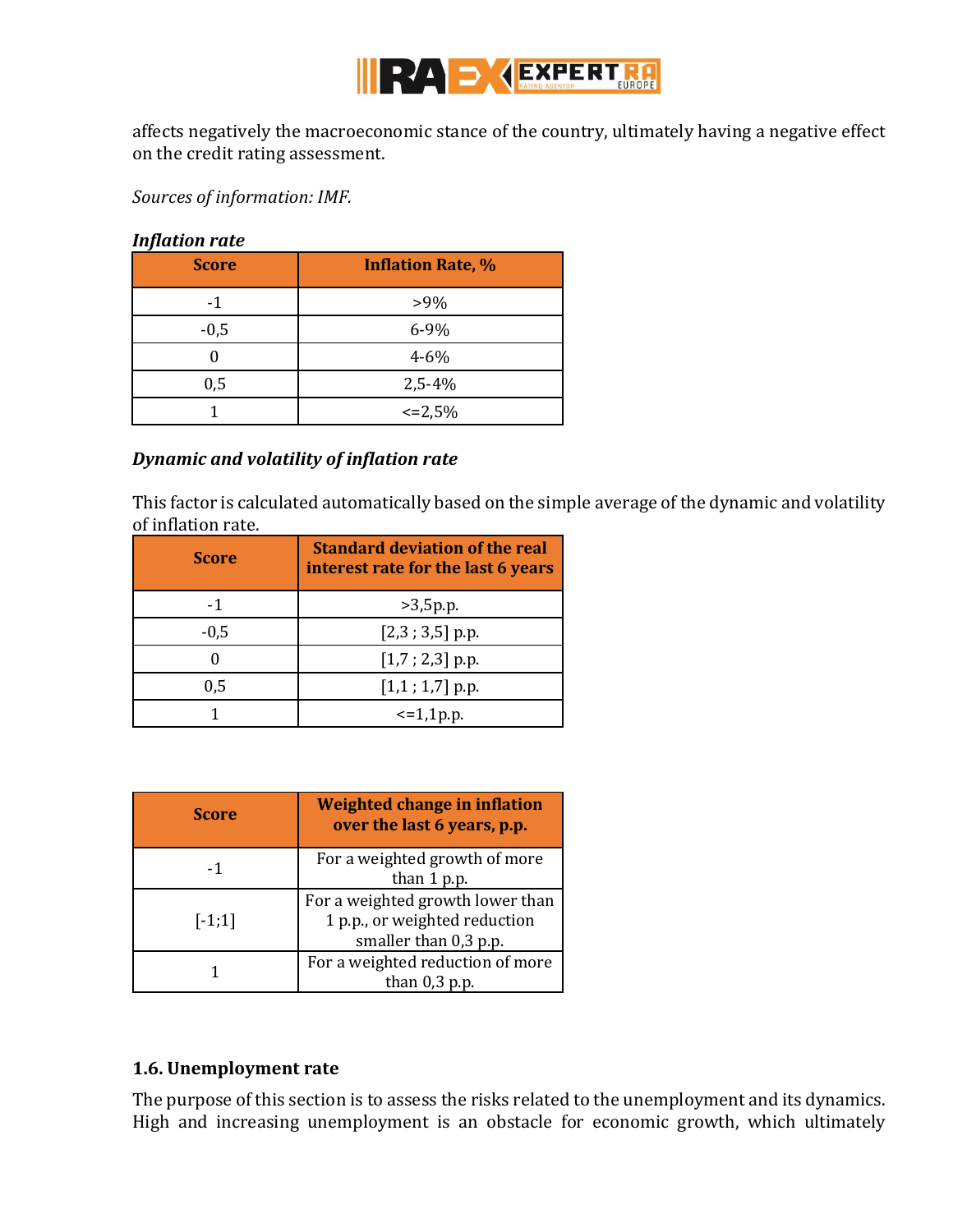

reduces fiscal revenues and increases debt and fiscal deficit ratios. This is has a negative effect on the credit rating assessment.

*Sources of information: IMF.* 

#### *Unemployment rate*

| <b>Score</b> | <b>Unemployment rate (%)</b> |
|--------------|------------------------------|
| -1           | $>12\%$                      |
| $-0,5$       | $9 - 12%$                    |
|              | $7 - 9%$                     |
| 0,5          | $5 - 7%$                     |
|              | $\leq$ 5%                    |

#### <span id="page-15-0"></span>**2. Level of development and risks of the country financial system**

#### <span id="page-15-1"></span>**2.1. Banking system**

The purpose of this section is to assess the risks related to the development of the banking system, the value of credit load in the economy and stability of the banking system. A welldeveloped and stable banking system affects positively the credit rating assessment.

#### **2.1.1 Size of the banking system**

*Sources of information: World Bank, Central Bank, IMF.* 

#### *Bank assets / GDP*

| <b>Score</b> | <b>Banks' assets / GDP, %</b> |
|--------------|-------------------------------|
| -1           | <40%                          |
| $-0,5$       | 40-60%                        |
|              | 60-80%                        |
| 0,5          | 80-100%                       |
|              | $> 100\%$                     |

If the ratio is more than 260%, the automatic score is 0, because it can indicate excessive debt load for the economy.

#### *Weighted change of bank assets / GDP over the last 6 years*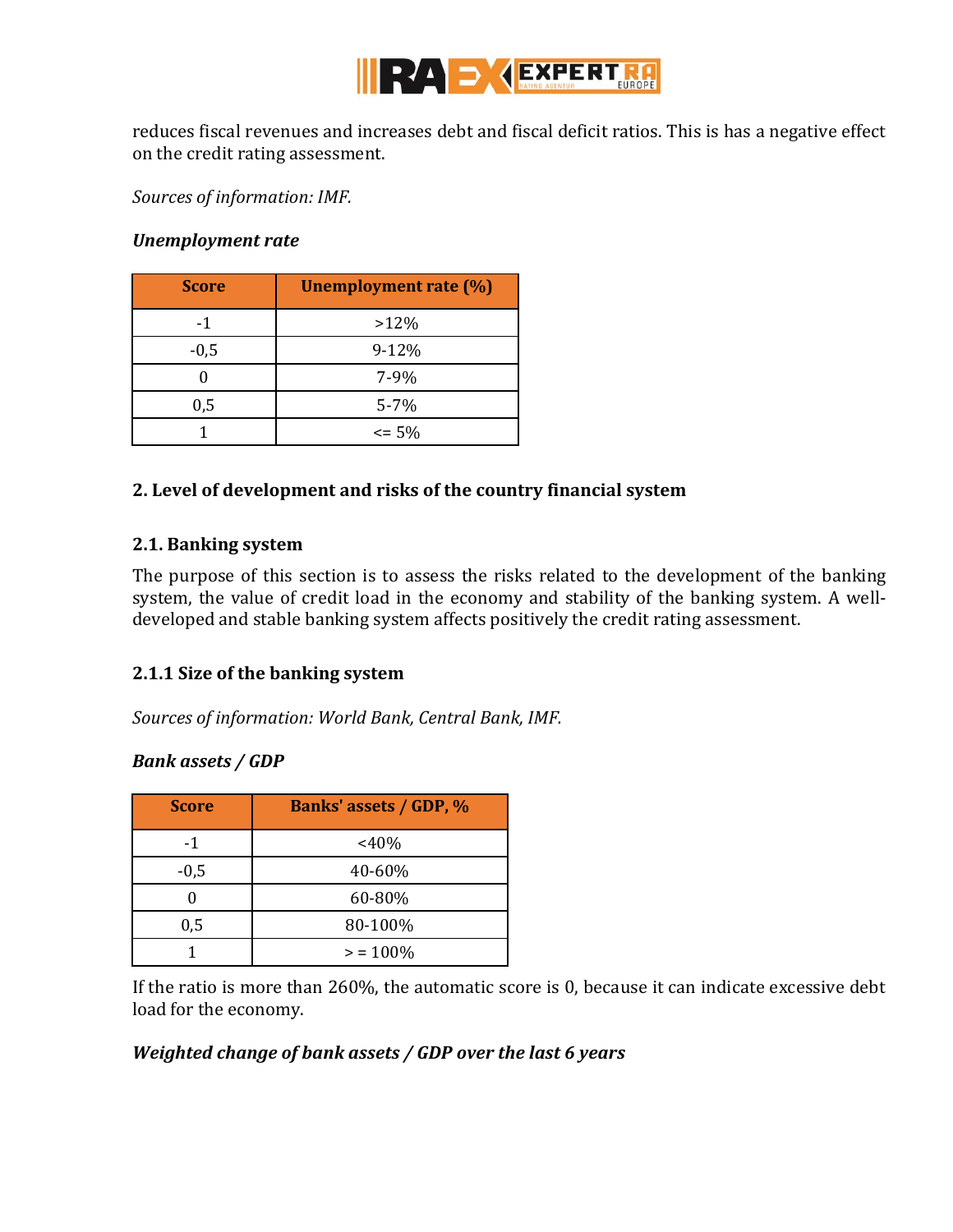

| <b>Score</b> | <b>Weighted change of banks' assets /</b><br>GDP, over the last 6 years p.p.   |
|--------------|--------------------------------------------------------------------------------|
| -1           | For a weighted reduction by more than 10<br>p.p.                               |
| $[-1;1]$     | For a weighted growth lower than 1,5 p.p. or<br>reduction smaller than 10 p.p. |
|              | For a weighted growth of more than 1,5 p.p.                                    |

#### **2.1.2 Level of financial intermediation**

*Sources of information: World Bank, Central Bank, IMF.* 

| <b>Score</b> | Domestic credit provided by financial sector /<br><b>GDP, %</b> |
|--------------|-----------------------------------------------------------------|
|              | < 20%                                                           |
| $-0,5$       | 20-40%                                                          |
|              | 40-60%                                                          |
| 0,5          | 60-80%                                                          |
|              | $>= 80\%$                                                       |

#### *Domestic credit provided by financial sector / GDP*

If the ratio is more than 160%, the automatic score is "0", because it can indicate excessive debt load of the economy and problems regarding the repayment of obligations of corporate borrowers or individuals.

#### *Weighted change in the Domestic credit provided by financial sector / GDP*

| Score    | Weighted change in the Domestic credit<br>provided by financial sector / GDP over the last<br>6 years, p.p. |
|----------|-------------------------------------------------------------------------------------------------------------|
| -1       | For a weighted reduction of more than 3 p.p.                                                                |
| $[-1;1]$ | For a weighted growth lower than 1,5 p.p. or<br>reduction smaller than 3 p.p.                               |
|          | For a weighted growth of more than 1,5 p.p.                                                                 |

# **2.1.3 Share of distressed loans and its dynamic**

*Sources of information: World Bank, Central Bank.*

#### *Share of distressed loans in total loans*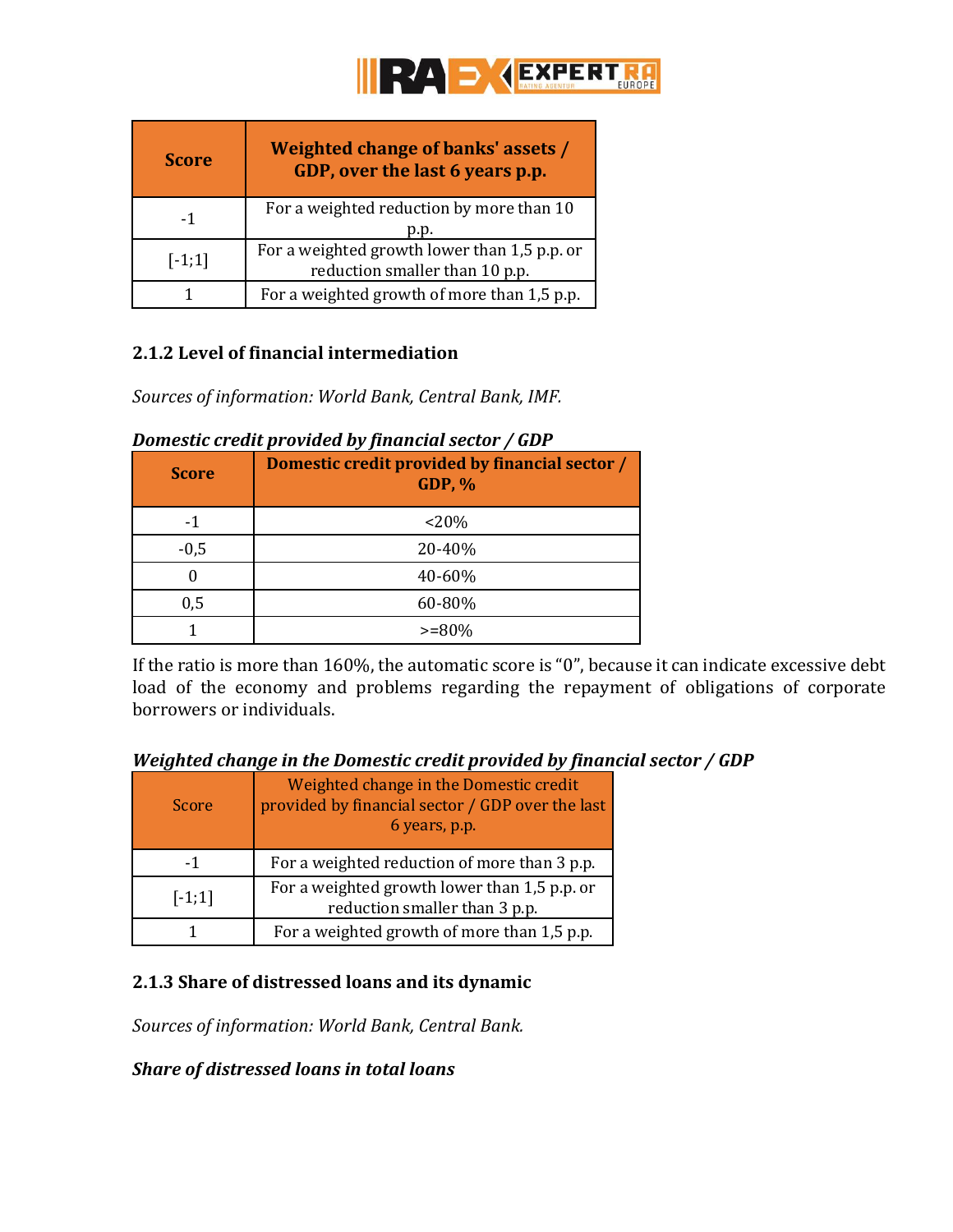

| Score  | Share of distressed loans in total loans, % |
|--------|---------------------------------------------|
| -1     | $>11\%$                                     |
| $-0,5$ | 8-11%                                       |
|        | 5-8%                                        |
| 0,5    | $3 - 5%$                                    |
|        | $\leq$ = 3%                                 |

#### *Weighted change in share of distressed loans in total loans over the last 6 years*

| Score    | Weighted change in share of distressed loans<br>in total loans over the last 6 years, p.p. |
|----------|--------------------------------------------------------------------------------------------|
| -1       | For a weighted growth of more than 1 p.p.                                                  |
| $[-1;1]$ | For a weighted growth lower than 1 p.p. or<br>reduction smaller than 0,1 p.p.              |
|          | For a weighted reduction of more than 0,1                                                  |

#### **2.1.4 Average level of capital adequacy in the banking system and its dynamics**

*Sources of information: World Bank, Central Bank*

# *Average capital adequacy ratio of banks*

| <b>Score</b> | Average capital adequacy ratio of<br>banks, % |
|--------------|-----------------------------------------------|
| -1           | $<4\%$                                        |
| $-0,5$       | $4 - 6\%$                                     |
|              | $6 - 8\%$                                     |
| 0,5          | 8-10%                                         |
|              | $>= 10\%$                                     |

*Weighted change in the average level of capital adequacy of banks over the last 6 years*

| <b>Score</b> | Weighted change in the capital adequacy<br>ratio of banks over the last 6 years, p.p. |
|--------------|---------------------------------------------------------------------------------------|
| - 1          | For a weighted reduction of more than 0.5 p.p.                                        |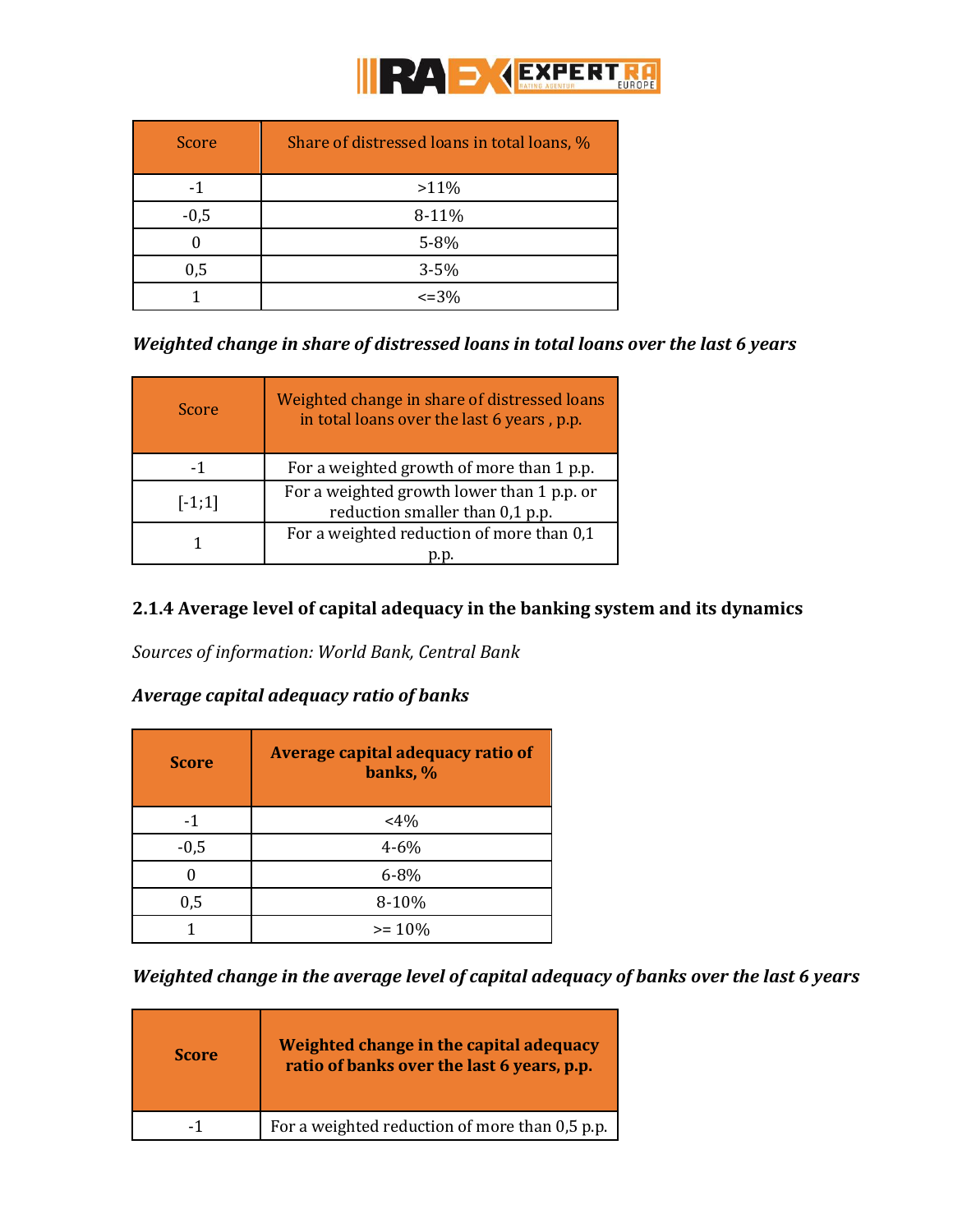

| $[-1;1]$ | For a weighted growth lower than 0,1 p.p. or<br>reduction smaller than 0,5 p.p. |
|----------|---------------------------------------------------------------------------------|
|          | For a weighted growth of more than 0,1 p.p.                                     |

## **2.1.5 Concentration of the banking system on the three largest banks**

*Sources of information: World Bank, Central Bank, Open sources.* 

| <b>Score</b> | The three largest banks account for % of all<br>bank assets |
|--------------|-------------------------------------------------------------|
|              | $>80\%$                                                     |
|              | 50-80%                                                      |
|              | < 50%                                                       |

# **2.1.6 Profitability of banks, ROA**

*Sources of information: World Bank, Central Bank.* 

| <b>Score</b> | <b>ROA, %</b> |
|--------------|---------------|
|              | >0            |
|              |               |

# **2.1.7 Share of public debt in banks' assets**

*Sources of information: Central Bank, Open Sources.* 

| <b>Score</b>   | Share of public debt in banks' assets, % |
|----------------|------------------------------------------|
| $-1$ OR $-0.5$ | >20                                      |
|                |                                          |

# **2.1.8 Share of state-owned banks in the banking sector**

*Sources of information: Central Bank, Open Sources.*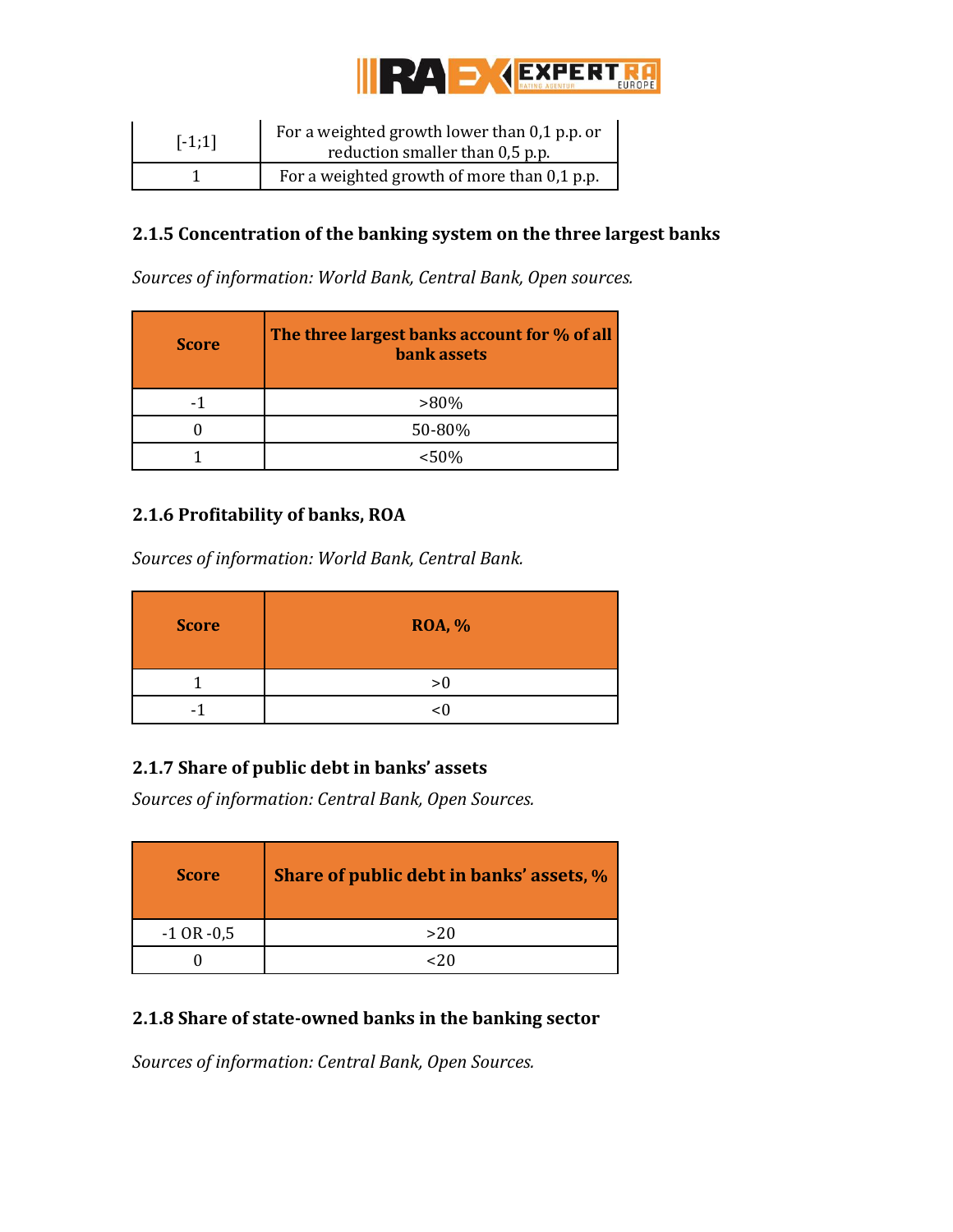

| <b>Score</b>   | <b>Share of state-owned banks in the</b><br><b>banking sector, %</b> |
|----------------|----------------------------------------------------------------------|
| $-1$ OR $-0.5$ | >50                                                                  |
|                |                                                                      |

#### <span id="page-19-0"></span>**2.2 Stock market**

The purpose of this section is to assess the level of development of the stock market and its ability to be a source of financing for companies in the country. A well-developed and stable stock market affects positively the credit rating assessment.

#### **2.2.1. Total market capitalization of companies on the national stock exchanges to GDP**

Score Total market capitalization of companies on national stock exchanges to GDP, %  $-1$   $<10\%$ -0,5 10-20% 0  $20-40\%$ 0,5 40-70% 1  $> = 70\%$ 

*Sources of information: World Bank, WFE.*

The Score can be manually upgraded by "0,25" or "0,5", if there are many listed foreign companies on the national exchange (compared to the number of national companies) (this case means, that national companies are able to be listed, but for some reasons they are not).

#### **2.2.3 Concentration of trades in shares on the largest issuers**

*Sources of information: WFE*

| Score | The 10 largest issuers of shares<br>accounts for X% of the trading volume<br>for the year |
|-------|-------------------------------------------------------------------------------------------|
|       | $>80\%$                                                                                   |
|       | 50-80%                                                                                    |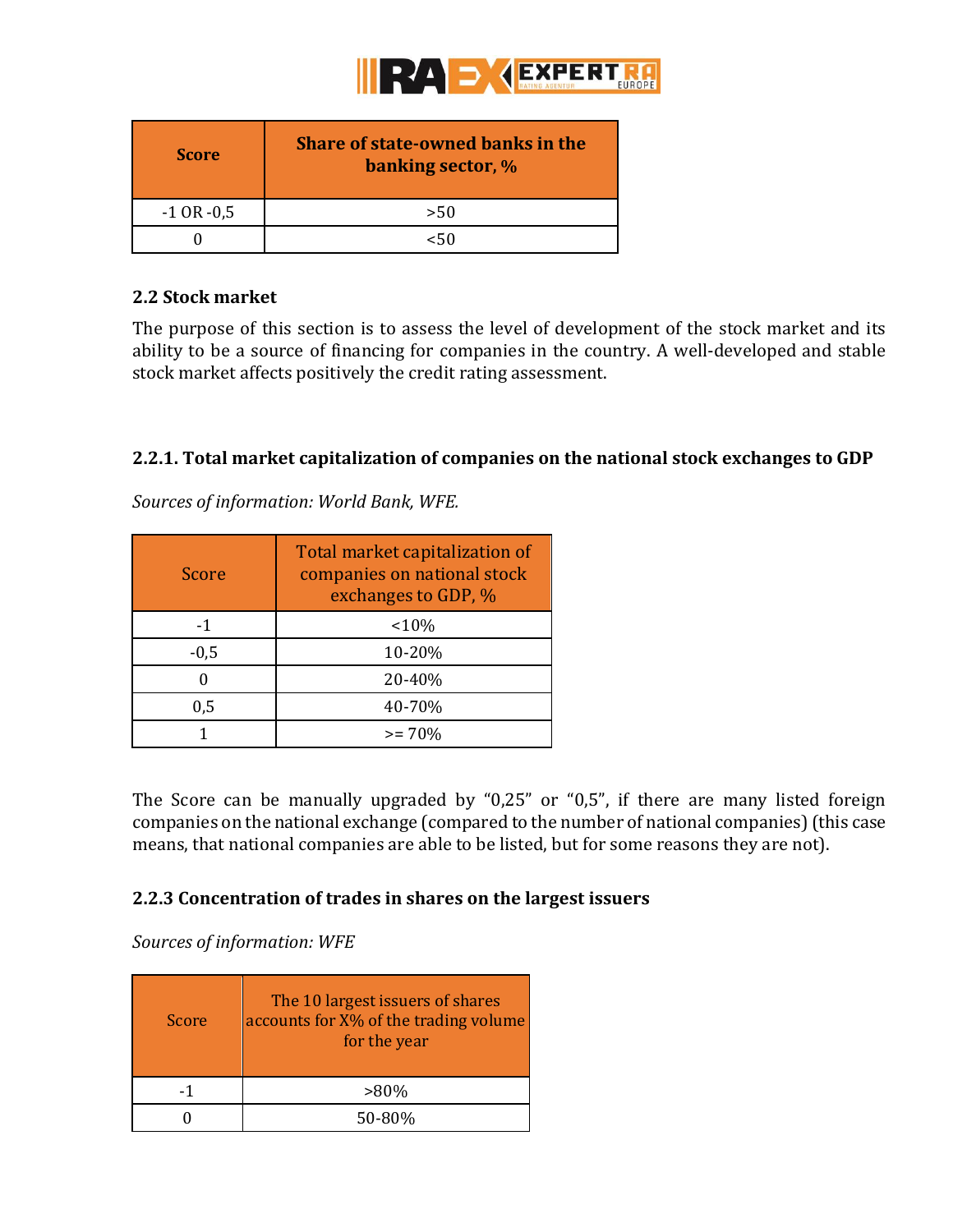

1  $<50\%$ 

#### <span id="page-20-0"></span>**2.3. Bond market**

The purpose of this section is to assess the development of the bond market and its ability to be a source of financing for the country's companies and for the government. A well-developed and stable bond market affects positively the credit rating assessment.

#### **2.2.1. Total market value of outstanding bonds to GDP, %**

*Sources of information: Central Bank, Ministry of finance, National Statistical Office, Stock Exchange, Open sources.* 

| <b>Score</b> | <b>Total value of outstanding</b><br>bonds to GDP, % |
|--------------|------------------------------------------------------|
| -1           | $10\%$                                               |
| $-0,5$       | 10-20%                                               |
|              | 20-40%                                               |
| 0,5          | 40-70%                                               |
|              | $>= 70%$                                             |

#### **2.3.2 Level of development and risks of internal corporate bonds market**

*Sources of information: WFE, Cbonds, Central Bank.* 

#### *Market share of domestic corporate bonds in the bond market*

| <b>Score</b> | <b>Criteria for assessing market</b><br>share of corporate bonds, % |
|--------------|---------------------------------------------------------------------|
| $-1$         | $10\%$                                                              |
| $-0,5$       | 10-20%                                                              |
|              | 20-30%                                                              |
| 0,5          | 30-40%                                                              |
|              | $>= 40%$                                                            |

The benchmarks are based on a dynamic database with selective geographic coverage, thus it is possible that they will be changed in the future.

#### *Liquidity of corporate bond market*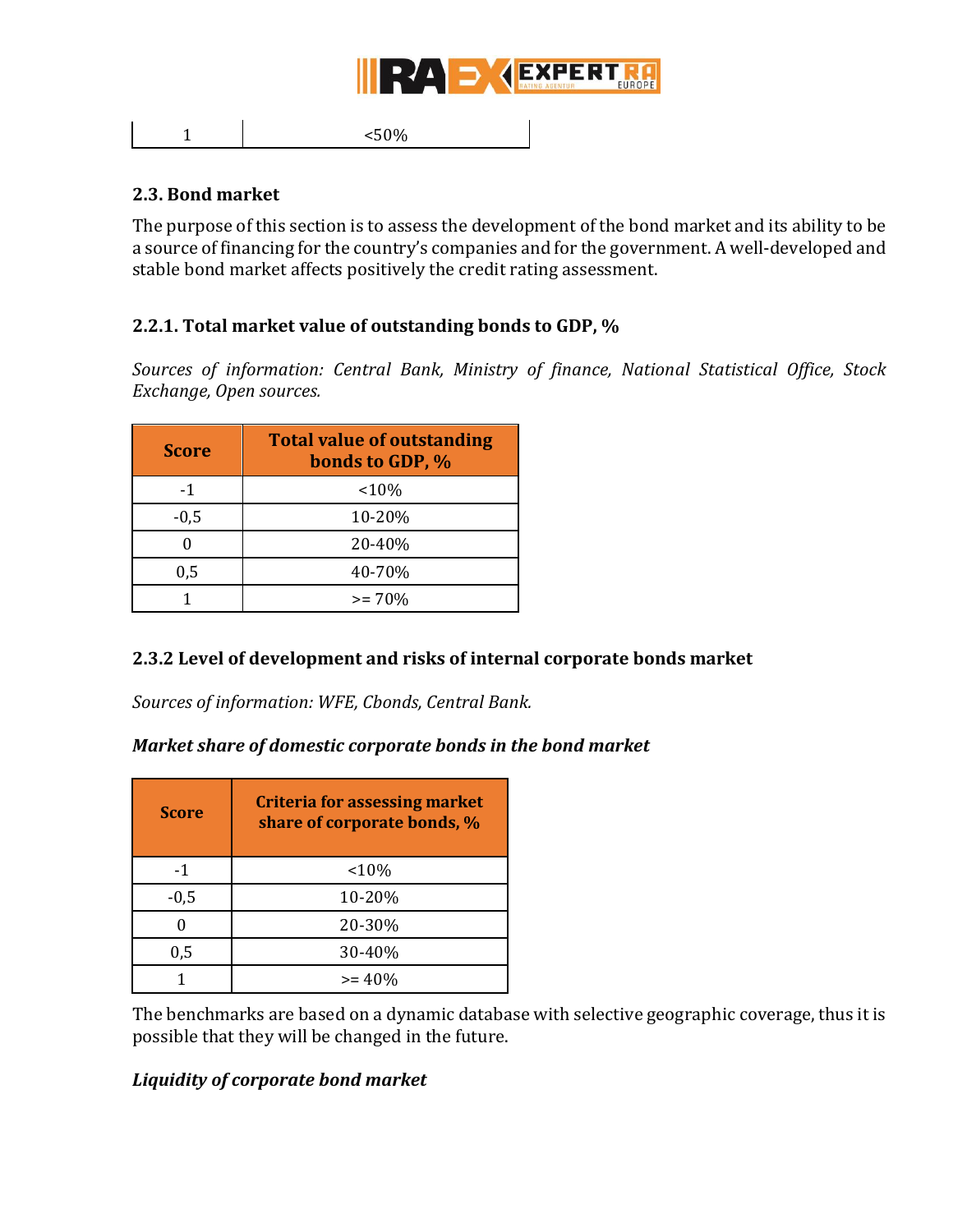

| <b>Score</b> | The value of traded volumes of national<br>corporate bonds as percentage of total<br>market value of the bond market, % |
|--------------|-------------------------------------------------------------------------------------------------------------------------|
| -1           | $\leq$ =5%                                                                                                              |
| $-0,5$       | $5-10%$                                                                                                                 |
| 0            | 10-15%                                                                                                                  |
| 0,5          | 15-30%                                                                                                                  |
| 1            | $>30\%$                                                                                                                 |

#### **2.3.3. Level of development and risks of government bonds market**

*Sources of information: WFE, Cbonds, Central Bank.* 

# *Market share of government bonds in the bond market*

| <b>Score</b> | <b>Criteria for assessing market</b><br>share of government bonds, % |
|--------------|----------------------------------------------------------------------|
| -1           | $10\%$                                                               |
| $-0,5$       | 10-20%                                                               |
|              | 20-30%                                                               |
| 0,5          | 30-40%                                                               |
|              | $>= 40\%$                                                            |

The benchmarks are based on a dynamic database with selective geographic coverage, thus it is possible that they will be changed in the future.

# *Liquidity of the government bond market*

| <b>Score</b> | The value of traded volumes of<br>government bonds as percentage<br>of total market value of the bond<br>market, % |
|--------------|--------------------------------------------------------------------------------------------------------------------|
| -1           | $\leq 5\%$                                                                                                         |
| $-0,5$       | $5 - 10%$                                                                                                          |
|              | 10-15%                                                                                                             |
| 0.5          | 15-30%                                                                                                             |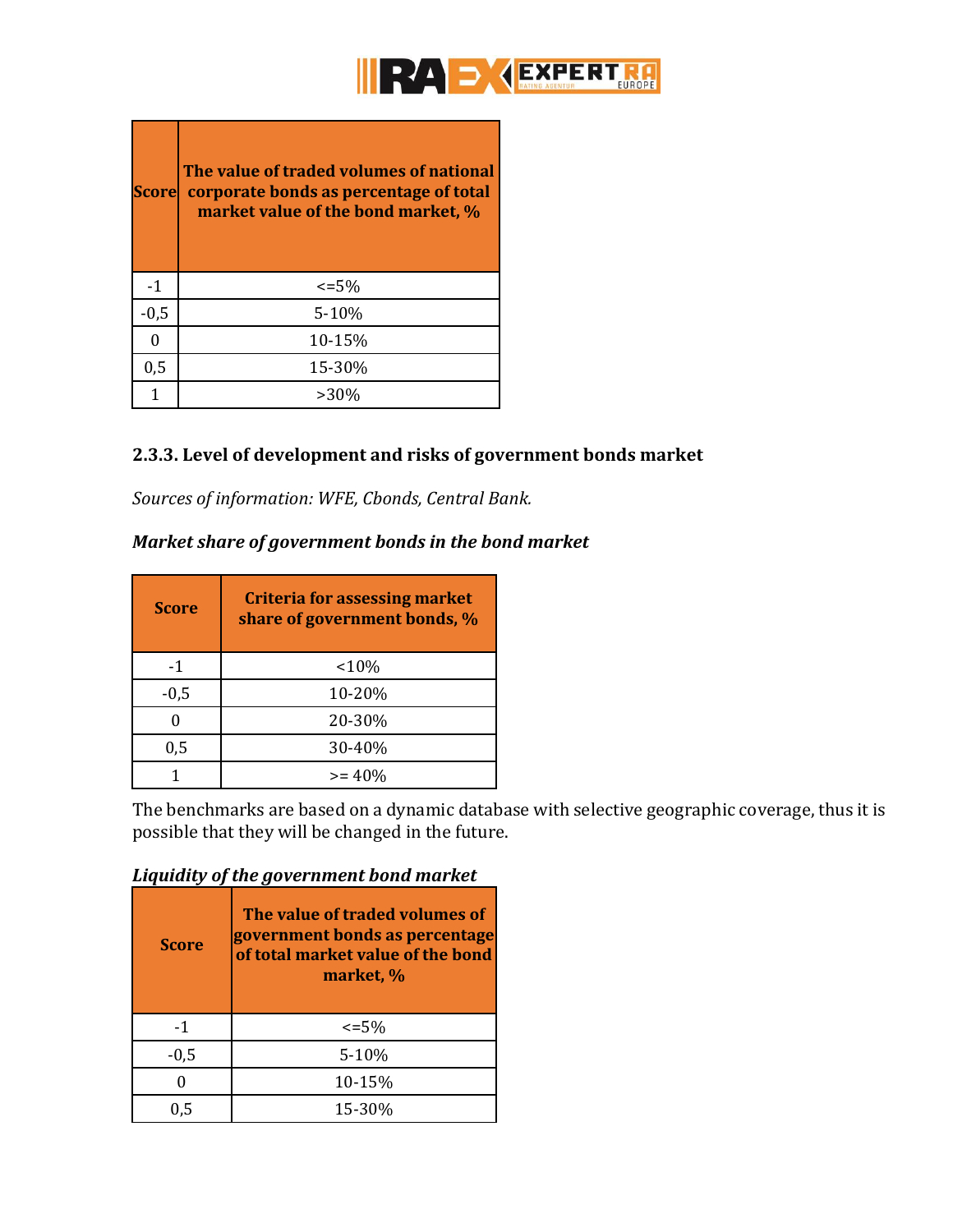

1  $>30\%$ 

#### <span id="page-22-0"></span>**2.4. Investment potential**

The purpose of this section is to assess the risks of the growth of the economy related to the investment potential. Excessively low rates of foreign direct investments indicate a low investment potential in the country and therefore affect the rating negatively.

*Sources of information: World Bank, Central Bank.*

| <b>Score</b> | Foreign direct investment, net<br>inflows $\overline{}/$ GDP, $\%$ |
|--------------|--------------------------------------------------------------------|
| -1           | $\leq$ = 0%                                                        |
| $-0,5$       | $0 - 1\%$                                                          |
|              | $1 - 2\%$                                                          |
| 0,5          | $2 - 3\%$                                                          |
|              | $> 3\%$                                                            |

#### *Foreign direct investment, net inflows / GDP*

#### *Weighted change in foreign direct investment, net inflows / GDP over the last 6 years*

| Score    | Weighted change in the foreign<br>direct investment, net inflows / GDP<br>over the last 6 years, p.p. |
|----------|-------------------------------------------------------------------------------------------------------|
| -1       | For a weighted reduction by more<br>than 1 p.p.                                                       |
| $[-1;1]$ | For a weighted growth of less than<br>0,05 percentage point, or reduction<br>small than 2 p.p.        |
|          | For a weighted growth more than                                                                       |

#### <span id="page-22-1"></span>**3. Characteristics of government policy**

#### <span id="page-22-2"></span>**3.1. Fiscal policy**

The purpose of this section is to assess the risks and opportunities related to the government's fiscal policy. A more sustainable fiscal policy has a positive impact on the rating assessment.

#### **3.1.1. Government capacities and plans of privatization**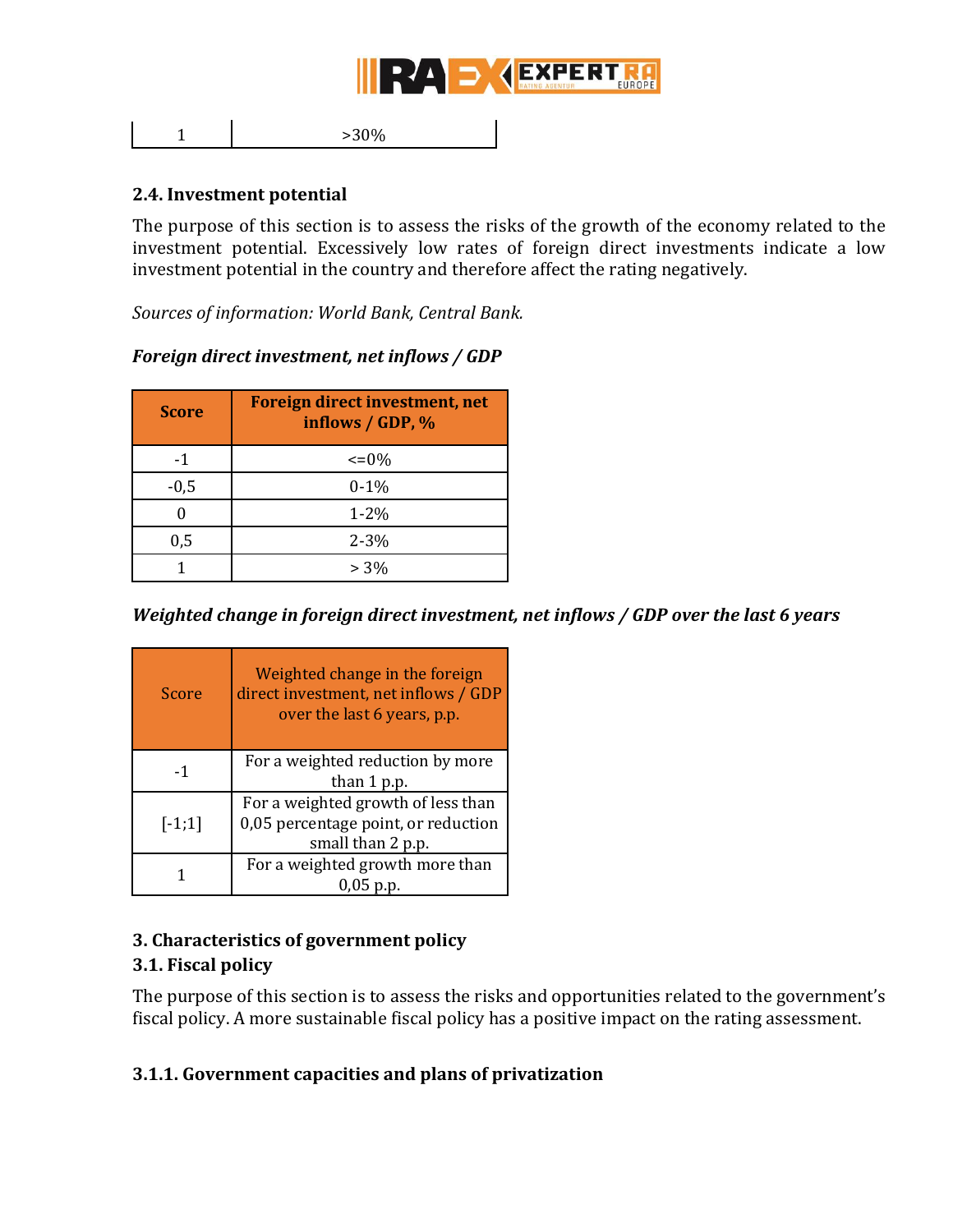

*Sources of information: IMF, Ministry of Finance, Privatization Agency of the Country, Open Sources.*

| <b>Score</b> | Number of government-owned companies                                                                                                                                                                                                                                                                                  |
|--------------|-----------------------------------------------------------------------------------------------------------------------------------------------------------------------------------------------------------------------------------------------------------------------------------------------------------------------|
|              | There are many large state-owned enterprises<br>which theoretically can be privatized in the country<br>and, at the same time, there are major privatization<br>plans with potential to generate considerable<br>budget revenues. The country also has a good track<br>record of successful privatization procedures. |
|              | there are few large or no state-owned companies<br>that can be privatized, OR there are some<br>organizational problems with privatization in the<br>country, OR there is insufficient information for the<br>assessment this factor, OR there are no plans of<br>privatization                                       |
|              | privatization is completely or partly not feasible                                                                                                                                                                                                                                                                    |

# **3.1.2. Quality of fiscal policy**

*Sources of information: Ministry of Finance, Central Bank, IMF, Open Sources.* 

| <b>Score</b> | <b>Analyst assessment of the Fiscal Policy</b>                                                                                                                            |
|--------------|---------------------------------------------------------------------------------------------------------------------------------------------------------------------------|
|              | The fiscal policy is assessed as sustainable (assessed<br>by fiscal flexibility, long-term fiscal trends and<br>vulnerabilities, debt structure and funding access)       |
| -1           | The fiscal policy is assessed as NON sustainable<br>(assessed by fiscal flexibility, long-term fiscal trends<br>and vulnerabilities, debt structure and funding<br>access |

Other situations are assessed from "-1" to "1

# <span id="page-23-0"></span>**3.2. Monetary policy**

The purpose of this section is to assess the risks and opportunities related to the monetary policy of the government. A more sustainable monetary policy has a positive effect on the rating assessment.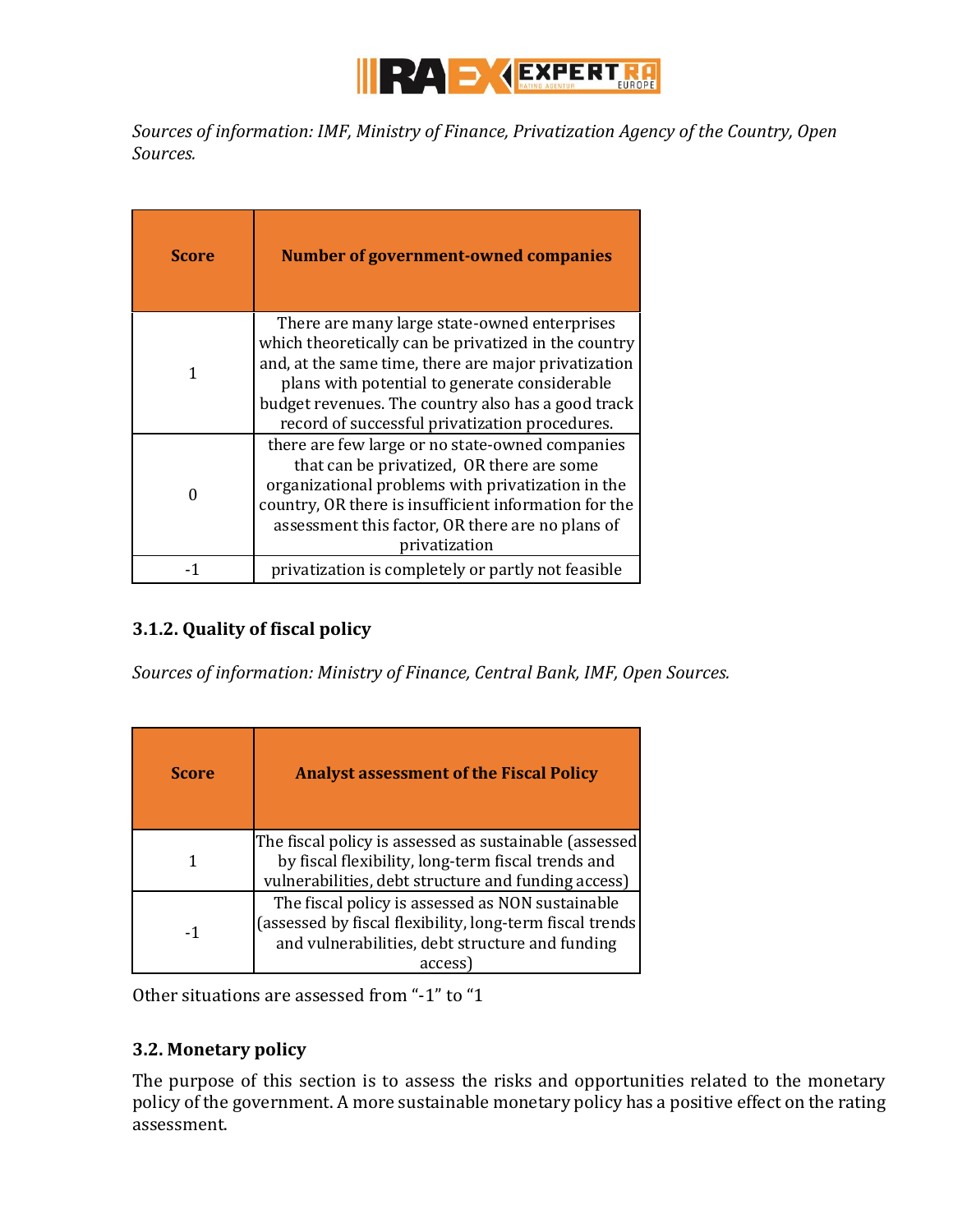

#### **3.2.1 Exchange-rate regime**

*Sources of information: IMF, Central Bank.* 

| <b>Score</b> | <b>Exchange rate regime</b>     |
|--------------|---------------------------------|
|              | Fixed rate                      |
|              | rate pegged to another currency |
|              | Free floating                   |

*Fixed exchange rate is dangerous because in such case the government can spend all reserves and funds in order to maintain the exchange rate.*

# **3.2.2 Quality of monetary policy**

*Sources of information: IMF, Central Bank, Ministry of Finance.* 

| <b>Score</b> | <b>Quality of Monetary Policy</b>                                                                                                                                                                                          |
|--------------|----------------------------------------------------------------------------------------------------------------------------------------------------------------------------------------------------------------------------|
| -1           | The monetary policy is NOT credible as assessed by<br>the trend in inflation rate mainly. Also the monetary<br>policy mechanisms DOES NOT function correctly<br>(assessed by the impact of interest rates on<br>inflation) |
|              | The monetary policy is credible as assessed by the<br>trend in inflation rate mainly. Also the monetary<br>policy mechanisms function correctly (assessed by<br>the impact of interest rates on inflation)                 |

The score is between "-1" and "1" (with an interval of 0,52). Other situations should be assessed from "-1" to "1".

 $\overline{a}$ 

<sup>&</sup>lt;sup>2</sup> The following scores are possible:  $-1$ ;  $-0.5$ ; 0; 0.5; 1.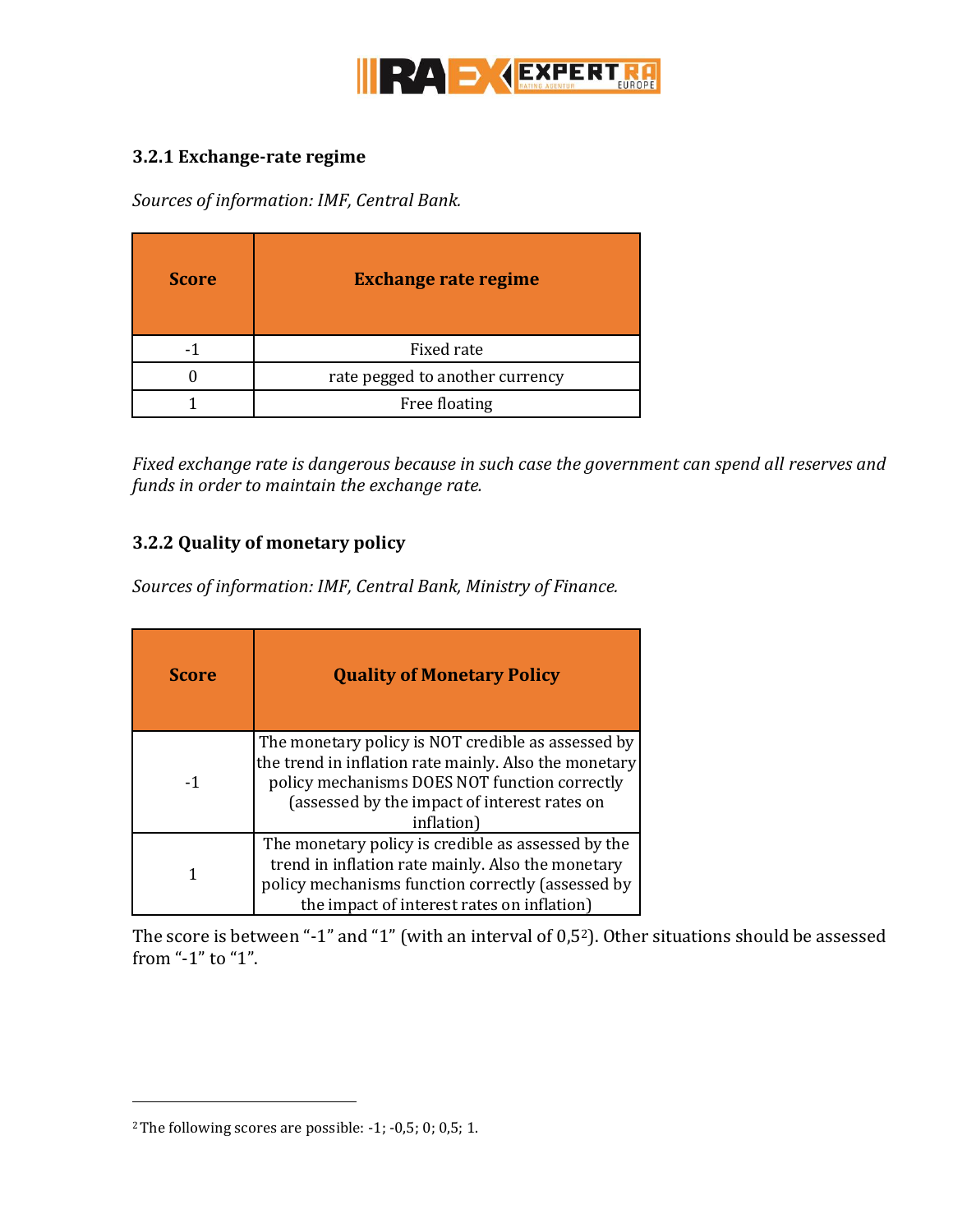

#### <span id="page-25-0"></span>**3.3. Changes in fiscal and monetary policy**

The purpose of this section is to assess the flexibility of the government policy (whether the government can admit its mistakes and change the policy). More flexibles and accommodating policies have a positive impact on the rating.

*Sources of information: IMF, Open Sources, Ministry of Finance.*

| <b>Score</b> | <b>Quality of Monetary Policy</b>                                                                                                                                                                                              |
|--------------|--------------------------------------------------------------------------------------------------------------------------------------------------------------------------------------------------------------------------------|
| -1           | If during the period since the last default (if it was)<br>or since the previous serious crisis, NO significant<br>changes in the fiscal and/or monetary policy have<br>occurred                                               |
|              | If during the period since the last default (if it was)<br>or since the previous serious crisis, significant<br>changes in the fiscal and/or monetary policy have<br>occurred<br>OR.<br>There were no defaults in the country. |

The score can be changed from "-1" to "1" (with the interval "0,5").

A good indicator of the overall government policy quality, as well as policy formulation and implementation and the credibility of the government's commitment to such policies, is the Government Effectiveness Index (see Section 5.1.1 of this document). The uses this index as part of his final judgement with regards to government policy quality and flexibility.

# <span id="page-25-1"></span>**4. Structure and competitiveness of the economy**

#### <span id="page-25-2"></span>**4.1. Concentration of the economy on the three largest sectors**

The purpose of this section is to assess the risks related to the country's economy, as well as to the concentration on certain sectors of the economy. A highly concentrated economy on few industries affects the rating negatively.

| <b>Score</b> | The concentration of the economy on three<br>largest sectors, % |
|--------------|-----------------------------------------------------------------|
| -1           | $>75\%$                                                         |
| $-0,5$       | 60-75%                                                          |
|              | $45 - 60%$                                                      |

*Sources of information: National statistical Agency*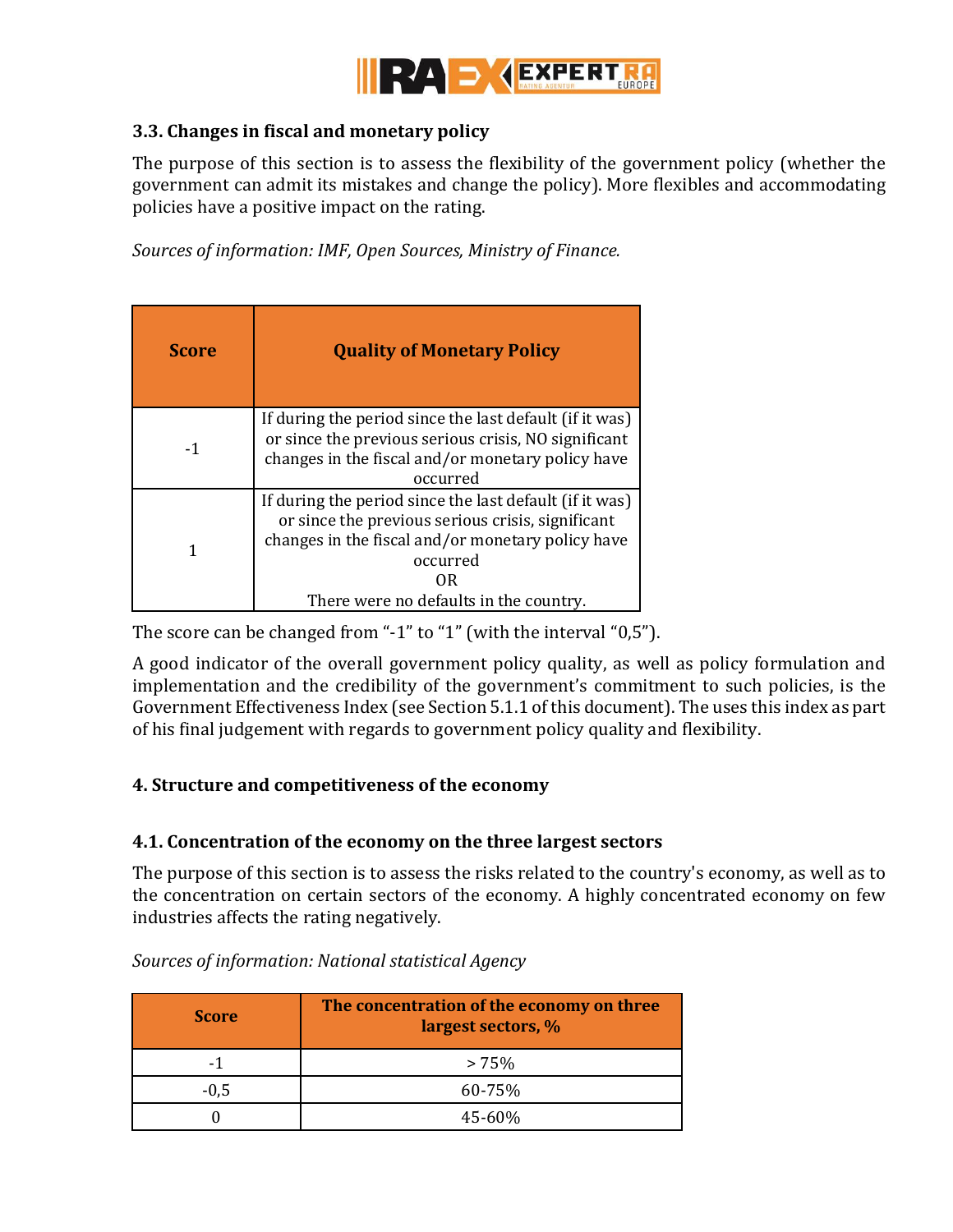

| U, J | 30-45%      |
|------|-------------|
|      | $\leq 30\%$ |

#### <span id="page-26-0"></span>**4.2. Weighted population dynamics over the last 6 years**

The purpose of this section is to assess the risks related to decline of population in the country. A declining population affects the rating negatively.

*Sources of information: IMF*

| <b>Score</b> | Weighted population change over the last 6<br>years, % |
|--------------|--------------------------------------------------------|
|              | For a weighted population decline                      |
|              | 0ther                                                  |
|              | For a weighted population growth of more than 0,5%     |

#### <span id="page-26-1"></span>**4.3. Competitiveness of the economy**

The purpose of this section is to assess the risks related to the competitiveness of the country's economy in global markets. A poorly competitive economy has a negative impact on the rating assessment.

#### **4.3.1 Competitiveness index**

*Sources of information: World Economic Forum.* 

| <b>Score</b> | <b>Competitiveness Index</b> |
|--------------|------------------------------|
| -1           | 17,1                         |
| $-0,5$       | $17,1 - 34,3$                |
|              | $34,3 - 51,4$                |
| 0,5          | $51,4 - 68,5$                |
|              | $>= 68.5$                    |

# **4.3.2 Outflows or inflows of funds from foreign trade**

*Sources of information: Central Bank, IMF.* 

| <b>Score</b> | <b>Balance on goods and services / GDP, %</b>                                   |
|--------------|---------------------------------------------------------------------------------|
| $-1$         | Balances for the last 2 years were negative and<br>more than 1% (module) of GDP |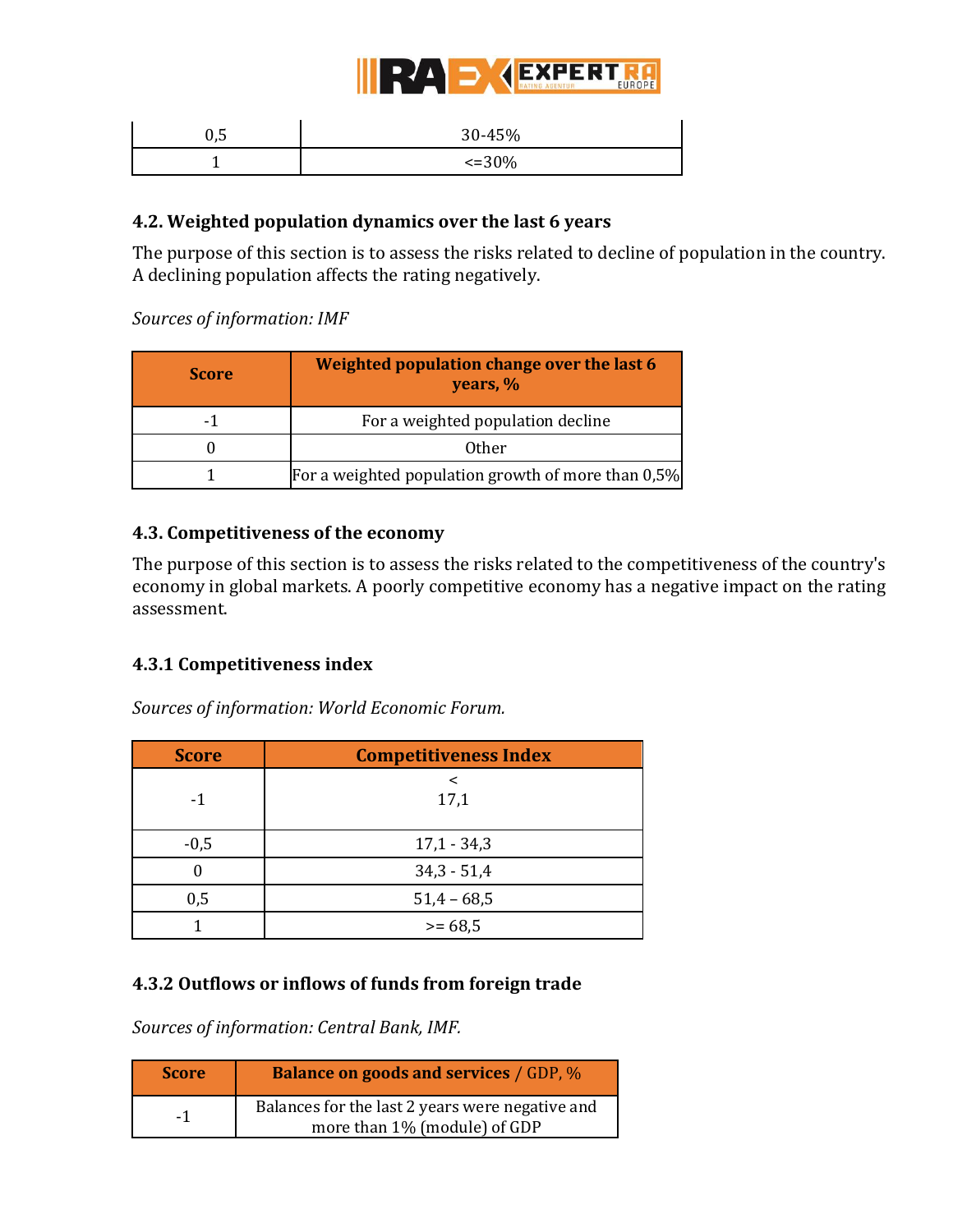

| All other cases                             |
|---------------------------------------------|
| Balances for the last 2 years were positive |

## <span id="page-27-0"></span>**4.4. Geographical and geopolitical conditions**

The purpose of this section is to assess the risks related to the geographic and geopolitical position of the country. A strong geographical and geopolitical position has a positive effect on the rating.

#### **4.4.1 Country's borders**

| <b>Score</b> | <b>Description</b>                                      |
|--------------|---------------------------------------------------------|
| -1           | It borders with countries which have military conflicts |
|              | All other cases                                         |
|              | It borders with "strong" country / countries            |

Strong country refers to a country with high GDP per capita in PPP terms and high HDI (top 20 for both).

#### **4.4.2 Territorial waters**

| <b>Score</b> | <b>Description</b>                                                                                     |
|--------------|--------------------------------------------------------------------------------------------------------|
| -1           | Landlocked country                                                                                     |
|              | Landlocked euro zone countries, which have free access<br>to ocean because of the openness of borders. |
|              | There is access to the ocean                                                                           |

#### **4.4.3 Natural resources**

| <b>Score</b> | <b>Description</b>                                                               |
|--------------|----------------------------------------------------------------------------------|
| - 1          | Lack of resources, dependence on imports of<br>several important resources       |
|              | All other cases                                                                  |
|              | Many resources (country has main types of fuels,<br>forest, water, metals, etc.) |

#### **4.4.4 Natural and climatic threats**

| <b>Score</b> | <b>Description</b>                            |
|--------------|-----------------------------------------------|
|              | Natural and climate disasters regularly occur |
|              | All other cases                               |
|              | Stable region                                 |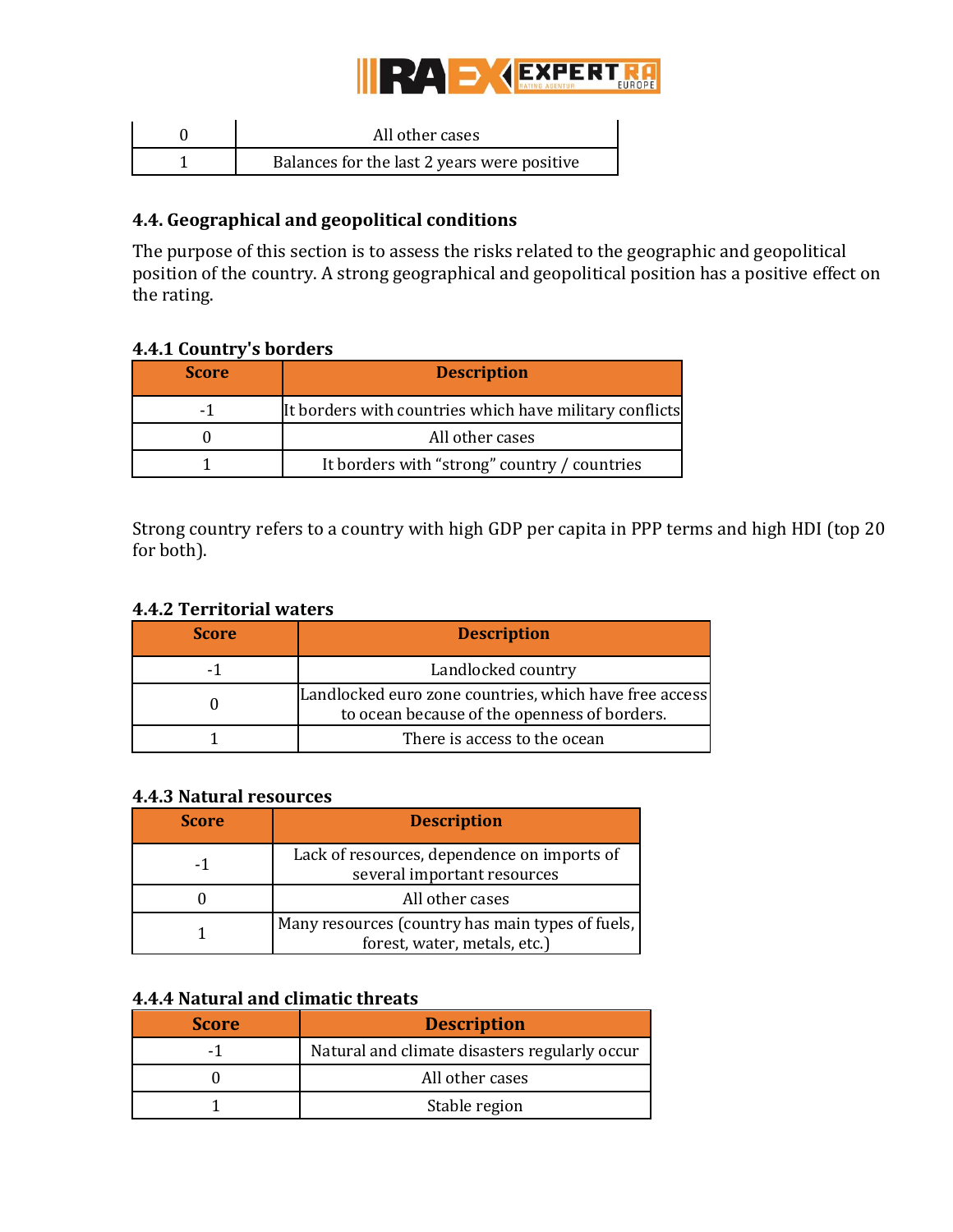

#### **4.4.5 Environmental threats**

| <b>Score</b> | <b>Description</b>                    |
|--------------|---------------------------------------|
| - 1          | Environmental threats regularly occur |
|              | All other cases                       |
|              | Stable region                         |

#### **4.4.6 Negative rankings**

The expert specifies if the country is one of TOP-10 for anything bad.

| <b>Score</b> | <b>Description</b>      |
|--------------|-------------------------|
| $\sim$       | Country is among TOP-10 |
|              | No Ranks                |

#### **4.4.7 Positive rankings**

The expert specifies if the country is one of TOP-10 for something good, for example: large volume of natural resources.

| <b>Score</b> | <b>Description</b>      |
|--------------|-------------------------|
|              | Country is among TOP-10 |
|              | No Ranks                |

#### <span id="page-28-0"></span>**5. Institutional development of the country**

#### <span id="page-28-1"></span>**5.1. Quality of the political regime**

The purpose of this section is to assess the risks and opportunities related to the legitimacy of the political regime, the level of confidence in the government, level of corruption, presence of political and social conflicts. All these factors make the effective implementation of public policies difficult, and can show structural problems in the economy which might be impossible to overcome. In this sense, a poor quality of the political regime affects the rating negatively.

#### **5.1.1 Government Effectiveness Index**

The Government Effectiveness index captures the perceptions about the quality of public services, the quality of civil services and degree of its independence from political pressures, the quality of policy formulation and implementation, and the credibility of the government's commitment to such policies.

*Sources of information: World Bank.*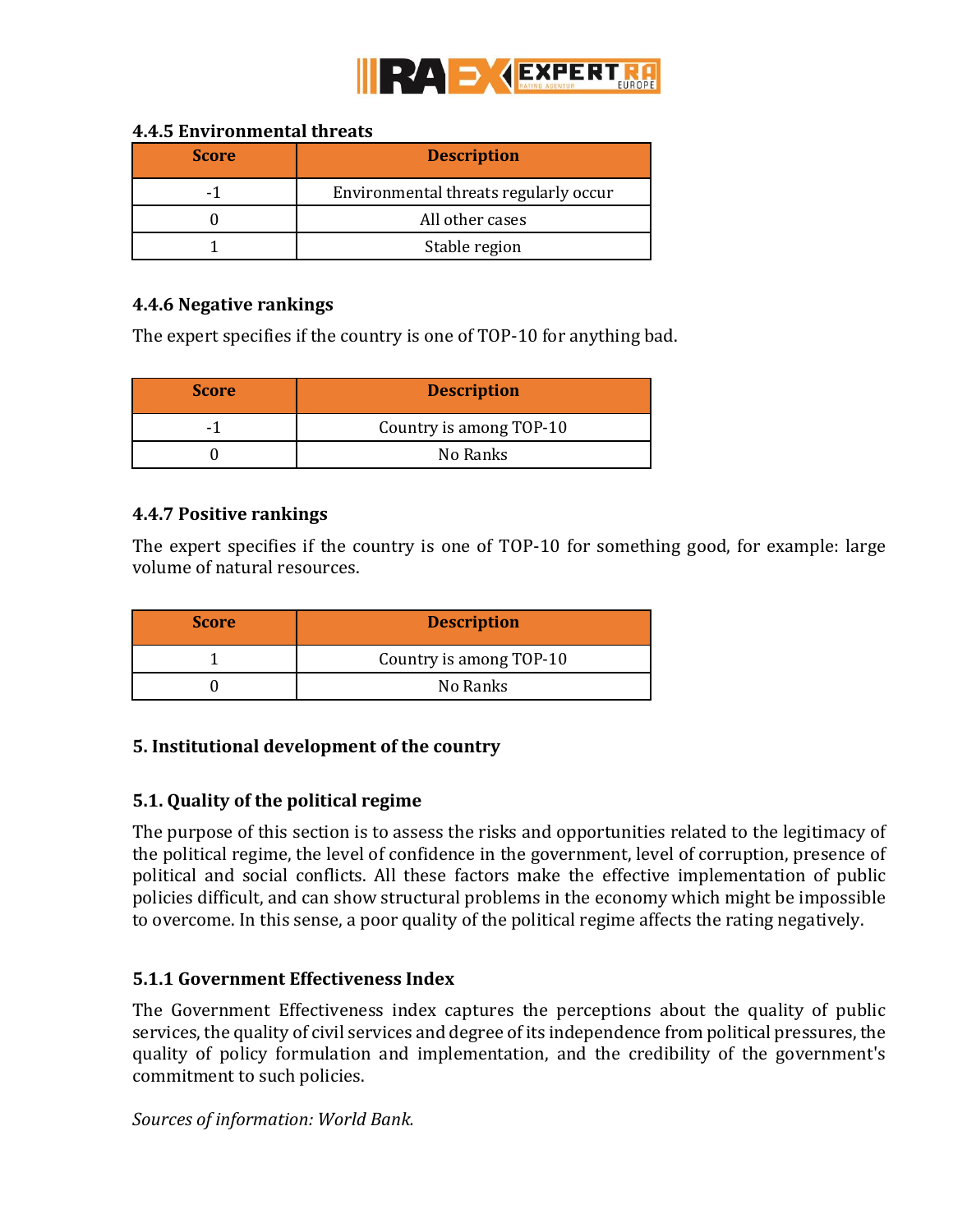

| <b>Score</b> | <b>Government Effectiveness Index (ranging</b><br>from approximately -2.5 to 2.5) |
|--------------|-----------------------------------------------------------------------------------|
| -1           | $\le -1,1$                                                                        |
| $-0,5$       | $-0.3$                                                                            |
|              | $-0,8-(-0,1)$                                                                     |
| 0,5          | $-0,1 - 0,6$                                                                      |
|              |                                                                                   |

# **5.1.2 Level of corruption**

*Sources of information: Transparency International.*

| <b>Score</b> | The level of corruption perception index (the<br>higher the better) |
|--------------|---------------------------------------------------------------------|
| -1           | $25$                                                                |
| $-0,5$       | $25 - 30$                                                           |
|              | 30-45                                                               |
| 0,5          | 45-70                                                               |
|              | $>= 70$                                                             |

# **5.1.3 Political Stability and Absence of Violence/Terrorism Index**

Political Stability and Absence of Violence/Terrorism measures perceptions of the likelihood of political instability and/or politically-motivated violence, including terrorism.

*Sources of information: World Bank.* 

| <b>Score</b> | <b>Political Stability and Absence of</b><br><b>Violence/Terrorism Index (ranging from</b><br>approximately -2.5 to 2.5) |
|--------------|--------------------------------------------------------------------------------------------------------------------------|
|              | $\le -1,1$                                                                                                               |
| $-0,5$       | $-0.3$                                                                                                                   |
| 0            | $-0,8 - (-0,1)$                                                                                                          |
| 0,5          | $-0.1 - 0.6$                                                                                                             |
|              |                                                                                                                          |

# <span id="page-29-0"></span>**5.2. Quality of the business environment**

The purpose of this section is to assess the risks and opportunities related to the quality of the business environment and doing business in the country. Business, among other things, is a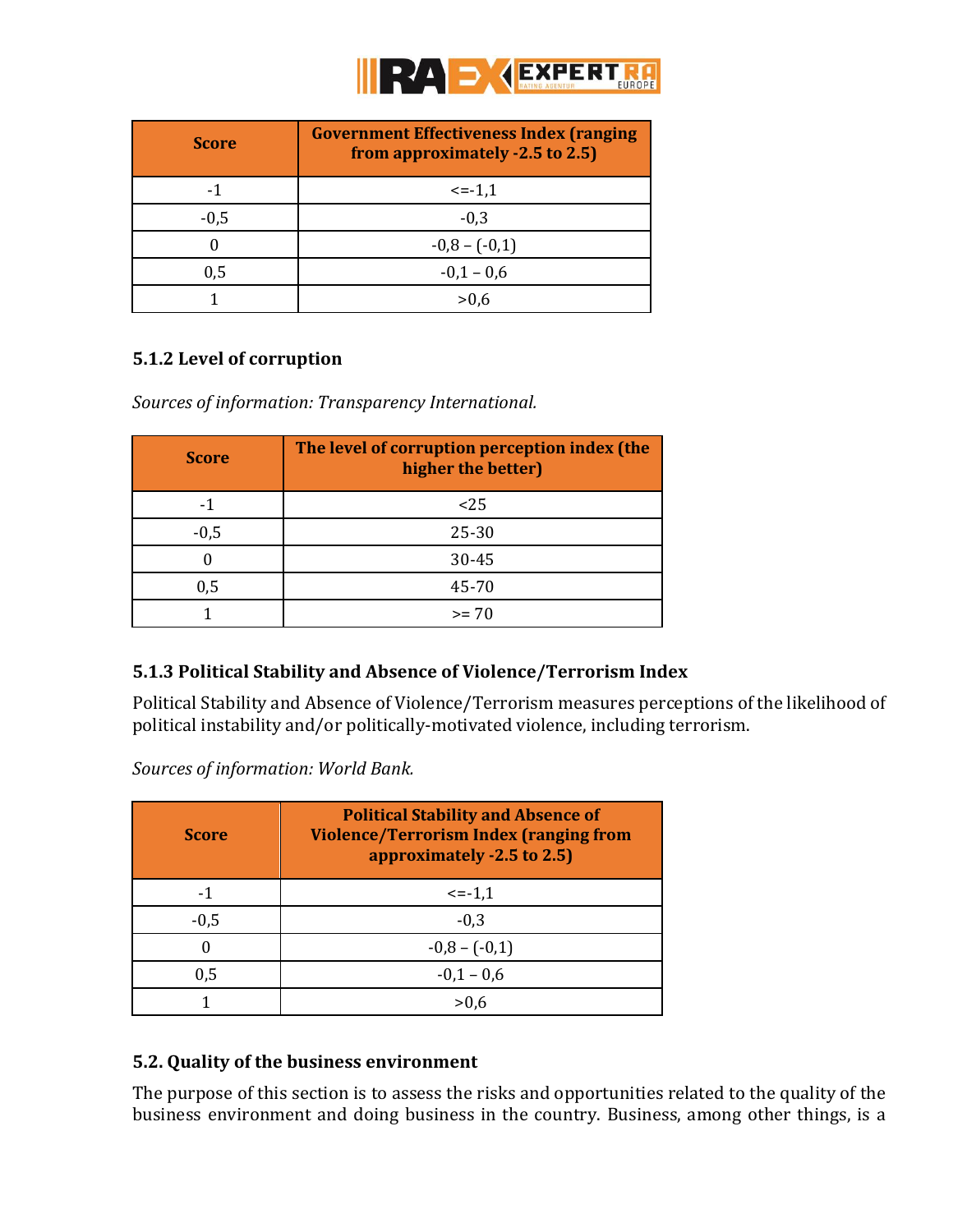

source of tax revenues for the Government. The lower the quality of the business environment, the lower the rating.

| <b>Score</b> | Place in the ranking of doing business |
|--------------|----------------------------------------|
| $-1$         | < 147                                  |
| $-0,5$       | 110-147                                |
|              | 73-110                                 |
| 0,5          | 37-73                                  |
|              | >37                                    |

*Sources of information: World Bank (Doig Business)*

#### <span id="page-30-0"></span>**5.3 Level of investment in human capital**

The purpose of this section is to assess the risks and opportunities associated with the level of human development in the country. A high human development affects the rating positively.

*Sources of information: United Nations (Human Development Report).*

| <b>Score</b> | <b>Human Development Index,</b><br>inequality adjusted |
|--------------|--------------------------------------------------------|
|              | < 0.3                                                  |
| $-0,5$       | $0,3-0,45$                                             |
|              | $0,45-0,6$                                             |
| 0,5          | $0,6 - 0,75$                                           |
|              | $>= 0.75$                                              |

#### <span id="page-30-1"></span>**5.4 Rule of Law Index**

The rule of Law index captures perceptions of the extent to which agents have confidence in and abide by the rules of society, and in particular the quality of contract enforcement, property rights, the police, and the courts, as well as the likelihood of crime and violence. The higher the rule of law perception in a country, the higher the rating assessment.

*Sources of information: World Bank*

| <b>Score</b> | <b>Rule of Law Index (ranging from</b><br>approximately -2.5 to 2.5) |
|--------------|----------------------------------------------------------------------|
|              | $\le$ = -1.1                                                         |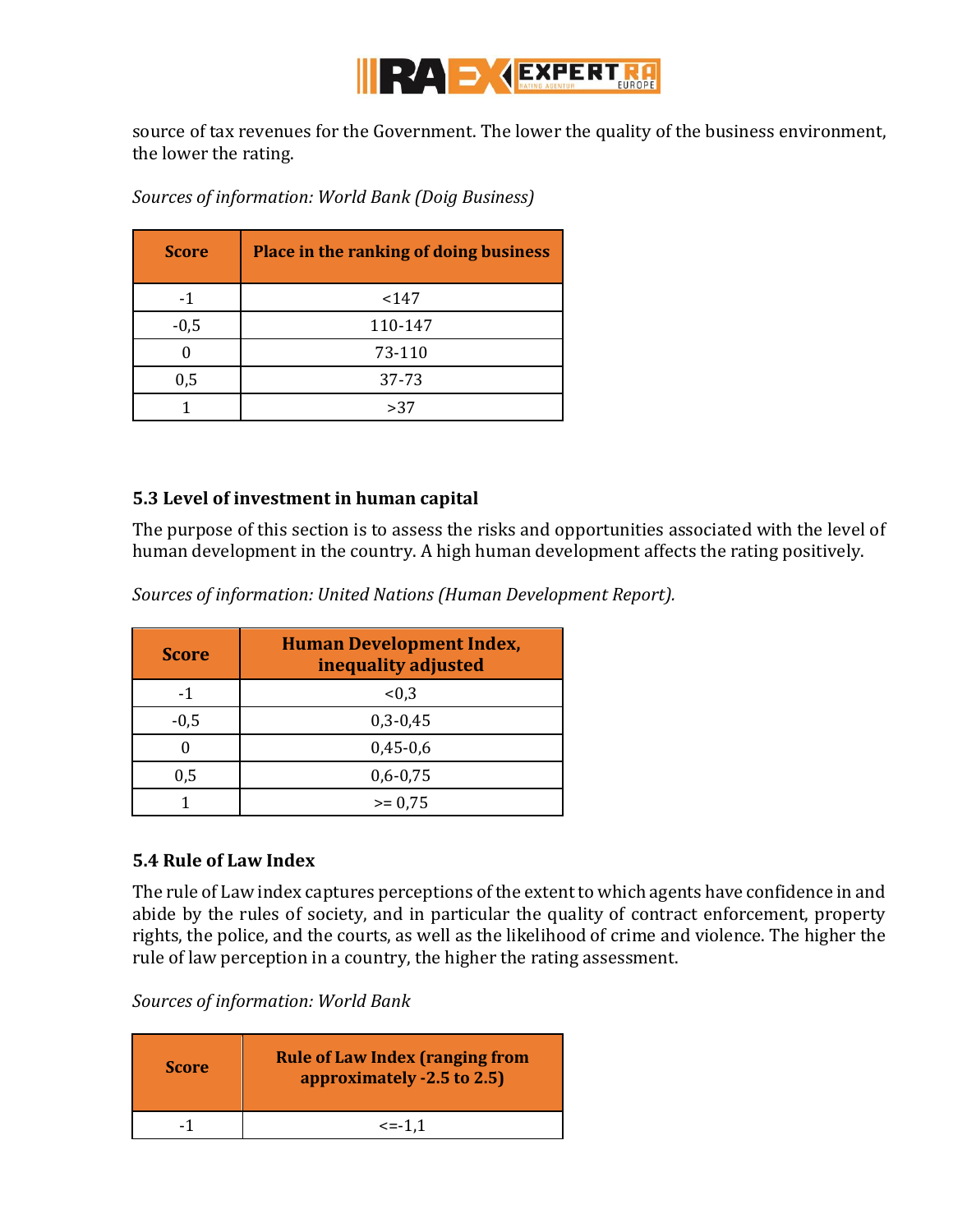

| $-0,5$ | $-0,3$        |
|--------|---------------|
|        | $-0,8-(-0,1)$ |
| 0,5    | $-0,1 - 0,6$  |
|        | >0,6          |

# <span id="page-31-0"></span>**5.5 Level of information transparency of the government and the government policymaking**

The purpose of this section is to assess the level of disclosure of the government statistics as well as the transparency perception of the government policymaking. A high the level of disclosure of information of a government and a highly transparent policymaking disclosure affects the rating positively.

#### **5.5.1 Level of information transparency of the government**

Sources of information: Expert's opinion, based on the results of searching for information about the country, taking into account the transparency of information, ease of finding this information and other factors.

The expert assigns the score from "-1" to "1" (with an interval of 0,5) on the basis of the following factors:

- 1) How easy it was to fill in the calculation file and search for the necessary information (whether the Ministry of Finance and the Central Bank publish information about their performance, how relevant and up-to date is the main statistical web-site, etc.);
- 2) How often the official information published by public or private organizations in the country turns out to be wrong (for example: official statistics in Uzbekistan is sometimes different from the words of the President and then suddenly disappears; Russia could also be characterized by manipulations with statistics)

#### **5.5.2 Transparency of government policymaking Index**

*Sources of information: World Economic Forum (Global Competitiveness Index).*

| <b>Score</b> | <b>Transparency of government</b><br>policymaking (ranging from 1 to 7<br>(best)) |
|--------------|-----------------------------------------------------------------------------------|
|              | $\leq$ =3                                                                         |
| $-0,5$       | $3 - 3,5$                                                                         |
|              | $3,5 - 4$                                                                         |
| 0,5          | $4 - 4,5$                                                                         |
|              |                                                                                   |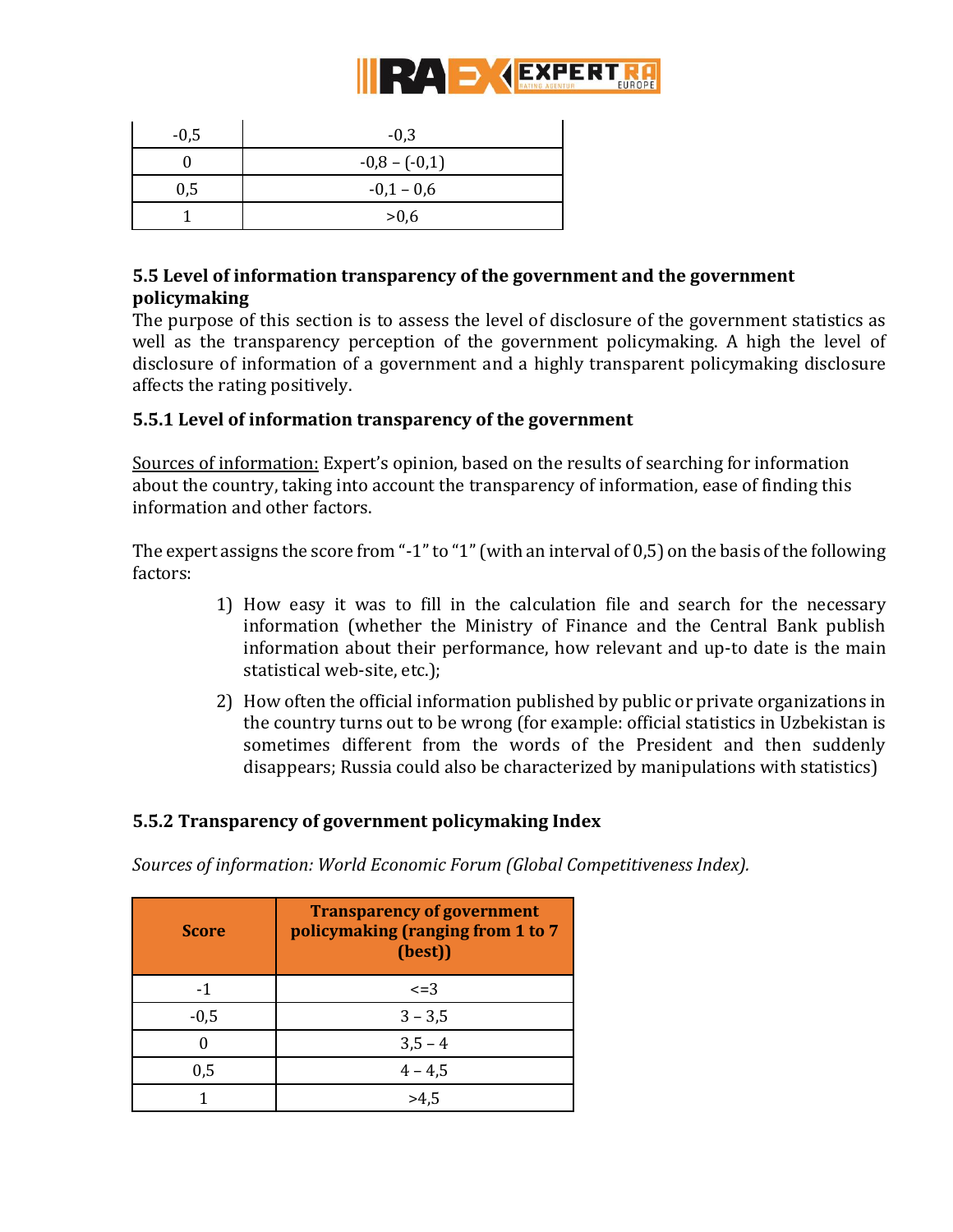

#### <span id="page-32-0"></span>**6. Assessment of currency risk**

This section analyzes the risks, related to currency restrictions and/or monetary losses due to the devaluation of foreign exchange assets. This can happen if the country has a weak currency, low level of foreign exchange reserves and limited sources of their funding, and at the same time, the country depends on external financing, import of goods or services.

As a result of the currency risk assessment, the rating score can be reduced by 1-2 sub-levels when assigning a rating in foreign currency. The reduction of scores can only occur in two cases:

- Risk of foreign currency shortage on repayments of the government debt (foreign exchange restrictions by the government indicate such risk; limited access to international financing and stable capital outflow can lead to the shortage of foreign currency);
- Risk of significant foreign exchange losses due to the volume of currency transactions with weak local currency.

#### <span id="page-32-1"></span>**6.1. Volume of foreign exchange debt of the government**

The purpose of this section is to assess the currency risks arising from the government debt load expressed in foreign currency. The higher the FX debt, the larger the need for the government to rise foreign currency and to hedge from a potential devaluation. A lower FX-denominated government debt affects the rating positively.

#### **6.1.1. Volume of foreign currency debt / GDP**

*Sources of information: World Bank, IMF, Central Bank, Ministry of Finance, National Statistical Agency.* 

| <b>Score</b> | Volume of foreign currency debt /<br><b>GDP, %</b> |
|--------------|----------------------------------------------------|
|              | >50                                                |
|              |                                                    |

#### **6.1.2. Volume of foreign currency debt / government revenues**

*Sources of information: World Bank, IMF, Central Bank, Ministry of Finance, National Statistical Agency.* 

| <b>Score</b> | Volume of foreign currency debt /<br>government revenues, % |
|--------------|-------------------------------------------------------------|
|--------------|-------------------------------------------------------------|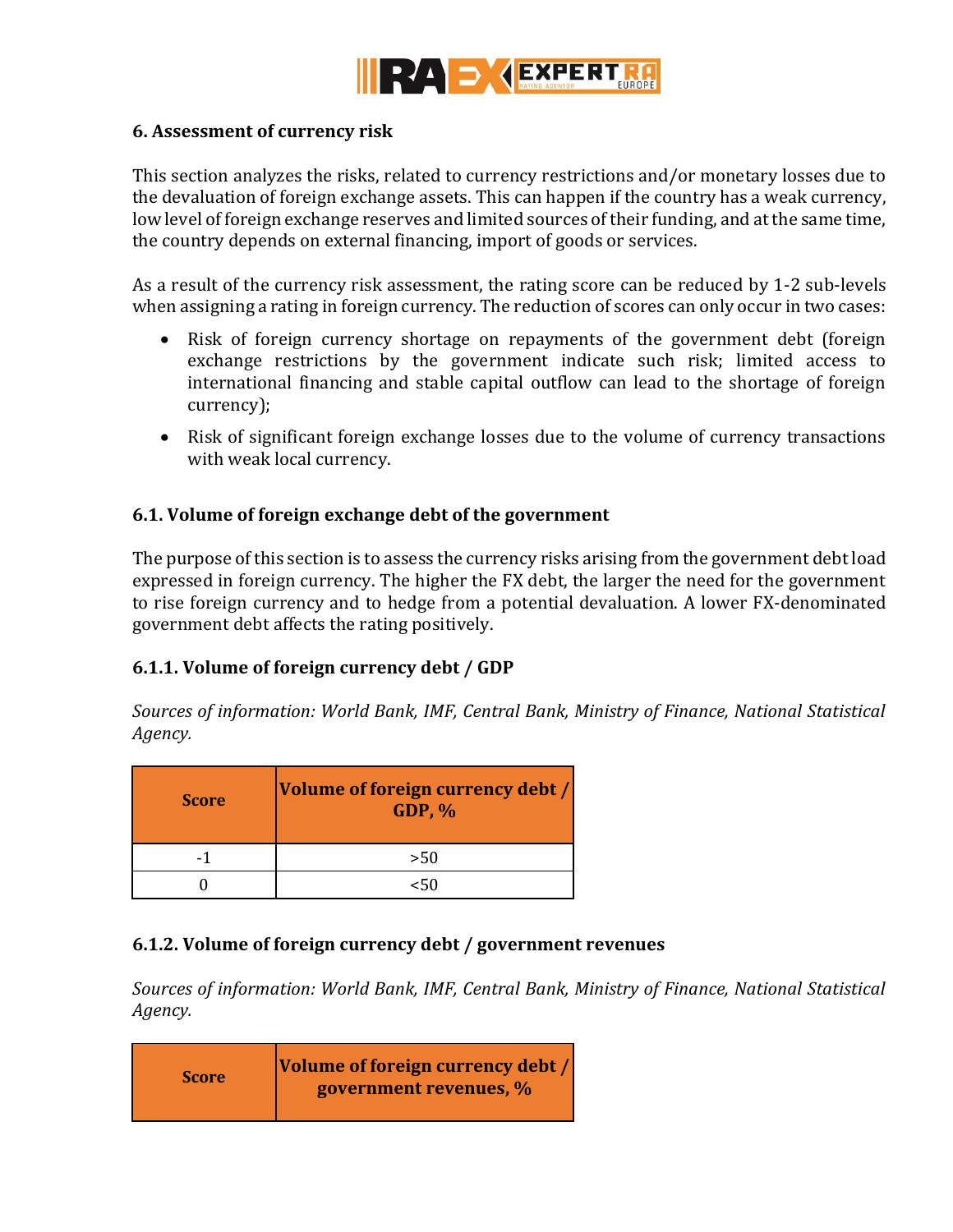

| $\overline{\phantom{0}}$<br>— | >100 |
|-------------------------------|------|
|                               | 100  |

#### **6.1.3. Volume of foreign exchange reserves/ foreign currency debt**

*Sources of information: World Bank, IMF, Central Bank, Ministry of Finance, National Statistical Agency.*

| <b>Score</b> | <b>Volume of foreign exchange</b><br>reserves/ foreign currency debt, |
|--------------|-----------------------------------------------------------------------|
|              | <50                                                                   |
|              |                                                                       |

#### <span id="page-33-0"></span>**6.2. Import / GDP**

The purpose of this section is to assess the currency risks arising from the need of FX for imports. The higher the amount of imports of the country, the larger the need for the country to rise foreign currency and to hedge from a potential devaluation. A lower import to GDP ratio affects the rating positively.

*Sources of information: World Bank, Central Bank*

| <b>Score</b> | Import / GDP % |
|--------------|----------------|
|              | >50            |
|              | <50            |

#### <span id="page-33-1"></span>**6.3. Currency status**

The purpose of this section is to assess the currency risks arising from the strength of the national currency. A strong and widely-accepted currency contributes to mitigate potential currency risks, and therefore affects the rating positively.

*Sources of information: Open Sources.* 

| <b>Score</b> | <b>Currency status</b> |
|--------------|------------------------|
|              | Risky currency         |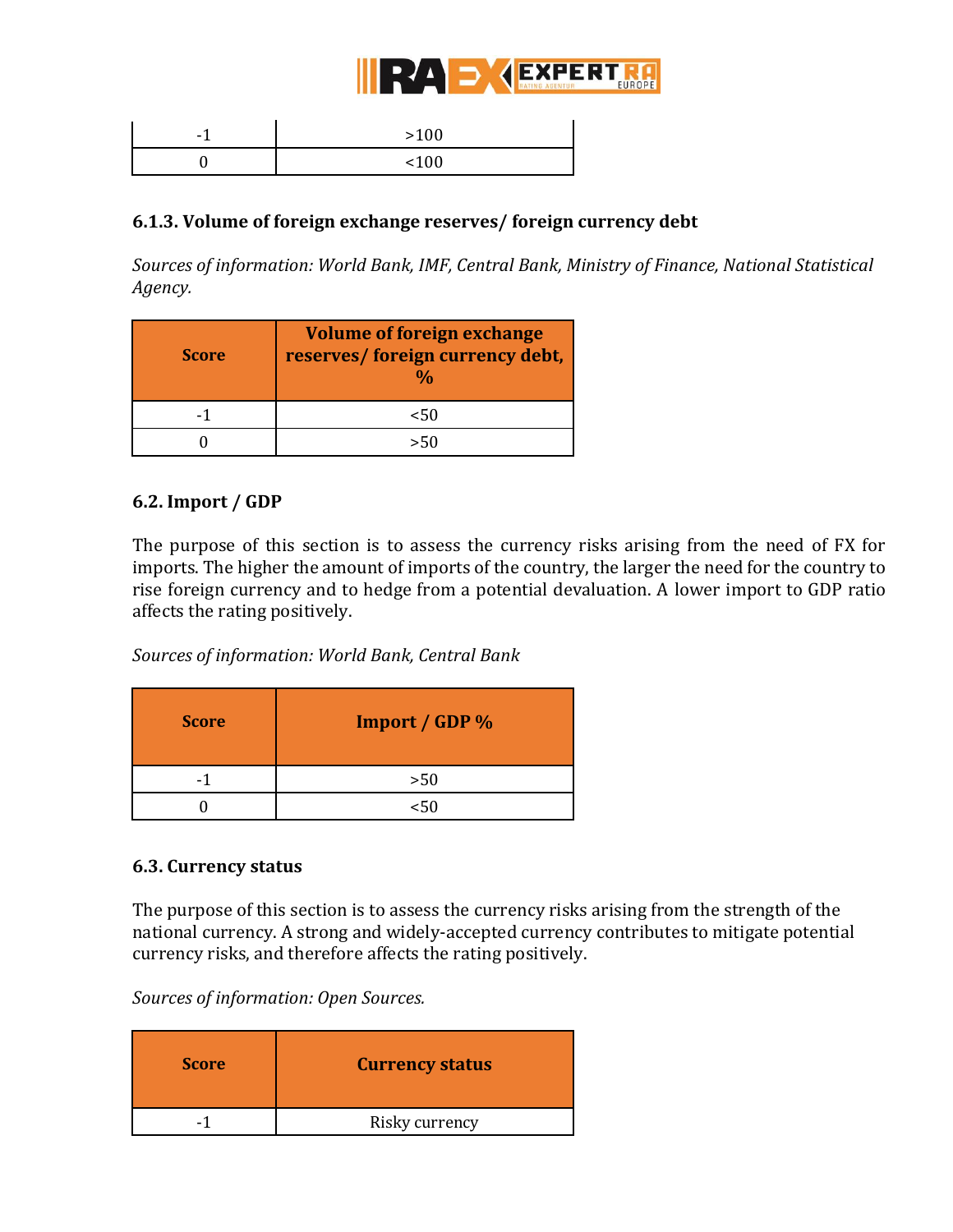

| Other            |
|------------------|
| Reserve currency |

There is no general definition of the "reserve currency status", but the United States dollar, Euro, Japanese yen and British pound are the four currencies of Special drawing rights (SDR) of the IMF, and they now account for more than three-quarters of global currency turnover. Other currencies with the characteristics of the reserve currency are: Swiss franc, Australian dollar and, to a lesser extent, New Zealand dollar and Canadian dollar, as well as Swedish and the Danish Krone. Countries with actively traded currencies, include countries with currencies which formed 1% of world trade accounts according to the Bank for International Settlement (BIS) (see Report "Triennial Central Bank Survey"), and which are not reserve currencies.

#### <span id="page-34-0"></span>**6.4. Balance of payments /GDP**

The purpose of this section is to assess the currency risks arising from large and negative balances of payments. Positive balances of payment contribute to mitigate potential currency risks, and therefore affects the rating positively.

*Sources of information: Central Bank, National Statistics Agency*

| <b>Score</b> | <b>Balance of payments /GDP, %</b> |
|--------------|------------------------------------|
|              | $\leq -1\%$                        |
|              | $>1\%$                             |

If the balance is negative, but its absolute value is less than 1% (meaning that it was scored "0") and at the same time the country has a low score for currency risks, negative balance is an additional argument to downgrade the score.

#### <span id="page-34-1"></span>**6.5. Whether the country is a member of economic and trade organizations/zones**

The purpose of this section is to assess the currency risks arising from the exclusion of the country from economic and trade organizations and special zones. A country involved in economic and trade organizations is likely to have less obstacles to place its exports abroad, which ultimately contributes to an inflow of FX into the country. For this reason, the membership of a country in an economic and trade organization affects the rating positively.

*Sources of information: Open Sources.*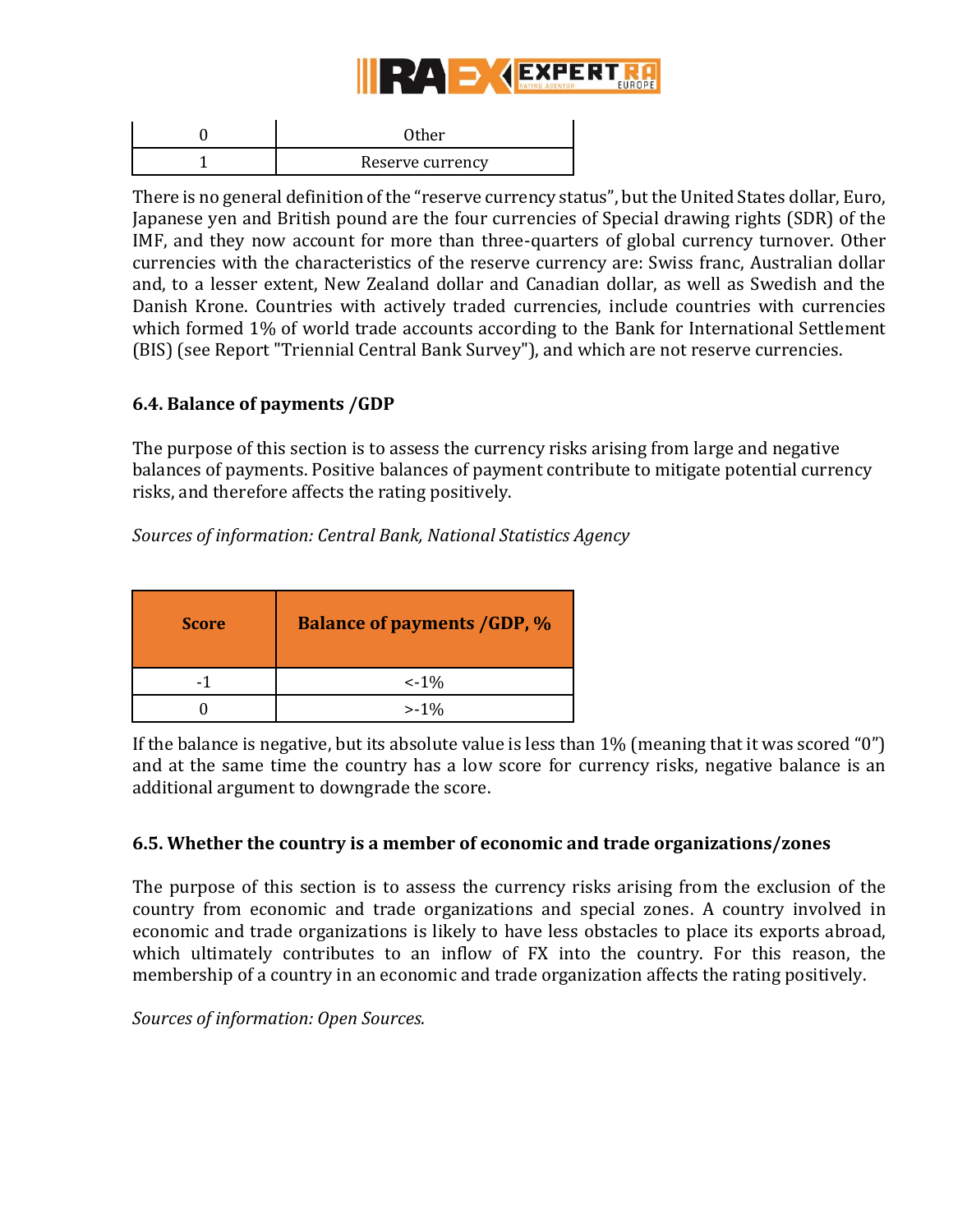

| <b>Score</b> | <b>Member of economic and trade</b><br>organizations/zones                                                                            |
|--------------|---------------------------------------------------------------------------------------------------------------------------------------|
| $-1$         | the country is not a member of such<br>organizations or organizations are very<br>weak and/or actually nonperforming<br>organizations |
|              | All other cases                                                                                                                       |

#### <span id="page-35-0"></span>**6.6. Access to financing from international organizations**

The purpose of this section is to assess the currency risks arising from restricted access to financing from international organizations. Access to finance from these organizations contribute to mitigate potential currency risks, and therefore affects the rating positively.

*Sources of information: Open Sources, IMF, World Bank.* 

| <b>Score</b> | <b>Access to financing from</b><br>international organizations                                                                                                                                             |
|--------------|------------------------------------------------------------------------------------------------------------------------------------------------------------------------------------------------------------|
| -1           | the country does not have access to<br>financing by international organizations<br>or the access is severely restricted (for<br>example, South Africa or the countries<br>of the Persian Gulf in the past) |
|              | All other cases                                                                                                                                                                                            |

#### <span id="page-35-1"></span>**6.7. Restrictions on operations in foreign currency**

The purpose of this section is to assess the currency risks arising from restrictions to operate in FX. Freedom to operate in FX contribute to mitigate potential currency risks, and therefore affects the rating positively.

*Sources of information: Open Sources*

*Public information.*

<span id="page-35-2"></span>

| <b>Score</b> | <b>Restrictions on operations in</b><br>foreign currency       |
|--------------|----------------------------------------------------------------|
| -1           | restrictions exist now or were imposed<br>during the last year |
|              | All other cases                                                |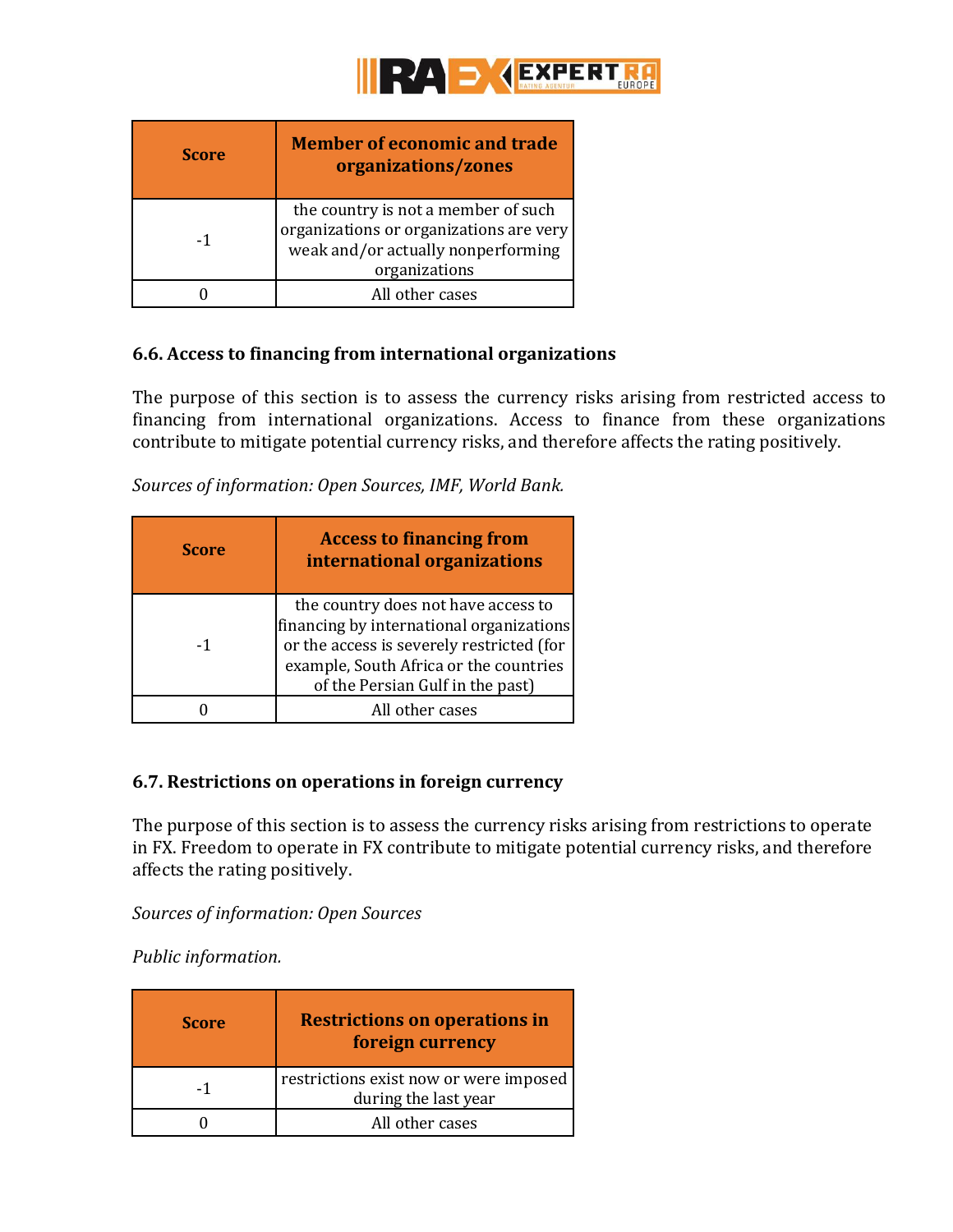

#### <span id="page-36-0"></span>**6.8. Exchange-rate regime**

The purpose of this section is to assess the currency risks arising from the exchange rate policy of the country. Freedom to operate in FX contribute to mitigate potential currency risks, and therefore affects the rating positively.

*Sources of information: Open Sources, Central Bank, IMF*

<span id="page-36-1"></span>

| <b>Score</b> | <b>Exchange rate regime</b>                                                                                                                                                                                                                                             |
|--------------|-------------------------------------------------------------------------------------------------------------------------------------------------------------------------------------------------------------------------------------------------------------------------|
| -1           | if the country has a negative score for<br>exchange-rate regime (see section 3.2.1)<br>as this indicates the following risk:<br>government can impose restrictions on<br>the circulation of currency in order to<br>support the rate if the currency regime<br>is fixed |
|              | All other cases                                                                                                                                                                                                                                                         |

#### <span id="page-36-2"></span>**6.9. Net foreign assets / GDP**

The purpose of this section is to assess the currency risks arising from the amount of net foreign assets of a country. Large amounts of net foreign assets act as buffers for potentials financial distress, contribute to mitigate potential currency risks, and therefore affects the rating positively.

*Sources of information: World Bank*

<span id="page-36-3"></span>

| <b>Score</b> | Net foreign assets/GDP, %                                              |
|--------------|------------------------------------------------------------------------|
| -1           | if the value of the net foreign assets to<br>GDP, % does not exceed 5% |
|              | All other cases                                                        |

#### <span id="page-36-4"></span>**6.10. Exports of goods and services / GDP**

The purpose of this section is to assess the currency risks arising from meager export volumes. Large amounts experts as compared to GDP boost FX inflows to the country, contribute to mitigate potential currency risks, and therefore affects the rating positively.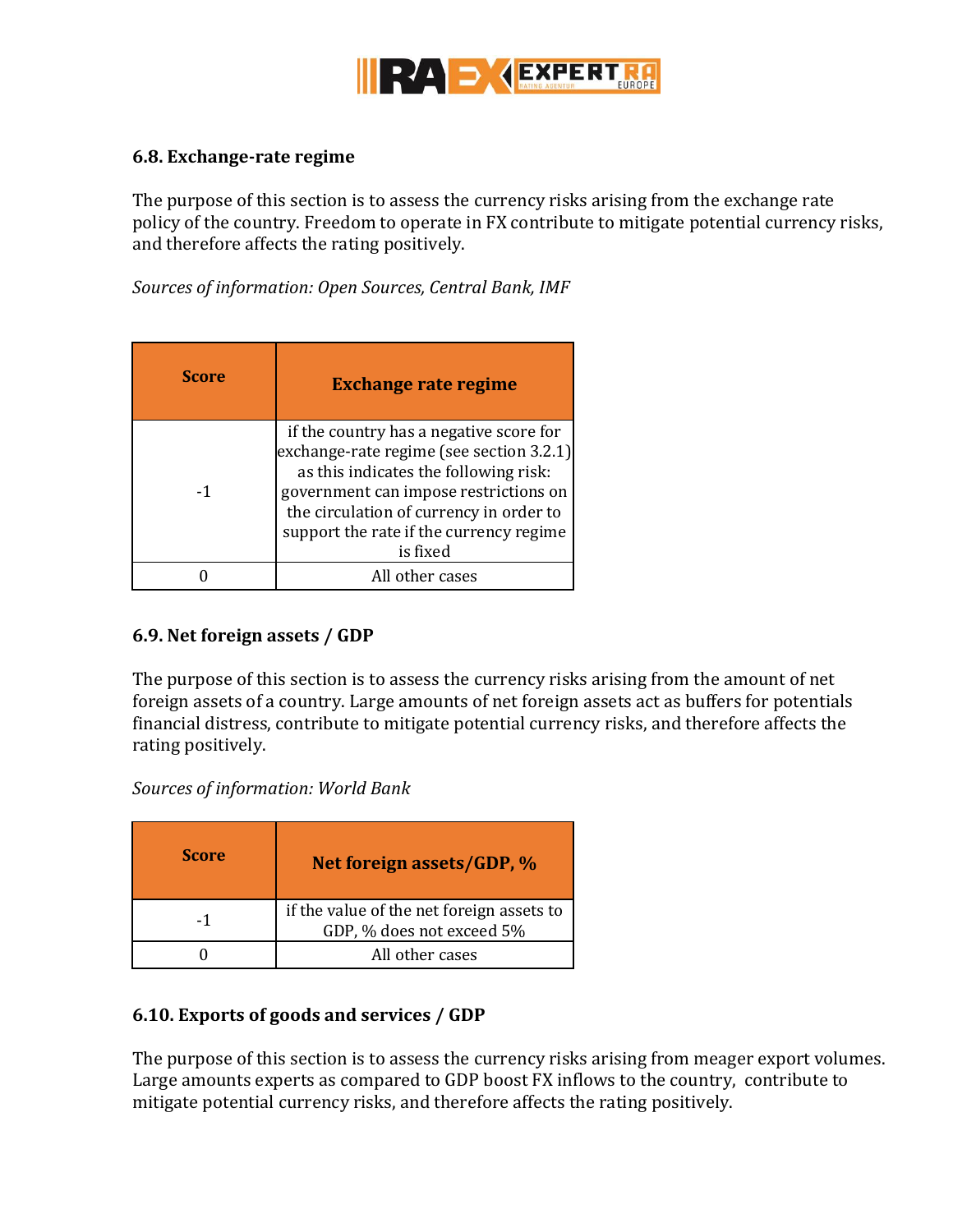<span id="page-37-0"></span>

*Sources of information: World Bank*

| <b>Score</b> | <b>Exports of goods and services /</b><br>$GDP, \%$                                |
|--------------|------------------------------------------------------------------------------------|
| -1           | if the value of the exports of goods and<br>services to GDP, % does not exceed 25% |
|              | All other cases                                                                    |

#### <span id="page-37-1"></span>**6.11. Total reserves in months of imports**

This factor can be omitted from the analysis if the expert considers that the level of reserves is not a determinant for the creditworthiness of the country. The majority of developed countries do not hold a significant amount of FX reserves compared to their average amount of monthly imports of goods and services. However, given the economic stance of these countries and the strength of their currencies, we normally consider that the level of FX reserves does not play a crucial role in their rating assessment.

*Sources of information: World Bank, Central Bank.* 

<span id="page-37-2"></span>

| <b>Score</b> | <b>Total reserves in months of</b><br>imports                                |
|--------------|------------------------------------------------------------------------------|
| -1           | if the value of the total reserves in<br>months of imports does not exceed 2 |
|              | All other cases                                                              |

#### <span id="page-37-3"></span>**6.12. Foreign exchange rate volatility**

The purpose of this section is to assess the currency risks arising from FX rate volatility. The volatility of the exchange rate is assessed by analyzing the one year period volatility of the local currency vs US dollar exchange rate growth taken at a daily frequency. Wide FX rate volatility has a direct impact on the debt payment of the government and on terms of trade, therefore it affects the rating negatively.

*For the assessment the analyst source the daily foreign exchange rate of the local currency against the US dollar on a span of calendar year from either statistical database of the country's Central Bank or the database of the country's official statistical service. If FX rates are not found/available at the above mentioned statistical sources the analyst may source the data from a reliable thirdparty provider.*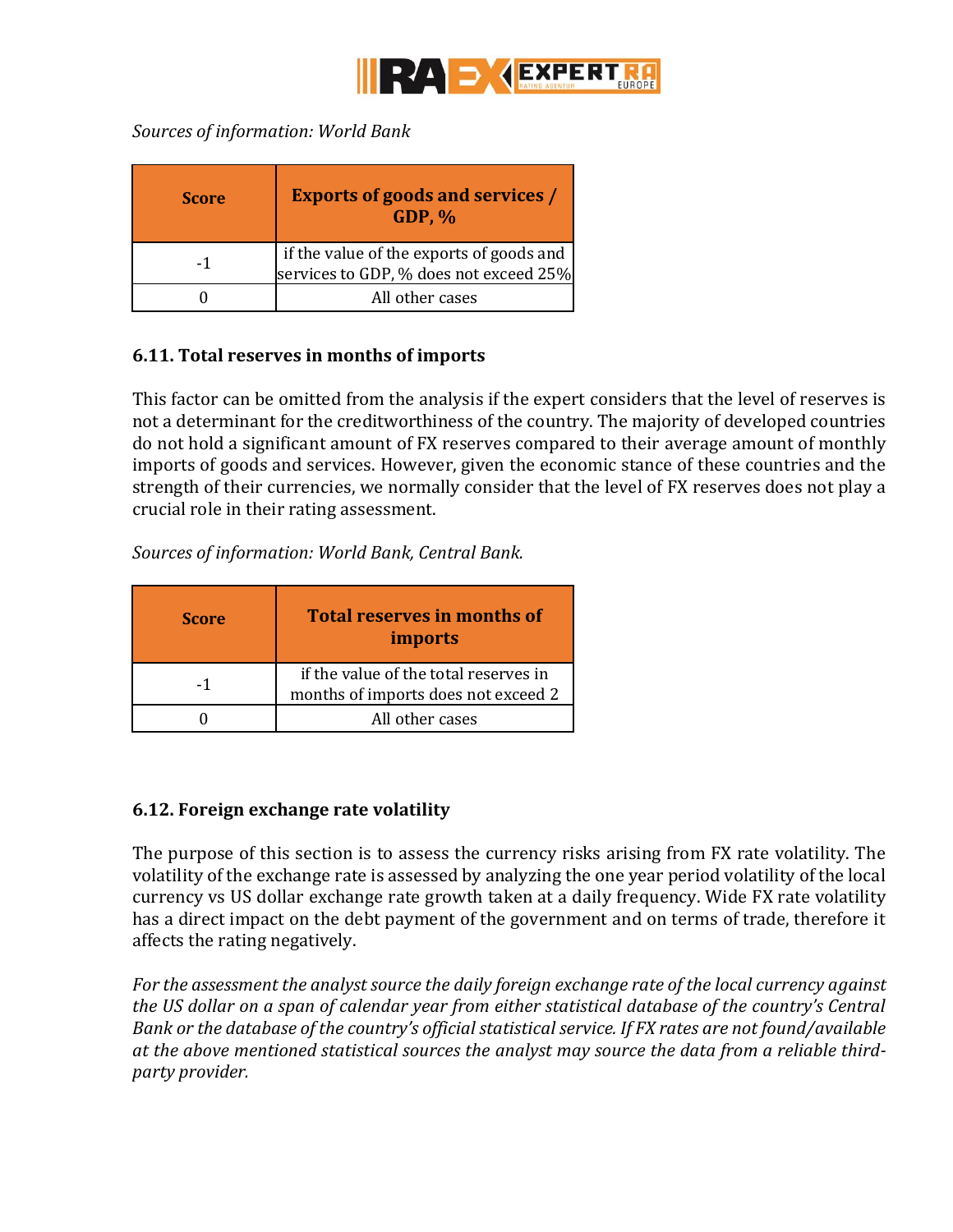<span id="page-38-0"></span>

| <b>Score</b> | <b>Foreign exchange rate volatility</b>                                                                                      |
|--------------|------------------------------------------------------------------------------------------------------------------------------|
| -1           | if the value of the one year period<br>local currency foreign exchange rate<br>vs US dollar growth volatility<br>exceeds 0,9 |
|              | All other cases                                                                                                              |

# <span id="page-38-1"></span>**7. Support- and stress-factors**

#### <span id="page-38-2"></span>**7.1 Support-factors**

Support-factors can increase the rating by 1-3 sublevels. The extent of the support-factor's influence is summarized below:

|        | <b>Support-factor:</b> | Score: |
|--------|------------------------|--------|
| Weak   | Very weak              | 0,125  |
|        | Weak                   | 0,25   |
|        | Moderately weak        | 0,375  |
| Medium | Medium weak            | 0,5    |
|        | Medium strong          | 0,625  |
|        | Moderately strong      | 0,75   |
| Strong | Strong                 | 0,875  |
|        | Very strong            | 1,0    |

# **1. Exceptionally high level of foreign exchange reserves.**

If the country has a fixed or partially fixed exchange rate, the expert shall be careful with this factor: in the case of a crisis situation, a large part of the foreign exchange reserves can be spent on the maintenance of exchange rate (something similar was in Russia in 2008). **Country can be scored, even with a weak-factor, only when the amount of foreign exchange reserves exceed the volume of GDP**.

# **2. Participation in currency/ political union.**

Examples: the EU is a strong support factor, NAFTA, ANZUS – are medium, countries of the Customs Union should be assigned with a weak support-factor.

#### **3. The country has extremely strong financial system, which affects other countries, and the country has a large economy.**

Examples: United States - one of the leading countries in terms of GDP at PPP, it has the main reserve currency and "powerful" financial market. The United Kingdom is one of the leading countries in terms of GDP at PPP, it has an important reserve currency, strong banking sector and financial markets.

# **4. The country has very strong and important reserve currency**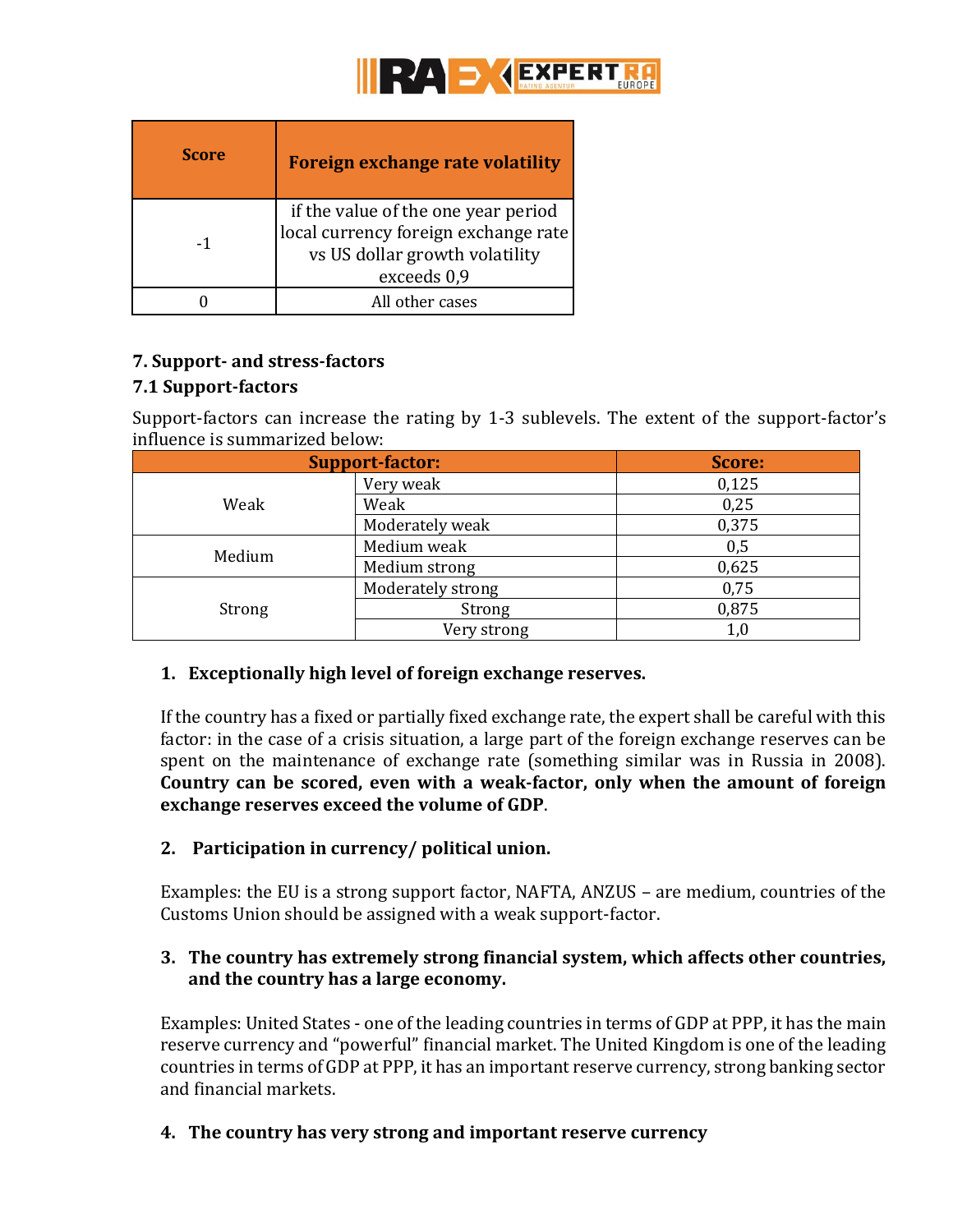

At the moment the maximum level of this factor is medium (see the comments to the section "Currency status"). United States dollar, Yen, Pound, Canadian dollar and Australian dollar should be scored as a medium support factor. Euro should be scored as a weak support factor because of the current instability in the Eurozone.

#### <span id="page-39-0"></span>**7.2 Stress-factors**

Stress-factors can reduce the rating by 1-3 sublevels. The extent of the stress-factor's influence is summarized below:

|        | <b>Stress-factor:</b> | Score:  |
|--------|-----------------------|---------|
| Weak   | Very weak             | 0,125   |
|        | Weak                  | 0,25    |
|        | Moderately weak       | 0,375   |
| Medium | Medium weak           | 0,5     |
|        | Medium strong         | 0,625   |
| Strong | Moderately strong     | 0,75    |
|        | Strong                | 0,875   |
|        | Very strong           | $1{,}0$ |

- **1. Significant changes of dates/rates/other terms and conditions of payment on the debt are announced, that could negatively affect the status of creditors.**
- **2. High probability of significant political changes in the short run.**

Example: Egypt

#### **3. High probability of war/ war at the moment**

Examples: Syria, Libya

**4. Natural disasters, constant exposure to difficult natural conditions.**

#### **5. The sum of the volume of domestic corporate debt (loans + bonds) and foreign corporate debt (if there is data on it) is five times more than the volume of GDP.**

Information is taken from the spreadsheet "Add for climate rating" of calculation file, line "Private-sector debt to GDP". If it is five times more than GDP, the expert shall include a weak stress factor. Examples: United Kingdom, Ireland.

# **6. Risk of the need to support other related country.**

Example: Germany and France in the EU have a weak stress-factor in this case.

# **7. Increased dependence on another country.**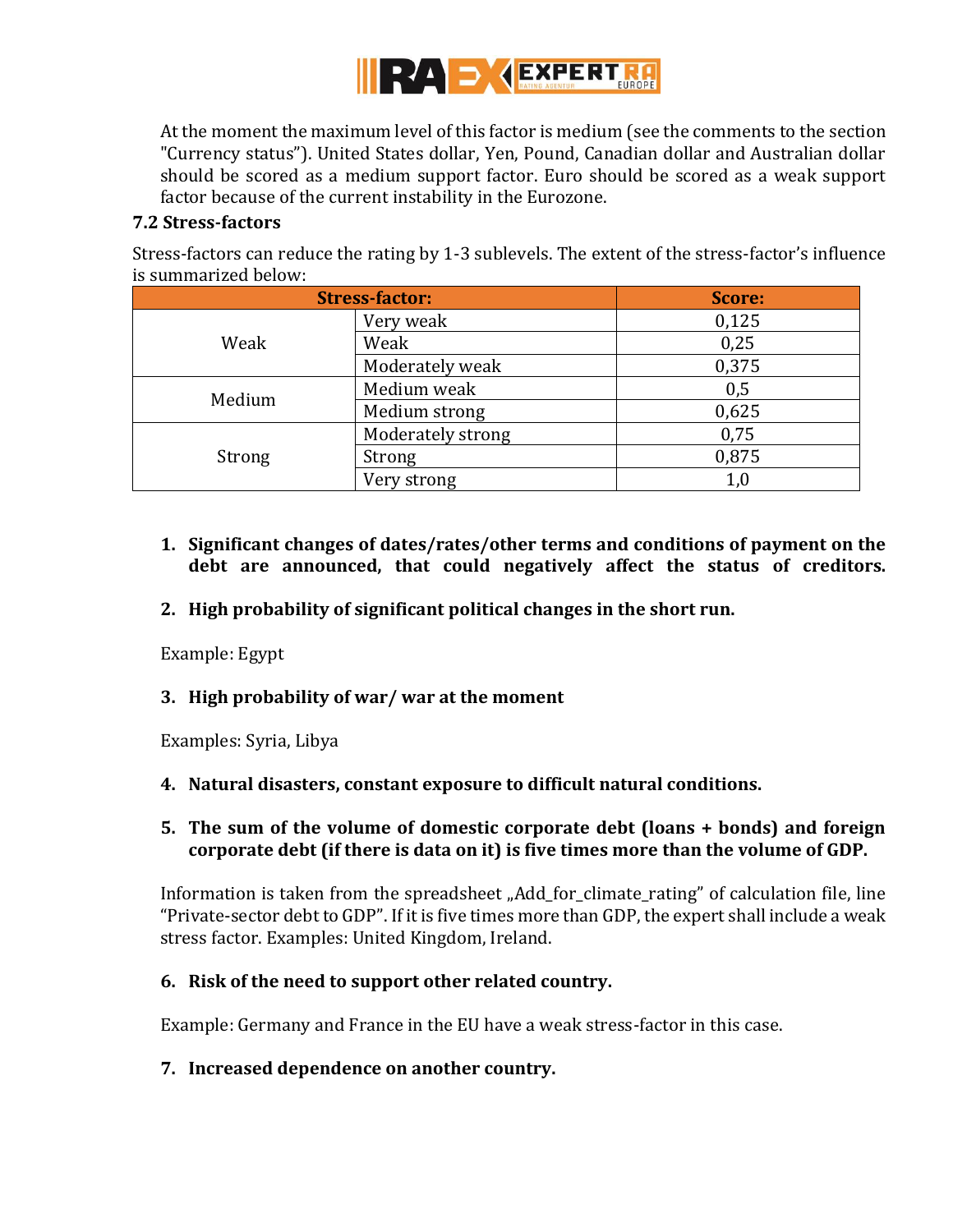

Example: Greece and Cyprus in the EU. The level of this factor depends on the degree of dependence.

#### **8. Evidence of large contingent liabilities, such as debt of state-owned enterprises or large pension or other off-budget liabilities or evidence for hiding government debt in off-budget funds or state-owned enterprises.**

If there is a very high amount of contingencies due to high amount of debt to the state owned enterprises, large pension or other off-budget liabilities or evidence of hiding government debt in off-budget funds or state-owned enterprises, then the analyst may assign a weak stress-factor.

#### **9. Concentration of tax revenues on one industry.**

Example: Kazakhstan. The level of the factor depends on the degree of concentration. Kazakhstan has a weak-factor.

#### **10. Increased dollarization level.**

If the level of deposit dollarization in a country exceeds 40% (i.e. share of foreign currency deposits in total deposits exceeds 40%), an analyst may assign a weak stress-factor for an increased level of deposit dollarization in the country.

| <b>Score</b> | Level of deposit dollarization, % |
|--------------|-----------------------------------|
| 0,125        | 40-50%                            |
| 0,25         | 50-60%                            |
| 0,375        | 60-70%                            |
| 0,5          | 70-75%                            |
| 0,625        | 75-80%                            |
| 0,75         | 80-85%                            |
| 0,875        | 85-90%                            |
| 1            | $>90\%$                           |

The stress-factor can be set manually if the information for the dollarization level is not available.

**11.Expert can provide other support and stress factors, if there is sufficient justification for them.**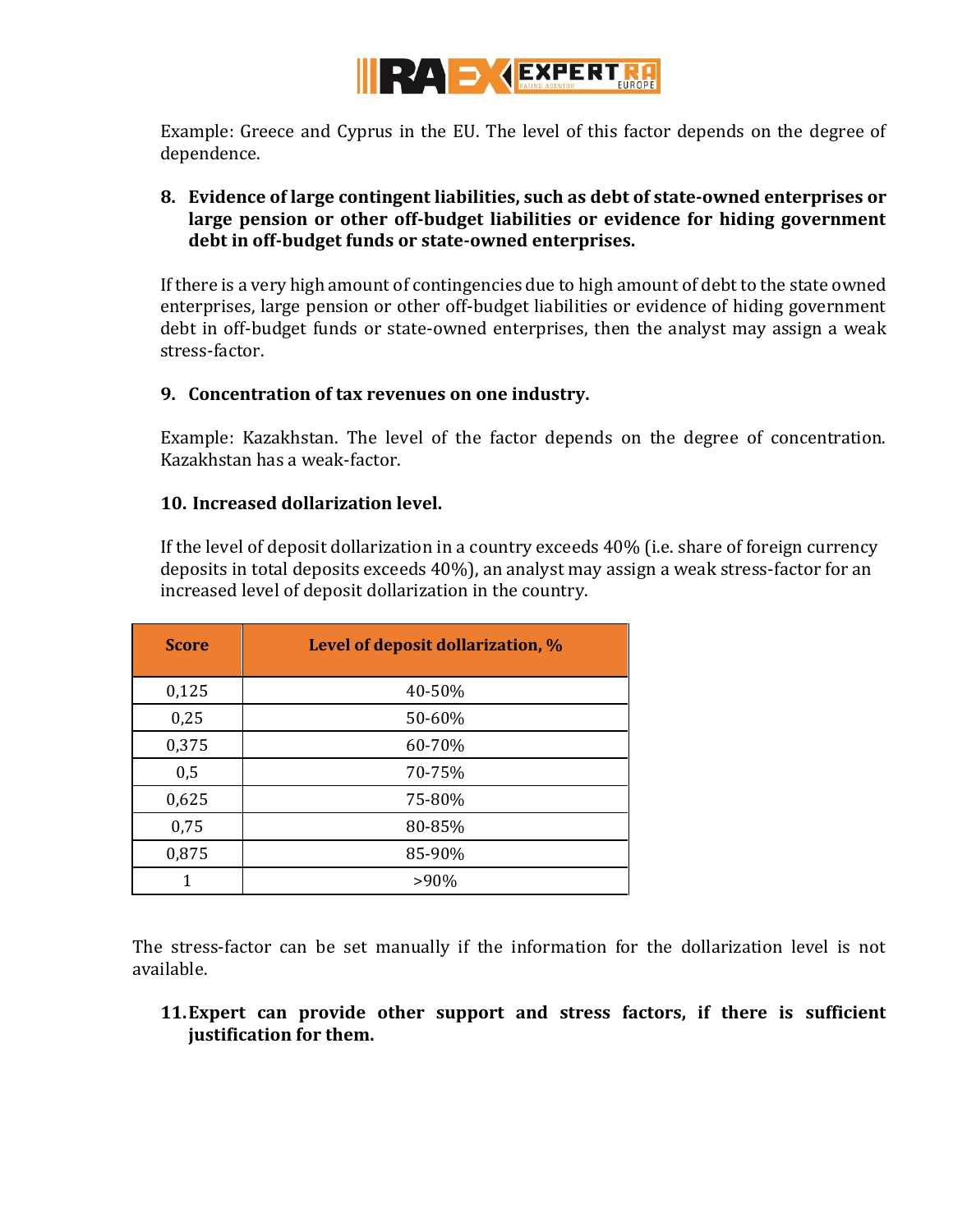

Example: imbalances generated by the "impossible trinity"3.  $\qquad \qquad$ , etc.

 $\overline{a}$ 

<sup>3</sup> *«Impossible trinity»* is a trilemma in international economics which states that it is impossible to have all three of the following at the same time: A fixed exchange rate; Free capital movement (absence of capital controls); An independent monetary policy. See «Book of cases».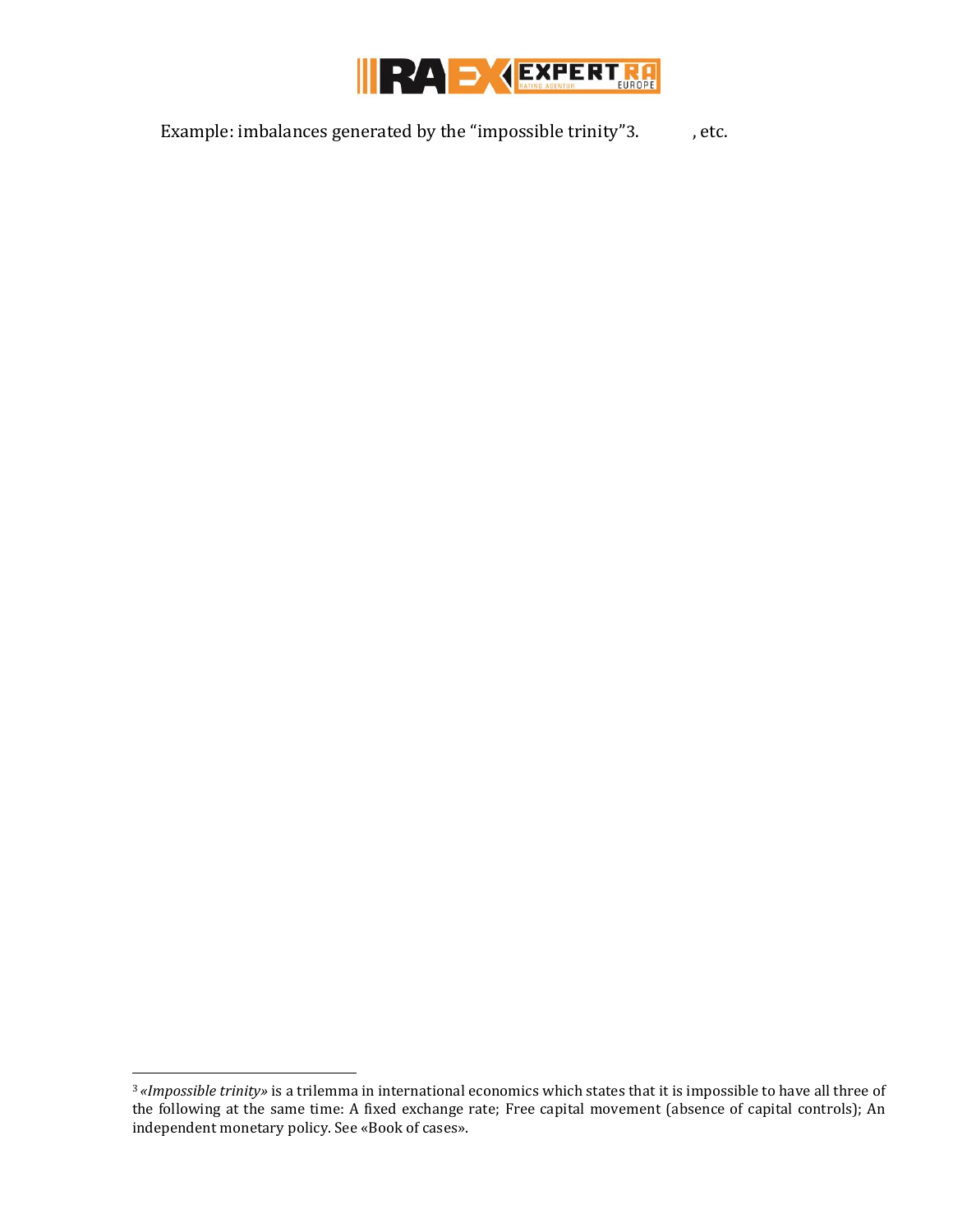

# <span id="page-42-0"></span>**5. The rules for the determination of the outlook on the rating**

Rating-Agentur Expert RA GmbH determines the rating outlook according to this methodology. Rating outlook means the opinion of the Agency on the probability of changes of the rating in one-year perspective (unless indicated otherwise). The rating of the rated entity can be assigned with one of the following outlooks:

- Positive outlook (high probability of rating upgrade within the following 12 months);
- Negative outlook (high probability of rating downgrade within the following 12 months);
- Stable (high probability of rating maintenance within the following 12 months);
- Developing outlook (the probability of the following rating actions is equal for the 3 months horizon: upgrade, downgrade and rating maintenance).

The outlook on the rating of a country is based on the Agency's expectations about the dynamics of the indicators, used in this methodology, i.e. the outlook is affected by the same factors as the assigned rating, including the stress- and support-factors. The rating outlook is applicable only for the final rating (not for the stand alone rating).

When assigning the outlook, the Agency takes into account the historical data of the rated entity, data from the entity's strategy, the Agency's own macroeconomic forecast.

When assessing the rated entity's perspectives, the Agency uses the key rating assumptions for the possible scenarios of the entity's dynamics, as well as the probability of each scenario. Such scenarios are the subjective opinion of the members of the rating committee. These scenarios can be based on the official strategy of the rated entity and internal calculations of the Agency. The outlook is sensitive to the final decision of the rating committee in the most probable scenario of the entity's dynamics. The planned changes in the regulation are taken into account for the outlook determination if they can have a significant influence on the rating.

The rating committee can determine the criteria, satisfaction or non-satisfaction of which, can lead to the changes in the rating (rating sensitivity).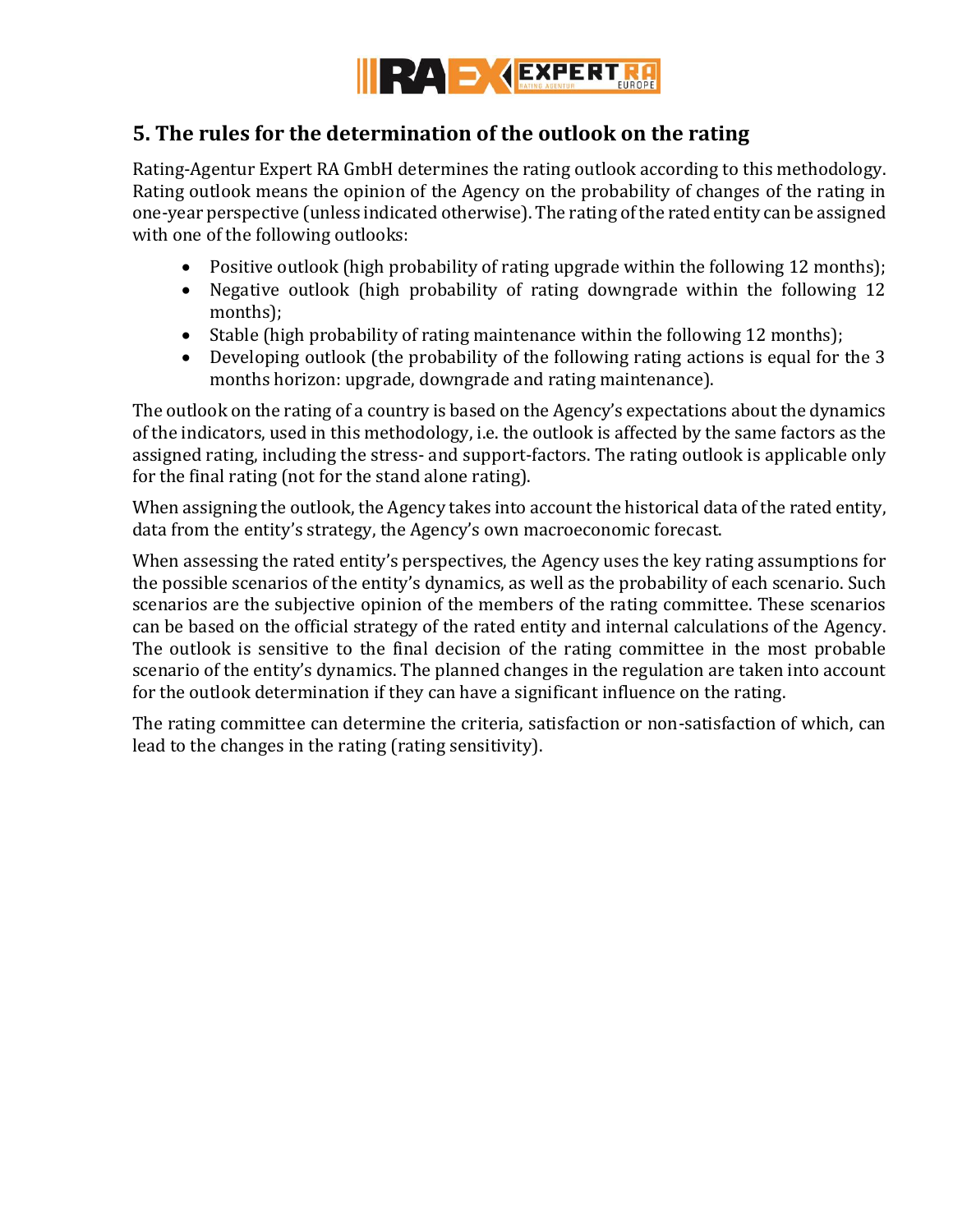

# <span id="page-43-0"></span>**Annex 1. List of indicators and corresponding weights**

| <b>Factor</b>                                                                       | <b>Weight for</b><br>the SGC |  |
|-------------------------------------------------------------------------------------|------------------------------|--|
| I. Condition of the national economy                                                | 50,0%                        |  |
| Debt load of the government                                                         | 18,0%                        |  |
| Gross government debt / GDP                                                         |                              |  |
| Weighted change in gross government debt / GDP over the past 6 years                |                              |  |
| Gross government debt / budget revenues                                             |                              |  |
| Weighted change in gross government debt / budget revenues over the<br>last 6 years |                              |  |
| Foreign exchange reserves / gross government debt                                   |                              |  |
| Amount of contingent liabilities                                                    |                              |  |
| <b>Structure of government debt</b>                                                 | 8,0%                         |  |
| Short-term debt / GDP                                                               |                              |  |
| Short-term debt / budget revenues                                                   |                              |  |
| Foreign exchange reserves / short-term debt                                         |                              |  |
| Spread between the country's and US 10Y bond yield,%                                |                              |  |
| Obligations of the government to adjust the rate of internal or external<br>debt    |                              |  |
| <b>Condition of the government budget</b>                                           | 7,0%                         |  |
| Fiscal balance / GDP                                                                |                              |  |
| Weighted change in fiscal balance / GDP over the last 6 years                       |                              |  |
| <b>Level and dynamics of production</b>                                             | 7,0%                         |  |
| GDP per capita                                                                      |                              |  |
| Weighted change in real GDP over the last 6 years                                   |                              |  |
| <b>Inflation rate and its dynamics</b>                                              | 5,0%                         |  |
| Inflation rate                                                                      |                              |  |
| Dynamic and volatility of inflation rate                                            |                              |  |
| <b>Unemployment rate and its dynamics</b>                                           | 5,0%                         |  |
| Weighted change in the rate of unemployment over the past 6 years                   |                              |  |
| II. Level of development and risks of the country financial system                  | 22,0%                        |  |
| <b>Banking system</b>                                                               | 13,5%                        |  |
| Banks' assets / GDP                                                                 |                              |  |
| Weighted change of banks' assets / GDP over the past 6 years                        |                              |  |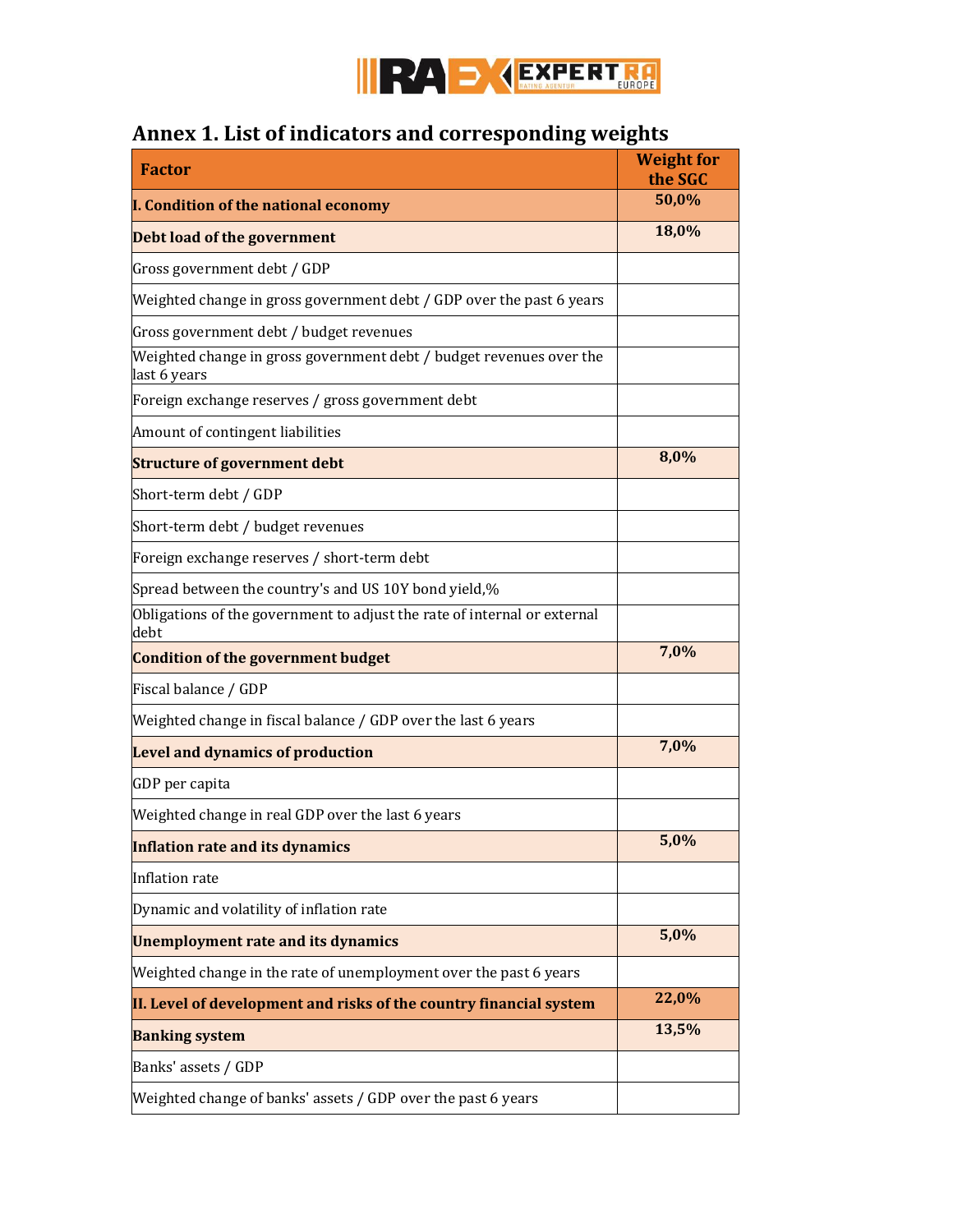

| Volume of private credit / GDP                                                             |      |
|--------------------------------------------------------------------------------------------|------|
| Weighted change in the volume of private credit / GDP over the past 6<br>vears             |      |
| Share of distressed loans in total loans                                                   |      |
| Weighted change in share of distressed loans to total loans over the last<br>6 years       |      |
| Average level of capital adequacy in the banking system                                    |      |
| Weighted change in the average level of capital adequacy of banks over<br>the past 6 years |      |
| Concentration of the banking system in three largest banks                                 |      |
| Profitability of banks, ROA                                                                |      |
| Share of public debt in Banks' assets                                                      |      |
| Share of state-owned banks in the banking sector                                           |      |
| <b>Stock market</b>                                                                        | 1,5% |
| Total market capitalization of companies on national stock exchanges /<br><b>GDP</b>       |      |
| Concentration of trades in shares on the largest issuers                                   |      |
| <b>Bond Market</b>                                                                         | 3,5% |
| Total value of outstanding bonds to GDP,%                                                  |      |
| Development and risks of internal corporate bonds market                                   |      |
| Market share of domestic corporate bonds in the bond market                                |      |
| Liquidity of corporate bond market                                                         |      |
| Market of government bonds                                                                 |      |
| Market share of government bonds in the bond market                                        |      |
| Liquidity of the government bond market                                                    |      |
| <b>Investment potential</b>                                                                | 3,5% |
| Foreign direct investment, net inflows / GDP                                               |      |
| Weighted change in foreign direct investment, net inflows/ GDP over the<br>past 6 years    |      |
| <b>III. Characteristics of government policy</b>                                           | 9,0% |
| <b>Fiscal policy</b>                                                                       | 3,5% |
| Government capacities and plans of privatization                                           |      |
| Quality of fiscal policy                                                                   |      |
| <b>Monetary policy</b>                                                                     | 4,5% |
| Exchange-rate regime                                                                       |      |
| Quality of monetary policy                                                                 |      |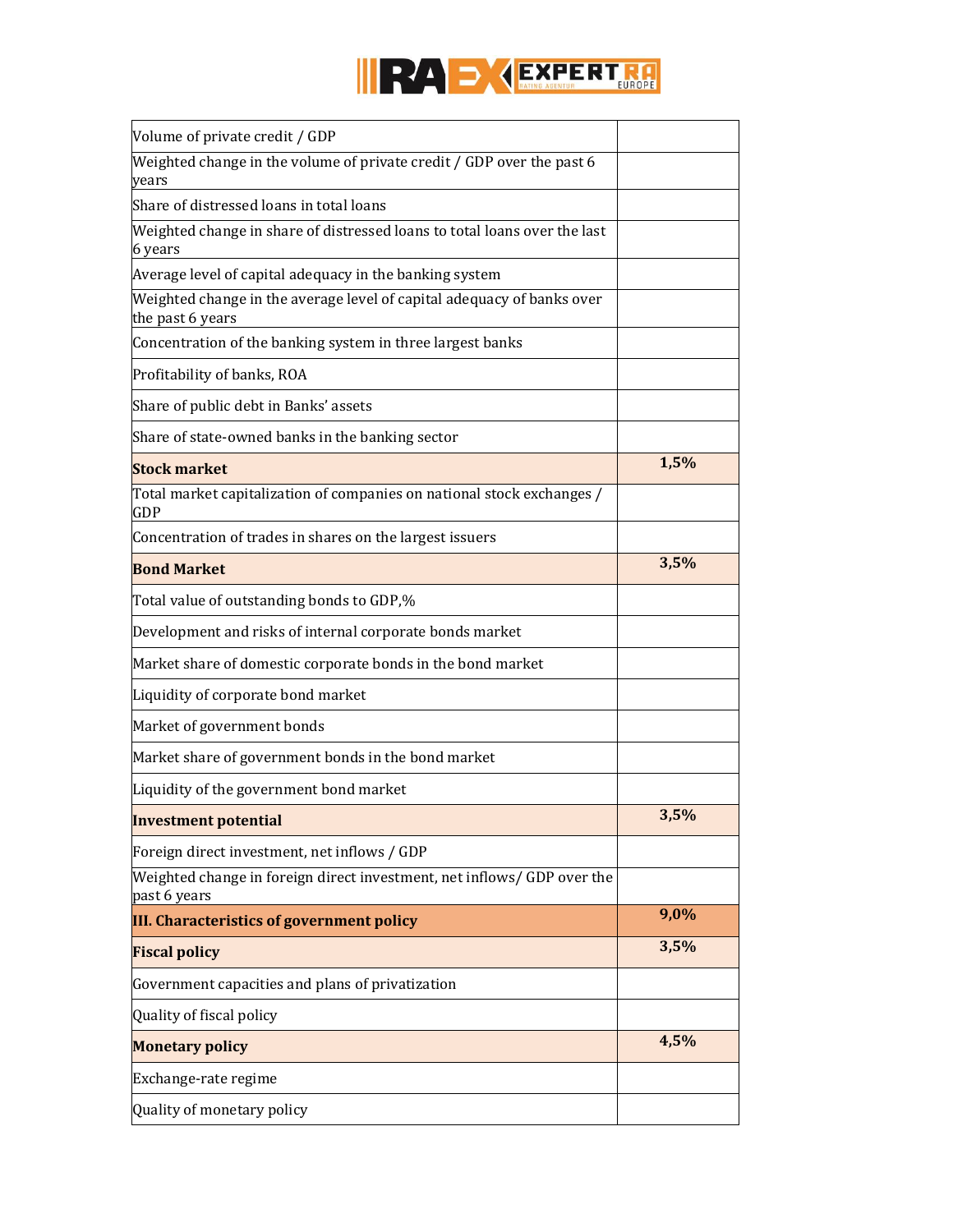

| <b>Changes in fiscal and monetary policy</b>                                                               | 1,0%  |
|------------------------------------------------------------------------------------------------------------|-------|
| IV. Structure and competitiveness of the economy                                                           | 11,0% |
| Concentration of the economy in three largest sectors                                                      | 2,0%  |
| <b>Population dynamics</b>                                                                                 | 1,0%  |
| <b>Competitiveness of the economy</b>                                                                      | 3,0%  |
| Competitiveness Index                                                                                      |       |
| Outflows or inflows of funds from foreign trade/GDP                                                        |       |
| <b>Geographical and geopolitical conditions</b>                                                            | 5,0%  |
| Country's borders                                                                                          |       |
| Territorial waters                                                                                         |       |
| Natural resources                                                                                          |       |
| Natural and climatic threats                                                                               |       |
| <b>Environmental threats</b>                                                                               |       |
| Place in rankings (negative)                                                                               |       |
| Place in rankings (positive)                                                                               |       |
| V. Institutional development of the country                                                                | 8,0%  |
| Level of corruption, CPI                                                                                   |       |
| Government Effectiveness Index                                                                             |       |
| Quality of the business environment, position in Doing Business Ranking                                    |       |
| Level of investment in human capital, adjusted for inequality                                              |       |
| Rule of Law Index                                                                                          |       |
| Transparency of government policymaking Index                                                              |       |
| Level of information transparency of the government                                                        |       |
| Political Stability and Absence of Violence/Terrorism Index                                                |       |
| <b>Government policy</b>                                                                                   | 0%    |
| Policy of the government in financial markets                                                              |       |
| Level of institutional development of the country                                                          | 0%    |
| Time from the moment of default until decision on the distribution of<br>defaulted company's assets, years |       |
| Quality of investor protection in the country (the score can be adjusted                                   |       |
| by expert opinion)<br><b>VI. Assessment of currency risks</b>                                              | 10    |
| Currency debt / GDP                                                                                        |       |
| Currency debt / government revenue                                                                         |       |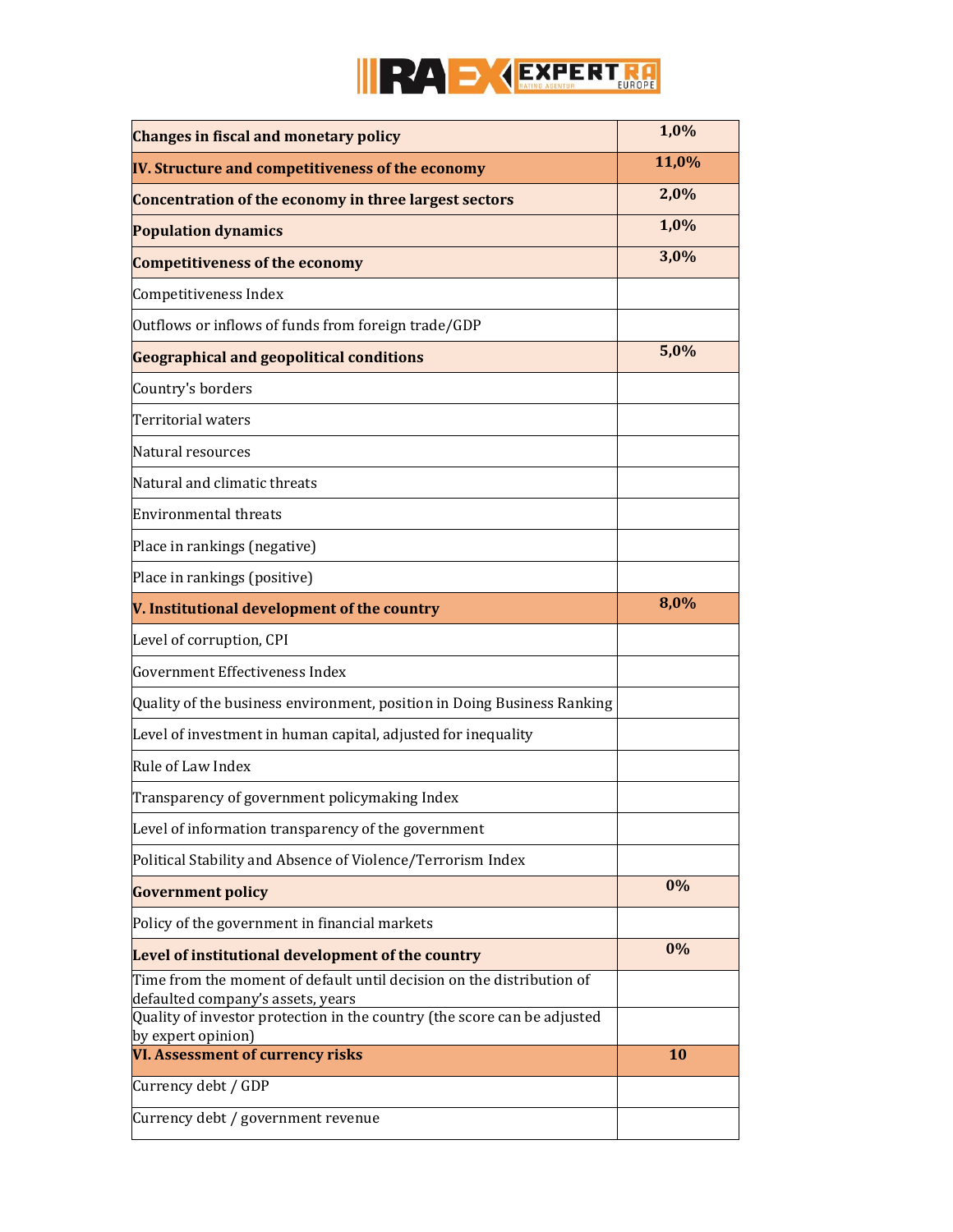

| Foreign exchange reserves / foreign currency debt                                                                                                                                 |                 |
|-----------------------------------------------------------------------------------------------------------------------------------------------------------------------------------|-----------------|
| Import / GDP                                                                                                                                                                      |                 |
| Currency status                                                                                                                                                                   |                 |
| Balance of payments / GDP                                                                                                                                                         |                 |
| Whether the country is a member of economic and trade<br>organizations/zones                                                                                                      |                 |
| Is there access to financing in the international organizations                                                                                                                   |                 |
| Are there any restrictions on operations in foreign currency                                                                                                                      |                 |
| Exchange-rate regime                                                                                                                                                              |                 |
| Net foreign assets / GDP                                                                                                                                                          |                 |
| Exports of goods and services / GDP                                                                                                                                               |                 |
| Total reserves in months of imports                                                                                                                                               |                 |
| Foreign exchange rate volatility                                                                                                                                                  |                 |
| <b>VII. "Support" factors</b>                                                                                                                                                     | <b>15% each</b> |
| Exceptionally high level of foreign exchange reserves (0,125 step)                                                                                                                |                 |
| Participation in currency/ political union (0,125 step)                                                                                                                           |                 |
| The country has extremely strong financial system which affects other<br>countries (0,125 step)                                                                                   |                 |
| The country has very strong and important reserve currency (factor of<br>medium or weak support) (0,125 step)                                                                     |                 |
| Other (0,125 step)                                                                                                                                                                |                 |
| Other (0,125 step)                                                                                                                                                                |                 |
| <b>VIII. "Stress" factors</b>                                                                                                                                                     | <b>15% each</b> |
| Significant changes of dates/rates/other terms and conditions of<br>payment on the debt are announced that could negatively affect the<br>status of creditors (0,125 step)        |                 |
| High probability of significant political changes in the short $run(0,125)$<br>step)                                                                                              |                 |
| High probability of war/ war at the moment $(0,125 \text{ step})$                                                                                                                 |                 |
| Natural disasters, constant exposure to difficult natural conditions<br>$(0,125$ step)                                                                                            |                 |
| The sum of the volume of domestic corporate debt (loans + bonds) and<br>foreign corporate debt (if there is data on it) is five times more than the<br>volume of GDP (0,125 step) |                 |
| Evidence of large contingent liabilities, such as debt of state-owned<br>enterprises or large pension or other off-budget liabilities or evidence                                 |                 |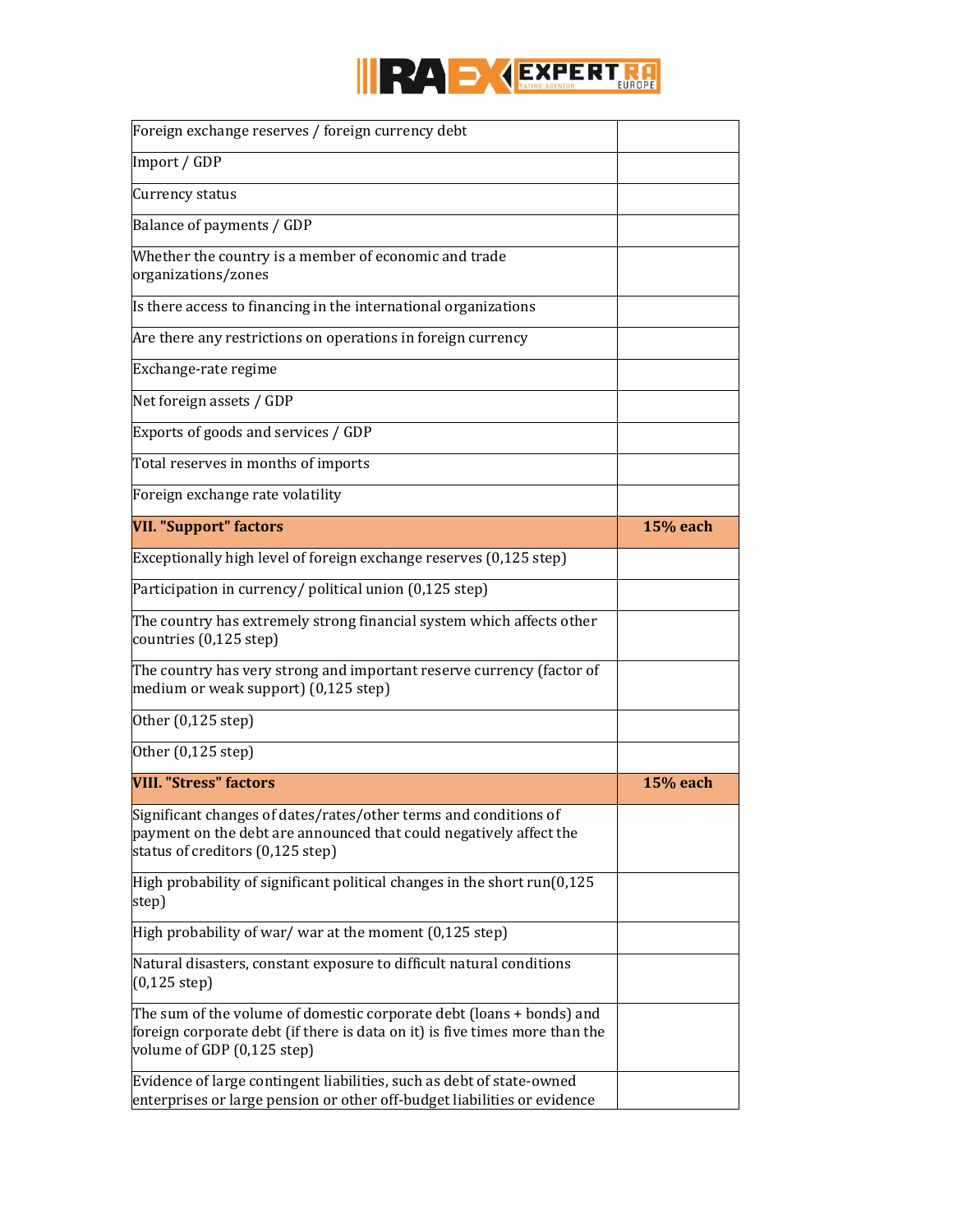

| for hiding government debt in off-budget funds or state-owned<br>enterprises $(0,125 \text{ step})$ |  |
|-----------------------------------------------------------------------------------------------------|--|
| Risk of the need to support other related country (0,125 step)                                      |  |
| Concentration of tax revenues on one industry (0,125 step)                                          |  |
| Increased dependence on another country (0,125 step)                                                |  |
| Increased dollarization level (step 0,125)                                                          |  |
| Other (0,125 step)                                                                                  |  |
| Other (0,125 step)                                                                                  |  |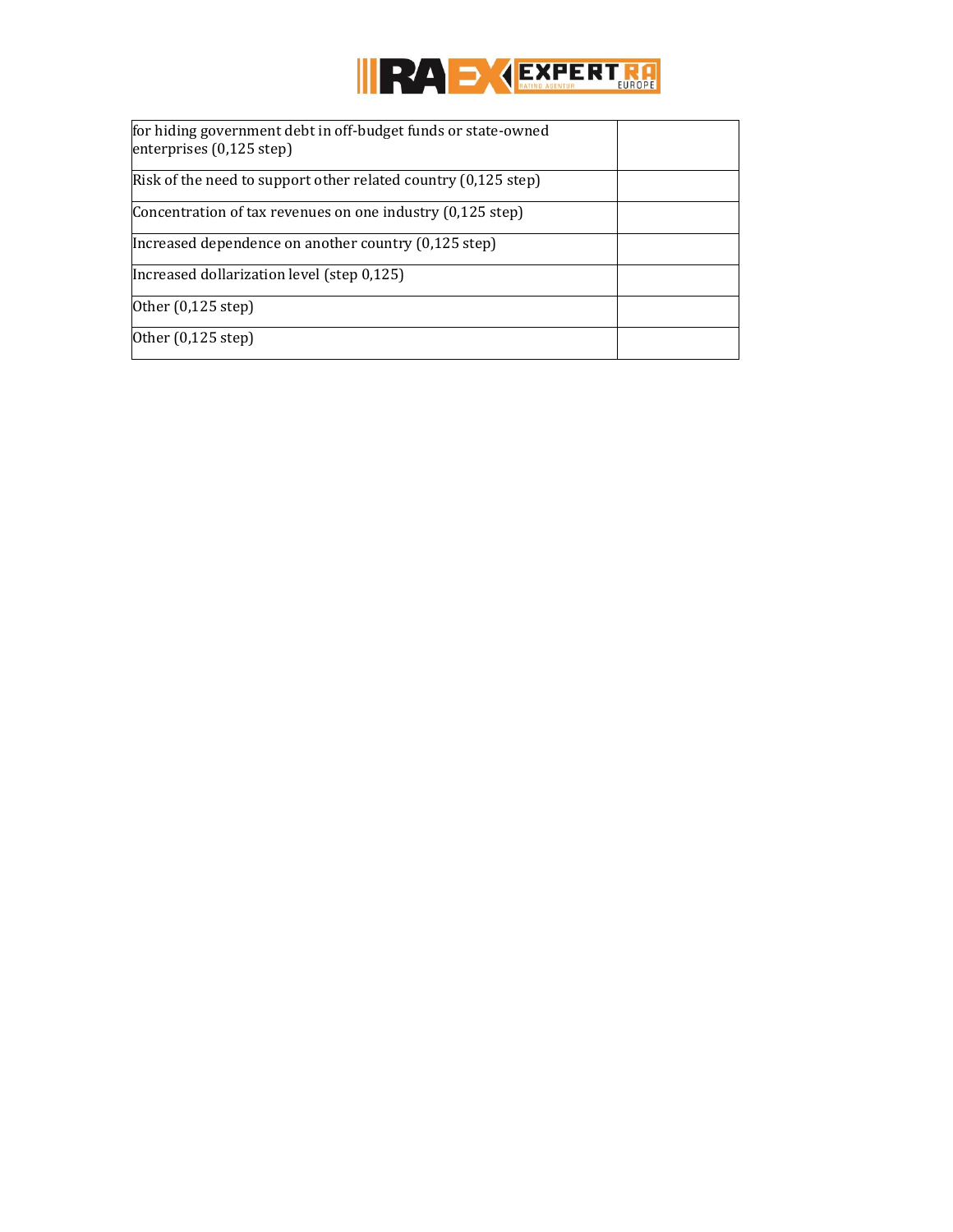

# **Table matching scores and levels of rating:**

| 0,75 and above             | AAA        |  |  |
|----------------------------|------------|--|--|
| [0,70; 0,75]               | $AA+$      |  |  |
| [0,65; 0,70]               | AA         |  |  |
| [0,60; 0,65]               | AA-        |  |  |
| [0,55; 0,60]               | $A+$       |  |  |
| [0,50; 0,55]               | A          |  |  |
| [0,45; 0,50]               | $A-$       |  |  |
| [0,40; 0,45]               | BBB+       |  |  |
| [0,35; 0,40]               | <b>BBB</b> |  |  |
| [0,30; 0,35]               | BBB-       |  |  |
| [0,25; 0,30]               | $BB+$      |  |  |
| [0,20; 0,25]               | <b>BB</b>  |  |  |
| [0, 15; 0, 20]<br>BB-      |            |  |  |
| [0,10; 0,15]               | $B+$       |  |  |
| [0,05; 0,10]               | B          |  |  |
| [0; 0, 05]                 | <b>B-</b>  |  |  |
| $[-0.05; 0]$<br>$CCC +$    |            |  |  |
| CCC<br>$[-0,10; -0,05]$    |            |  |  |
| $[-0, 15, -0, 10]$<br>CCC- |            |  |  |
| $[-0,20; -0,15]$           | СC         |  |  |
| $[-0,25; -0,20]$           | C          |  |  |
| $[-0,30; -0,25]$           | D          |  |  |